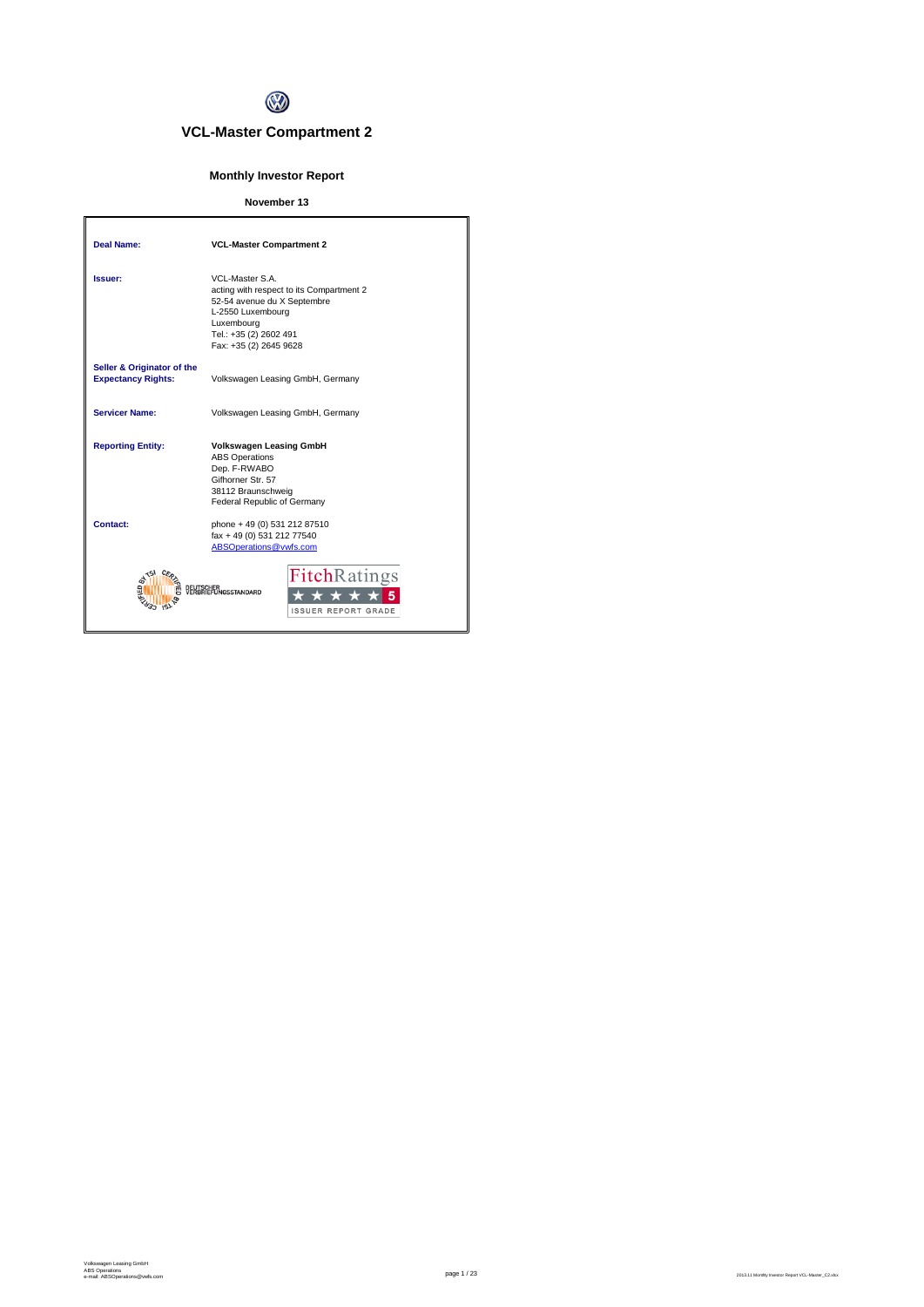| Page           | <b>Table of Contents</b>                                                       |
|----------------|--------------------------------------------------------------------------------|
| 1              | Cover                                                                          |
| $\overline{2}$ | Contents                                                                       |
| 3              | <b>Reporting Details</b>                                                       |
| 4              | <b>Parties Overview</b>                                                        |
| 5/6            | Transaction Events & Trigger                                                   |
| $\overline{7}$ | <b>Transaction Party Ratings</b>                                               |
| 8              | Information regarding the Notes (I)                                            |
| 9              | Information regarding the Notes (II)                                           |
| 10             | <b>Credit Enhancement</b>                                                      |
| 11             | Waterfall                                                                      |
| 12             | (Expected) Amortisation Profile                                                |
| 13             | Run Out Schedule                                                               |
| 14             | Information Regarding the Expectancy Rights Pool - Outstanding Contracts       |
| 15             | Early Settlements/ Collections                                                 |
|                | 16 - 19 Information regarding the Expectancy Rights Pool - Remaining Pool Data |
|                | 20 / 21 Contracts in Arrears I. *)                                             |
| 22             | Write Offs *                                                                   |
|                |                                                                                |
|                |                                                                                |
|                |                                                                                |
|                |                                                                                |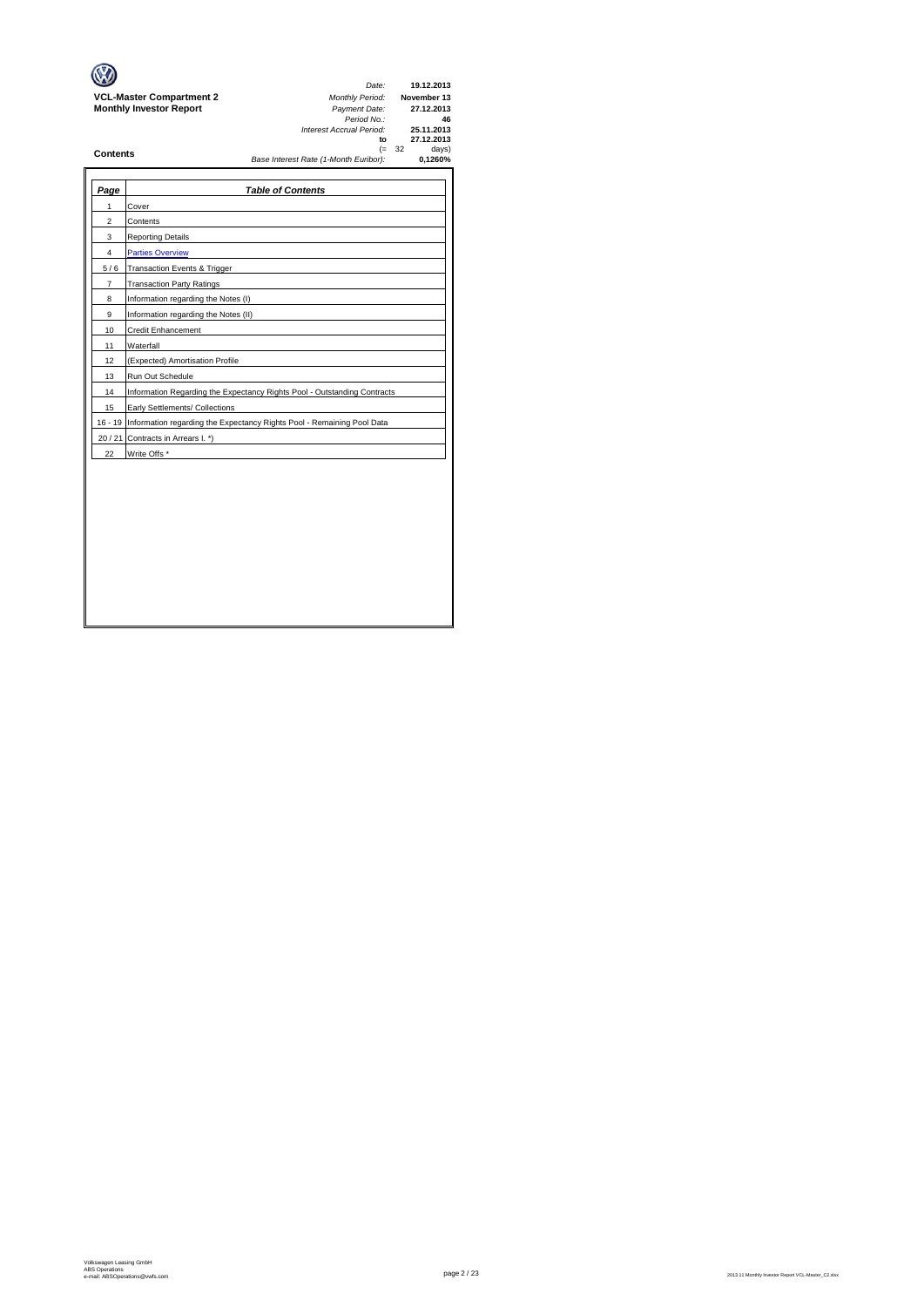| <b>VCL-Master Compartment 2</b><br><b>Monthly Investor Report</b>                              |                                               |       |                          |       | Date:<br>Monthly Period:<br>Payment Date:<br>Period No.:<br>Interest Accrual Period:<br>to                     |          | 19.12.2013<br>November 13<br>27.12.2013<br>46<br>25.11.2013<br>27.12.2013 |
|------------------------------------------------------------------------------------------------|-----------------------------------------------|-------|--------------------------|-------|----------------------------------------------------------------------------------------------------------------|----------|---------------------------------------------------------------------------|
| <b>Reporting Details</b>                                                                       |                                               |       |                          |       | Base Interest Rate (1-Month Euribor):                                                                          | $(= 32)$ | davs)<br>0.1260%                                                          |
| <b>Initial Cut-Off Date:</b><br><b>Issue Date:</b>                                             |                                               |       | 31.01.2010<br>25.02.2010 |       |                                                                                                                |          |                                                                           |
| <b>Scheduled Repayment Date as</b><br>of Cut-Off Date:                                         |                                               |       |                          |       | Payment Date in December 2013                                                                                  |          |                                                                           |
| <b>Legal Maturity Date:</b>                                                                    |                                               |       |                          |       | Payment Date in September 2020                                                                                 |          |                                                                           |
| <b>Reporting Date:</b><br><b>Payment Date:</b><br><b>Monthly Period:</b><br><b>Period No.:</b> | 19.12.2013<br>27.12.2013<br>November 13<br>46 |       |                          |       | 5 days prior to Payment Date<br>(for previous month)<br>25 <sup>th</sup> of each month<br>(for previous month) |          |                                                                           |
| <b>Collection Period:</b><br><b>Interest Accrual Period</b>                                    | from<br>from                                  |       | 01.11.2013<br>25.11.2013 |       | to 30.11.2013<br>to 27.12.2013                                                                                 |          |                                                                           |
| <b>Days Accrued:</b>                                                                           |                                               | $($ = | 32                       | days) |                                                                                                                |          |                                                                           |
| <b>Note Payment Period:</b>                                                                    | from                                          |       |                          |       | 25.11.2013 to 27.12.2013                                                                                       |          |                                                                           |
| <b>Days Accrued:</b>                                                                           |                                               | $($ = | 32                       | days) |                                                                                                                |          |                                                                           |
|                                                                                                |                                               |       |                          |       |                                                                                                                |          |                                                                           |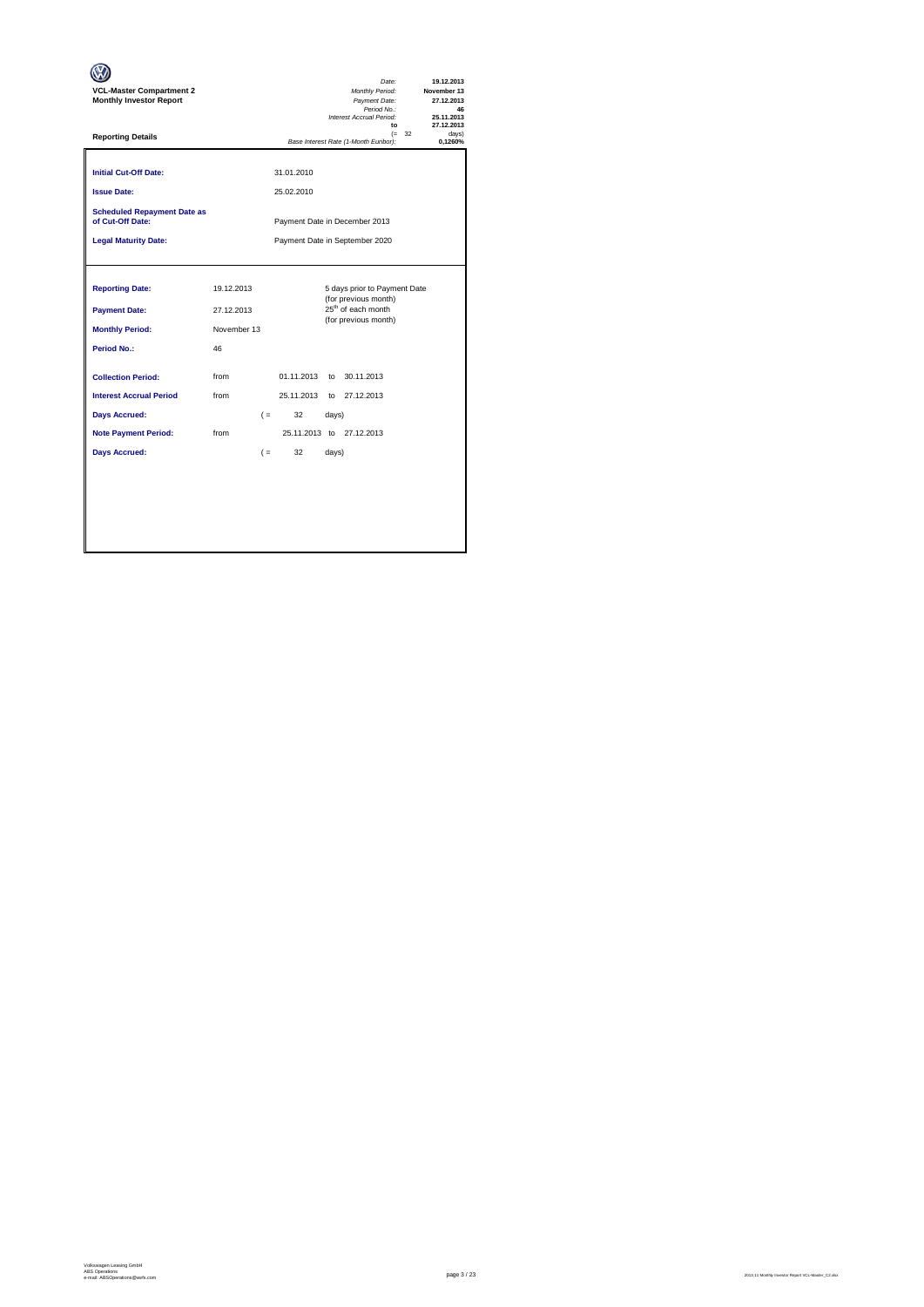

### **Parties Overview**

*Reporting Date:* **19.12.2013** *Period No.:* **46** *Interest Accrual Period:* **25.11.2013**

**27.12.2013 32**

**Base Interest Rate (1-Month Euribor):** 

| <b>Lead Manager:</b>                                                                      | <b>HSBC Bank plc</b><br>8 Canada Square<br>London E14 5HQ<br>United Kingdom<br>Email: ctla.securitisation@hsbc.com                                                                                             | <b>Security Trustee/</b><br><b>Process Agent:</b> | <b>Wilmington Trust SP</b><br>Services (Frankfurt) GmbH<br>Steinweg 3-5<br>60313 Frankfurt am Main<br>Germany<br>fax +49 (0) 69 2992 5387                                                                                                    |
|-------------------------------------------------------------------------------------------|----------------------------------------------------------------------------------------------------------------------------------------------------------------------------------------------------------------|---------------------------------------------------|----------------------------------------------------------------------------------------------------------------------------------------------------------------------------------------------------------------------------------------------|
| <b>In-House Structuring:</b>                                                              | Volkswagen Bank GmbH<br>Gifhorner Str. 57<br>38112 Braunschweig<br>Germany<br>email: abs.structuring@vwfs.com                                                                                                  | <b>Data Protection</b><br>Trustee:                | email: fradirectors@wilmingtontrust.com<br>Volkswagen Bank GmbH<br>Gifhorner Straße 57                                                                                                                                                       |
| <b>Account Bank:</b>                                                                      | <b>BNY Mellon</b><br>One Canada Square<br>London E14 5AL<br>United Kingdom<br>Email: luke.ashby@bnymellon.com                                                                                                  |                                                   | 38112 Braunschweig<br>Germany<br>email: ABSOperations@vwfs.com<br>fax: +49 (0) 531 212 7 23 67                                                                                                                                               |
| <b>Paying Agent/</b><br><b>Calculation Agent/</b><br><b>Interest Determination Agent:</b> | <b>HSBC Bank plc</b><br>8 Canada Square<br>London E14 5HQ<br>United Kingdom<br>Email: ctla.securitisation@hsbc.com                                                                                             | <b>Clearing Systems:</b>                          | <b>Clearstream Banking S.A.</b><br>42 Avenue JF Kennedy<br>L-1885 Luxembourg<br>Luxembourg<br>email: web@clearstream.com                                                                                                                     |
| <b>Swap Counterparties:</b>                                                               | <b>HSBC Bank plc</b><br>8 Canada Square<br>London E14 5HQ<br>United Kingdom<br>Email: ctla.securitisation@hsbc.com                                                                                             |                                                   | Euroclear Banking S.A./ N.V.<br>1 Boulevard du Roi Albert II.<br>B-1210 Brussels<br>Belgium<br>tel.: +32 (0)2 326 1211                                                                                                                       |
|                                                                                           | Landesbank Hessen-Thüringen GZ<br>Ürdinger Straße 88<br>40474 Düsseldorf<br>Germany<br>Email: OTCconfirmations@helaba.de                                                                                       | <b>Rating Agencies:</b>                           | <b>Fitch Ratings Limited</b><br>Attn.: Structured Finance Surveillance<br>4th Floor, 101 Finsbury Pavement<br>London EC2A 1RS<br>United Kingdom<br>fax. +44 (20) 7417 6262<br>email: abssurveillance@fitchratings.com                        |
| <b>Corporate Services</b><br>Provider:                                                    | <b>Wilmington Trust SP Services</b><br>(Luxembourg) S.A.<br>52-54 avenue du X Septembre<br>L-2550 Luxembourg<br>Luxembourg<br>email: VCL@WilmingtonTrust.com<br>fax: (+352) 2645 9628<br>tel.: (+352) 2602 491 |                                                   | <b>Standard &amp; Poor's Ratings Group</b><br>Attn.: Structured Finance<br>Standard & Poor's Ratings Services<br>20 Canada Square<br>Canary Wharf<br>London E14 5LH<br>United Kingdom<br>email: ABSeuropeansurveillance@standardandpoors.com |
| Servicer:                                                                                 | <b>Volkswagen Leasing GmbH</b><br>Gifhorner Str. 57<br>38112 Braunschweig<br>Germany<br>email: ABSOperations@vwfs.com<br>fax + 49 (0) 531 212 77540<br>tel.: +49 (0) 531 212 84952                             |                                                   |                                                                                                                                                                                                                                              |
|                                                                                           |                                                                                                                                                                                                                |                                                   |                                                                                                                                                                                                                                              |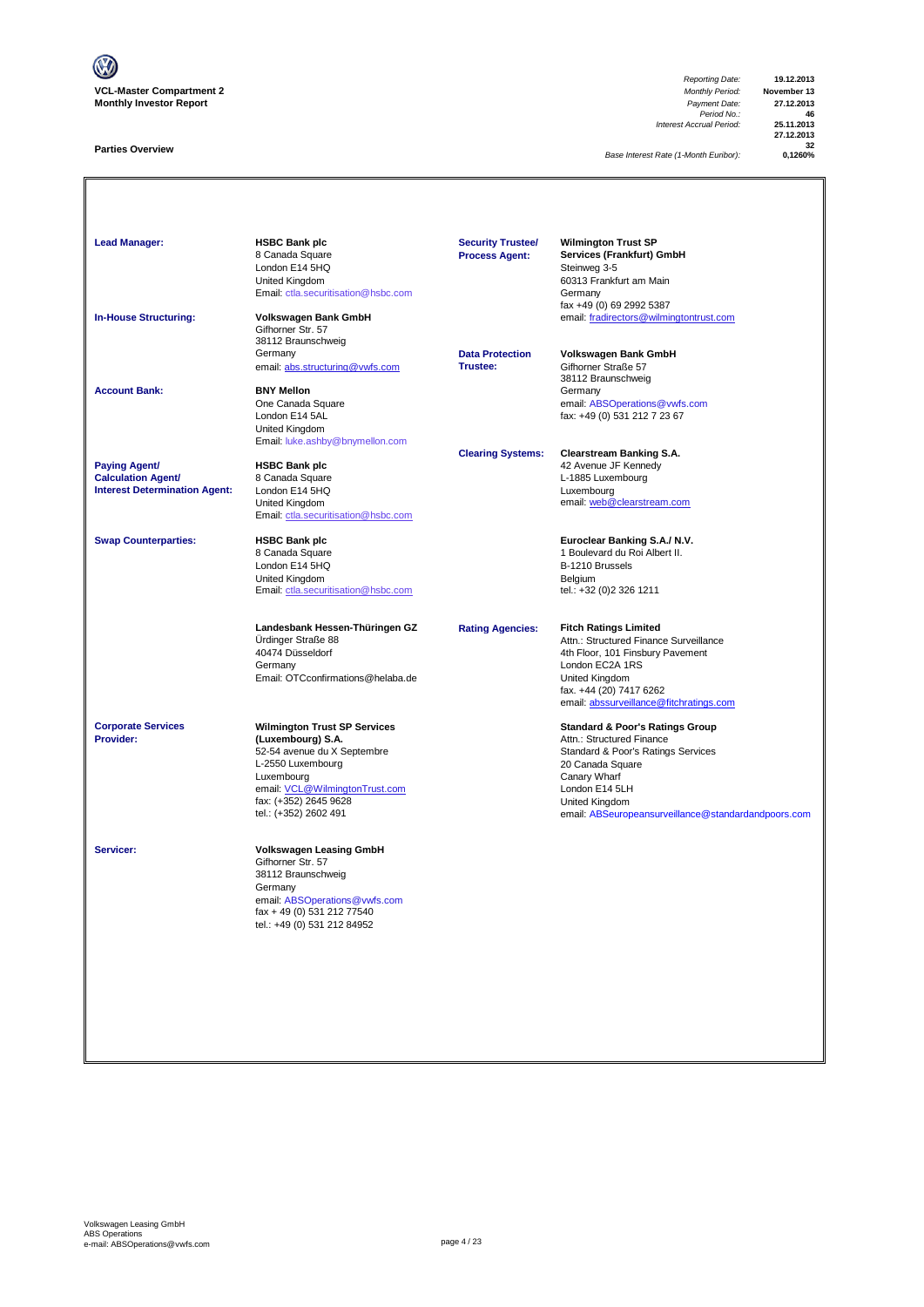|                                                                                                                                                        |                           |                          |                                                                         | Date:                                   | 19.12.2013                |
|--------------------------------------------------------------------------------------------------------------------------------------------------------|---------------------------|--------------------------|-------------------------------------------------------------------------|-----------------------------------------|---------------------------|
| <b>VCL-Master Compartment 2</b><br><b>Monthly Investor Report</b>                                                                                      |                           |                          |                                                                         | <b>Monthly Period:</b><br>Payment Date: | November 13<br>27.12.2013 |
|                                                                                                                                                        |                           |                          |                                                                         | Period No.:<br>Interest Accrual Period: | 46<br>25.11.2013          |
| <b>Transaction Events &amp; Trigger</b>                                                                                                                |                           |                          |                                                                         | to                                      | 27.12.2013                |
| *N.B.: many of the Trigger criteria are determined by the performance of VCL Master S.A. Compartment 1                                                 |                           |                          |                                                                         |                                         |                           |
| <b>Revolving Period</b>                                                                                                                                |                           |                          |                                                                         |                                         |                           |
| Expiration Date Date of Revolving Period (C2)                                                                                                          | 25.09.2014                |                          | (i.e. the last Purchase of additional Exp. Rights occurs on 25.09.2014) |                                         |                           |
| Date of occurance of an Early Amortisation Event                                                                                                       |                           |                          |                                                                         |                                         |                           |
| Compartment 1 Revolving Period                                                                                                                         | 25.09.2014                |                          |                                                                         |                                         |                           |
|                                                                                                                                                        |                           |                          |                                                                         |                                         |                           |
| <b>Accumulation Account Balance</b>                                                                                                                    |                           |                          |                                                                         |                                         |                           |
| Funds not yet invested for the Purchase of Additional Expectancy Rights                                                                                | <b>Reporting Period</b>   |                          | <b>Account Balance</b>                                                  |                                         | in %                      |
| (Accumulation Account Balance)                                                                                                                         | November 13<br>October 13 |                          |                                                                         | 53.132.431,27<br>23.557.195,76          | 4,15%<br>1,80%            |
|                                                                                                                                                        | September 13              |                          |                                                                         |                                         | 0,00%                     |
|                                                                                                                                                        |                           |                          |                                                                         |                                         |                           |
| Trigger of VCL Master S.A. Compartment 1                                                                                                               |                           |                          |                                                                         |                                         |                           |
| <b>Dynamic Net Loss Ratio</b>                                                                                                                          |                           |                          |                                                                         |                                         |                           |
| <b>Reporting Period</b>                                                                                                                                | in %                      | > 0,4%                   | $>=1,0%$                                                                | $>=2,0%$                                | $>=2,8%$                  |
| November 13<br>October 13                                                                                                                              | 0,17515%<br>0,34850%      | ÷,<br>÷,                 | $\overline{\phantom{a}}$<br>÷,                                          | ÷,<br>÷,                                | ä,<br>Ĭ.                  |
| September 13                                                                                                                                           | 0,23222%                  | $\overline{\phantom{a}}$ | $\overline{\phantom{a}}$                                                | $\overline{\phantom{a}}$                | $\overline{\phantom{a}}$  |
| <b>Cumulative Net Loss Ratio</b>                                                                                                                       |                           |                          |                                                                         |                                         |                           |
| <b>Reporting Period</b>                                                                                                                                | in %                      | > 0.45%                  | $>=1,2%$                                                                | $>=1,75%$                               | $>=2,25%$                 |
| November 13                                                                                                                                            | 0,07596%                  | ÷,                       | ÷.                                                                      | $\overline{\phantom{a}}$                | $\overline{\phantom{a}}$  |
| October 13<br>September 13                                                                                                                             | 0,07518%<br>0,07441%      |                          | ÷,                                                                      |                                         | ä,                        |
| <b>Late Delingency Ratio</b>                                                                                                                           | 0,27087%                  |                          |                                                                         |                                         |                           |
| Aggregate Discounted Lease Balance of all Initial and Additional Lease Balances less any Term Take Out                                                 |                           |                          |                                                                         |                                         | 8.070.391.870,31          |
| Aggregate Discounted Lease Balance as of the beginning of the Monthly Period                                                                           |                           |                          |                                                                         |                                         | 1.383.397.587,90          |
| Weighted Average Seasoning (before Top-Up/Tap-Up)                                                                                                      |                           | 9,27                     |                                                                         |                                         |                           |
| <b>Enforcement Event</b>                                                                                                                               |                           |                          |                                                                         |                                         |                           |
| Enforcement Event in place?                                                                                                                            |                           |                          | no                                                                      |                                         |                           |
|                                                                                                                                                        |                           |                          |                                                                         |                                         |                           |
| <b>Credit Enhancement Increase Condition</b>                                                                                                           |                           |                          |                                                                         |                                         |                           |
| (a) the Dynamic Net Loss Ratio for three consecutive Payment Dates exeeds and                                                                          |                           |                          |                                                                         |                                         |                           |
| (i) if Weighted Average Seasoning is less or equal 12 months                                                                                           |                           | 0,40%                    | no                                                                      |                                         |                           |
| (ii) if Weighted Average Seasoning is between 13 - 24 months<br>(iii) if Weighted Average Seasoning is between 25 - 36 months                          |                           | 1,00%<br>2,00%           | no<br>no                                                                |                                         |                           |
| (iv) if Weighted Average Seasoning is > 36 months                                                                                                      |                           | 2,80%                    | no                                                                      |                                         |                           |
| (b) the Cumulative Net Loss Ratio for three consecutive Payment Dates exeeds and                                                                       |                           |                          |                                                                         |                                         |                           |
| (i) if Weighted Average Seasoning is less or equal 12 months                                                                                           |                           | 0,45%                    | no                                                                      |                                         |                           |
| (ii) if Weighted Average Seasoning is between 13 - 24 months                                                                                           |                           | 1,20%                    | no                                                                      |                                         |                           |
| (iii) if Weighted Average Seasoning is between 25 - 36 months<br>(iv) if Weighted Average Seasoning is > 36 months                                     |                           | 1,75%<br>2,25%           | no<br>no                                                                |                                         |                           |
| (c) the Late Delinquency Ratio exeeds 3,00% at any Payment Date                                                                                        |                           |                          | no                                                                      |                                         |                           |
| (d) the Occurence of a Servicer Replacement Event                                                                                                      |                           |                          | no                                                                      |                                         |                           |
| (e) the Occurence of an Insolvency Event with Respect to VWL                                                                                           |                           |                          | no                                                                      |                                         |                           |
| the Cash Collateral Account does not contain the Compartment 1 Specified General Cash Collateral<br>$(f)$ $\frac{u \cdot v}{\sqrt{2}}$ Account Balance |                           |                          | no                                                                      |                                         |                           |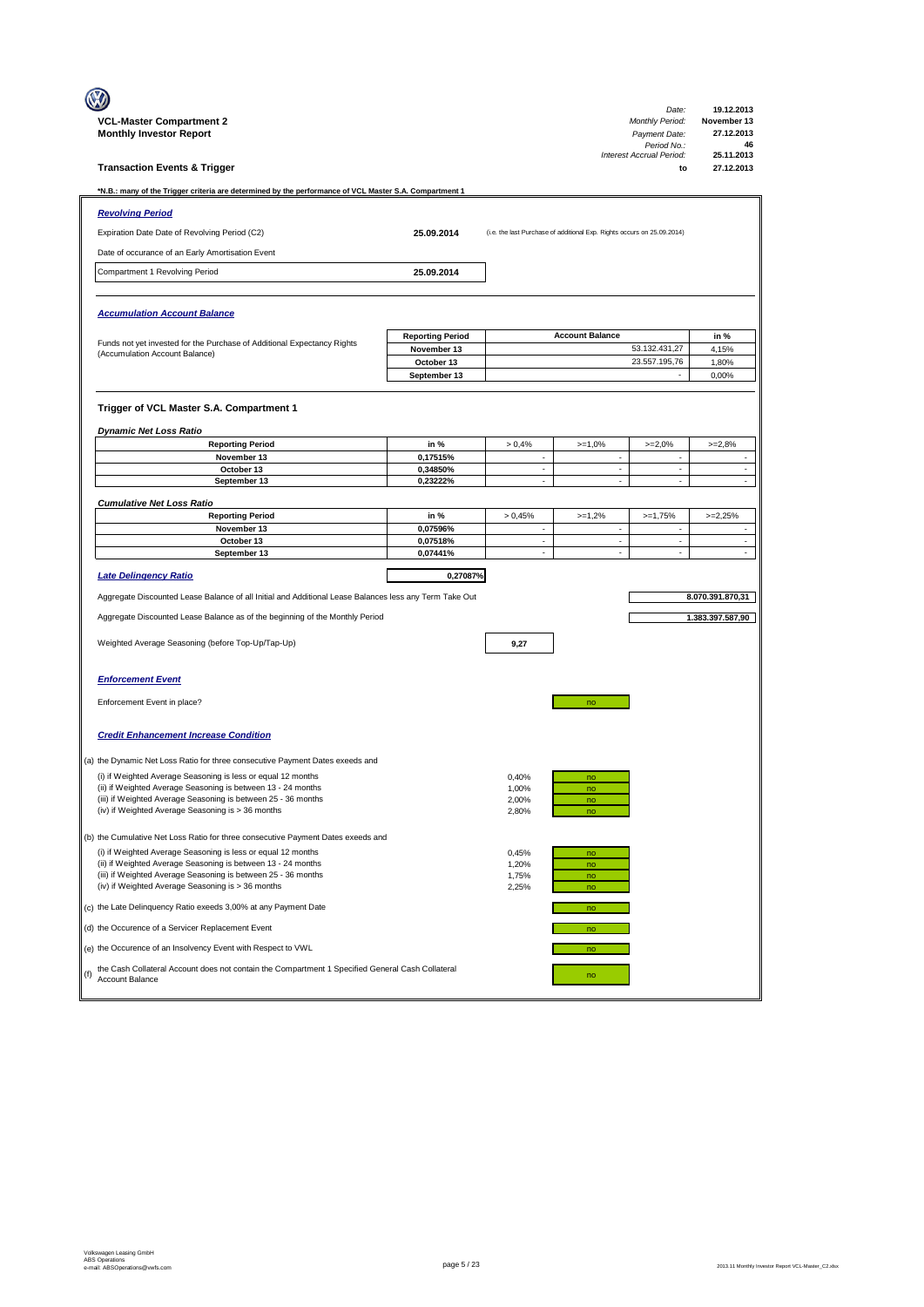| VCL-Master Compartment 2<br><b>Monthly Investor Report</b>                                                                                                                                                                                             |                                                   |                                          |                                 | Date:<br><b>Monthly Period:</b><br>Payment Date:<br>Period No.:<br>Interest Accrual Period: | 19.12.2013<br>November 13<br>27.12.2013<br>46<br>25.11.2013 |
|--------------------------------------------------------------------------------------------------------------------------------------------------------------------------------------------------------------------------------------------------------|---------------------------------------------------|------------------------------------------|---------------------------------|---------------------------------------------------------------------------------------------|-------------------------------------------------------------|
| <b>Transaction Events &amp; Trigger</b>                                                                                                                                                                                                                |                                                   |                                          |                                 | to                                                                                          | 27.12.2013                                                  |
| *N.B.: many of the Trigger criteria are determined by the performance of VCL Master S.A. Compartment 1                                                                                                                                                 |                                                   |                                          |                                 |                                                                                             |                                                             |
| <b>German Trade Tax</b>                                                                                                                                                                                                                                |                                                   |                                          |                                 |                                                                                             |                                                             |
| German Trade Tax Increase Event has occured                                                                                                                                                                                                            |                                                   |                                          | no                              |                                                                                             |                                                             |
| German Trade Tax Decrease Event has occured                                                                                                                                                                                                            |                                                   |                                          | no                              |                                                                                             |                                                             |
| current German Trade Tax Level (Hebesatz)                                                                                                                                                                                                              |                                                   |                                          | 450%                            |                                                                                             |                                                             |
| German Trade Tax Increase-/ Decrease Amount                                                                                                                                                                                                            |                                                   |                                          |                                 |                                                                                             |                                                             |
| <b>Early Amortisation Event</b>                                                                                                                                                                                                                        |                                                   |                                          |                                 |                                                                                             |                                                             |
| Early Amortisation Event in effect?                                                                                                                                                                                                                    |                                                   |                                          |                                 |                                                                                             |                                                             |
| (i) Occurence of a Foreclosure Event                                                                                                                                                                                                                   |                                                   |                                          | no                              |                                                                                             |                                                             |
| (ii) Compartment 1 Accumulation Account Balance > 10% of Total discounted Lease Receivables on two consecutive months                                                                                                                                  |                                                   |                                          | no                              |                                                                                             |                                                             |
| (iii) Compartment 2 Accumulation Account Balance > 10% of Total discounted Expectancy Rights on three consecutive                                                                                                                                      |                                                   |                                          |                                 |                                                                                             |                                                             |
| months                                                                                                                                                                                                                                                 |                                                   |                                          | no                              |                                                                                             |                                                             |
| (v) In case of Default/Termination Event: Failure to replace Swap Counterparty or failure to post Collatereal by Swap<br>Counterparty                                                                                                                  |                                                   |                                          | no                              |                                                                                             |                                                             |
| <b>Consumer Contracts with km-settlements</b>                                                                                                                                                                                                          |                                                   |                                          |                                 |                                                                                             |                                                             |
| Kilometer Settlement Reserve in effect ?                                                                                                                                                                                                               |                                                   |                                          | <b>No</b>                       |                                                                                             |                                                             |
|                                                                                                                                                                                                                                                        |                                                   |                                          |                                 |                                                                                             |                                                             |
| Number of Contracts                                                                                                                                                                                                                                    | 7.155                                             |                                          |                                 |                                                                                             |                                                             |
| Nominal Lease Balance<br>Discounted Lease Balance (DLB)<br>% of DLB                                                                                                                                                                                    | 91.204.752,43 €<br>79.527.408,54 €<br>6,21%       |                                          |                                 |                                                                                             |                                                             |
| an input parameter for the waterfall calculation (which has to take place before any Top-Up can occur for the current period).<br><b>Clean-Up Call Condition</b><br>Clean-Up @                                                                         | 10,00%                                            |                                          |                                 |                                                                                             |                                                             |
| <b>Current Percentage</b><br>Aggregate Discounted Expectancy Rights Balance<br>Initial Discounted Expectancy Rights Balance                                                                                                                            | 297,23%<br>1.281.242.754.78 €<br>431.057.042,44 € |                                          |                                 |                                                                                             |                                                             |
| Fulfilled when the Aggregate Discounted Expectancy Rights Balance is<br>less than 10 per cent. of the Initial Discounted Expectancy<br>Rights Balance provided that all payment obligations under the<br>Compartment 2 Notes will be thereby fulfilled |                                                   |                                          |                                 |                                                                                             |                                                             |
| <b>Repurchase of Receivables</b>                                                                                                                                                                                                                       |                                                   |                                          |                                 |                                                                                             |                                                             |
|                                                                                                                                                                                                                                                        |                                                   |                                          |                                 |                                                                                             |                                                             |
|                                                                                                                                                                                                                                                        | Number of contracts                               | Outstanding<br><b>Discounted Balance</b> | <b>Re-Purchase Price</b>        |                                                                                             |                                                             |
| <b>Current Period</b><br>Previous Periods                                                                                                                                                                                                              | $\sim$<br>$\sim$                                  | $\sim$<br>$\sim$                         | $\sim$<br>$\sim$                |                                                                                             |                                                             |
| Total                                                                                                                                                                                                                                                  | $\overline{\phantom{a}}$                          | $\sim$                                   | $\overline{\phantom{a}}$        |                                                                                             |                                                             |
| <b>Transaction Party Replacements</b>                                                                                                                                                                                                                  |                                                   |                                          |                                 |                                                                                             |                                                             |
| <b>Capacity of Transaction Party</b>                                                                                                                                                                                                                   | Date of Replacement                               | <b>Reason for</b>                        | <b>Replaced Party</b>           | <b>Replaced by</b>                                                                          |                                                             |
| Account Bank                                                                                                                                                                                                                                           | 26.11.2012                                        | Replacement<br>Renewal                   | <b>HSBC</b>                     | <b>BNY</b>                                                                                  |                                                             |
| Subloan Lender<br>Swap-Counterparty Series 2010-1                                                                                                                                                                                                      | 26.11.2012<br>26.11.2012                          | Renewal<br>Renewal                       | <b>VIPS</b><br><b>BBVA</b>      | <b>VW Bank</b><br>Credit Agricole                                                           |                                                             |
| Swap-Counterparty Series 2010-2<br>Swap-Counterparty Series 2010-4                                                                                                                                                                                     | 26.11.2012<br>26.11.2012                          | Renewal<br>Renewal                       | <b>BBVA</b><br>BBVA and DZ Bank | Commerzbank<br>Commerzbank                                                                  |                                                             |
| Swap-Counterparty Series 2010-3                                                                                                                                                                                                                        |                                                   | 27.12.2012 Downgrade                     | <b>BBVA</b>                     | Helaba                                                                                      |                                                             |
| Swap-Counterparty Series 2010-1<br>Swap-Counterparty Series 2010-2                                                                                                                                                                                     | 25.09.2013 Renewal<br>25.09.2013                  | Renewal                                  | Credit Agricole<br>Commerzbank  | HSBC<br><b>HSBC</b>                                                                         |                                                             |
| Swap-Counterparty Series 2010-4                                                                                                                                                                                                                        | 25.09.2013 Renewal                                |                                          | Commerzbank                     | <b>HSBC</b>                                                                                 |                                                             |
| Swap-Counterparty Series 2013-1                                                                                                                                                                                                                        | 25.09.2013                                        | Renewal                                  | Scotiabank                      | <b>HSBC</b>                                                                                 |                                                             |
|                                                                                                                                                                                                                                                        |                                                   |                                          |                                 |                                                                                             |                                                             |
|                                                                                                                                                                                                                                                        |                                                   |                                          |                                 |                                                                                             |                                                             |
|                                                                                                                                                                                                                                                        |                                                   |                                          |                                 |                                                                                             |                                                             |
|                                                                                                                                                                                                                                                        |                                                   |                                          |                                 |                                                                                             |                                                             |
|                                                                                                                                                                                                                                                        |                                                   |                                          |                                 |                                                                                             |                                                             |
|                                                                                                                                                                                                                                                        |                                                   |                                          |                                 |                                                                                             |                                                             |
|                                                                                                                                                                                                                                                        |                                                   |                                          |                                 |                                                                                             |                                                             |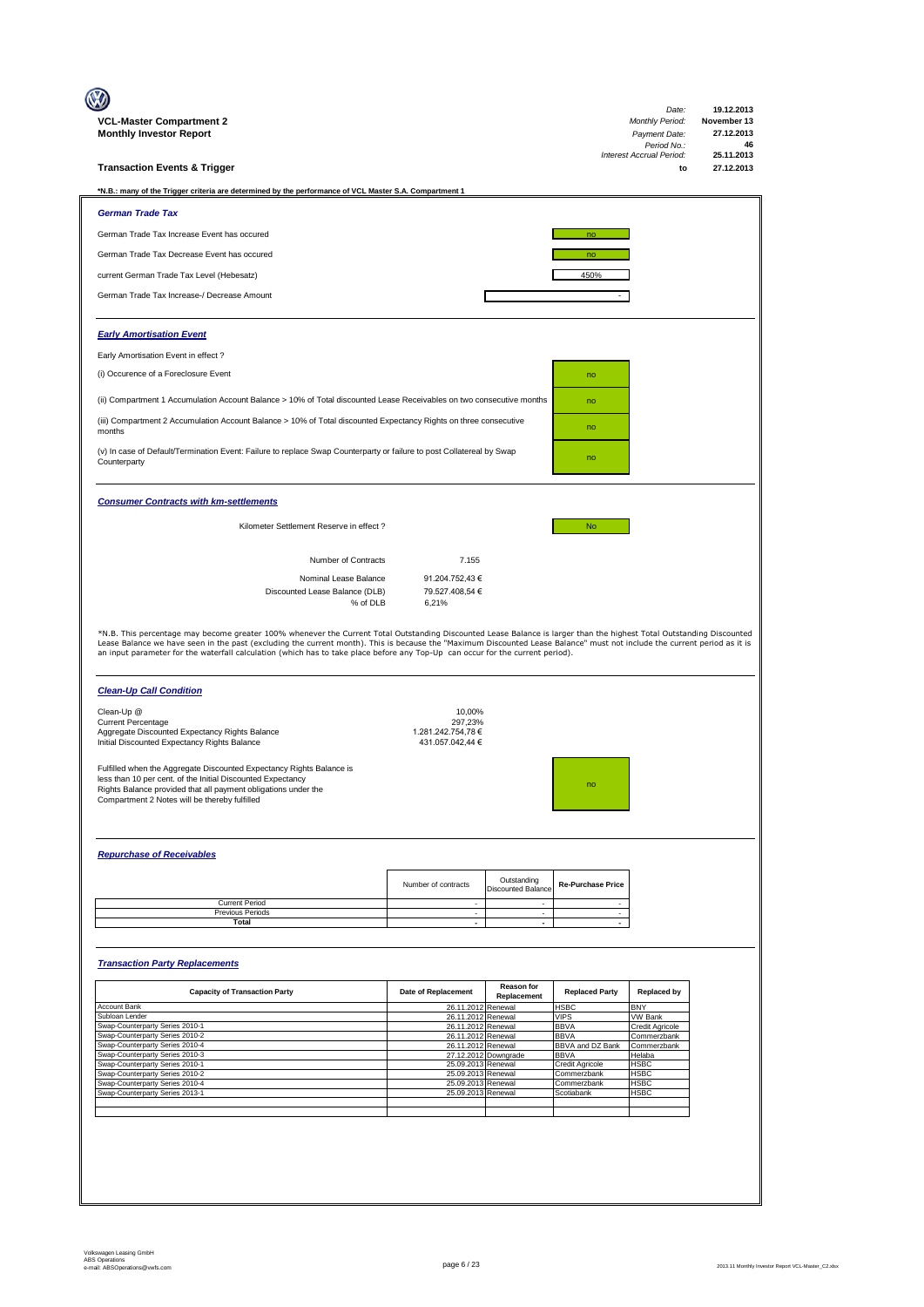

| <b>Rating Information on relevant Transaction Parties</b>                                                           |                        |                                                         |                                                                                                                                                                                                                                                                                                                            |                |            |                                                                                                                                                                                                                                                                                                                                                                                                             |           |             |          |                  |                                                                                    |          |
|---------------------------------------------------------------------------------------------------------------------|------------------------|---------------------------------------------------------|----------------------------------------------------------------------------------------------------------------------------------------------------------------------------------------------------------------------------------------------------------------------------------------------------------------------------|----------------|------------|-------------------------------------------------------------------------------------------------------------------------------------------------------------------------------------------------------------------------------------------------------------------------------------------------------------------------------------------------------------------------------------------------------------|-----------|-------------|----------|------------------|------------------------------------------------------------------------------------|----------|
|                                                                                                                     |                        | Fitch                                                   |                                                                                                                                                                                                                                                                                                                            |                | Moody's    |                                                                                                                                                                                                                                                                                                                                                                                                             |           | <b>DBRS</b> |          |                  | S&P                                                                                |          |
|                                                                                                                     | <b>Long Term</b>       | <b>Short Term</b>                                       | <b>Outlook</b>                                                                                                                                                                                                                                                                                                             | Long Term      | Short Term | Outlook                                                                                                                                                                                                                                                                                                                                                                                                     | Long Term | Short Term  | Outlook  | <b>Long Term</b> | <b>Short Term</b>                                                                  | Outlook  |
| <b>Account Bank:</b>                                                                                                |                        |                                                         |                                                                                                                                                                                                                                                                                                                            |                |            |                                                                                                                                                                                                                                                                                                                                                                                                             |           |             |          |                  |                                                                                    |          |
| <b>BNY Mellon</b><br><b>Current Rating</b>                                                                          | AA-                    | $F1+$                                                   | Stable                                                                                                                                                                                                                                                                                                                     | A1             |            | Stable                                                                                                                                                                                                                                                                                                                                                                                                      |           |             |          | A+               | A-1                                                                                | Negative |
|                                                                                                                     |                        |                                                         |                                                                                                                                                                                                                                                                                                                            |                |            |                                                                                                                                                                                                                                                                                                                                                                                                             |           |             |          |                  |                                                                                    |          |
| <b>Minimum required Rating</b><br>(if no short term Rating available, the higher long                               | n.a.                   | F <sub>1</sub>                                          |                                                                                                                                                                                                                                                                                                                            | n.a.           | n.a.       |                                                                                                                                                                                                                                                                                                                                                                                                             | n.a.      | n.a.        |          | n.a.             | $A-1$                                                                              |          |
| term rating is applicable)                                                                                          | n.a.                   | n.a.                                                    |                                                                                                                                                                                                                                                                                                                            | n.a.           | n.a.       |                                                                                                                                                                                                                                                                                                                                                                                                             | n.a.      | n.a.        |          | n.a.             | n.a.                                                                               |          |
|                                                                                                                     |                        | (ii) provide a guarantee from an Eligible Guarantor, or | f the Account Bank ceases to have the Account Bank Required Rating it shall, at its own cost,<br>(i) transfer the accounts to an Eligible Collateral Bank, or<br>(iii) take any other action in order to maintain the rating of the Notes.<br>(Please refer to the Prospectus for a complete description of the mechanism) |                |            | f none of the measures is taken within a given timespan, the Issuer may enter into new banking arrangements at its own initiative with another Account Bank.                                                                                                                                                                                                                                                |           |             |          |                  | Required<br>Rating:<br>fulfilled                                                   |          |
| <b>Swap Counterparty:</b><br><b>Landesbank Hessen Thueringen</b>                                                    | Watch Negative?        | Fitch - Rating                                          | <b>NO</b>                                                                                                                                                                                                                                                                                                                  |                |            |                                                                                                                                                                                                                                                                                                                                                                                                             |           |             |          |                  |                                                                                    |          |
| Girozentrale<br><b>Current Rating</b>                                                                               | A+                     | $F1+$                                                   | Stable                                                                                                                                                                                                                                                                                                                     | A <sub>2</sub> | $P-1$      | Stable                                                                                                                                                                                                                                                                                                                                                                                                      | $\cup$    | $\circ$     | $\theta$ | А                | A-1                                                                                | Stable   |
| <b>Minimum required Rating</b>                                                                                      | А                      | F <sub>1</sub>                                          |                                                                                                                                                                                                                                                                                                                            | A <sub>2</sub> | $P-1$      |                                                                                                                                                                                                                                                                                                                                                                                                             |           |             |          | A                | $A-1$                                                                              |          |
| (if no short term Rating available, the higher long                                                                 |                        |                                                         |                                                                                                                                                                                                                                                                                                                            |                |            |                                                                                                                                                                                                                                                                                                                                                                                                             |           |             |          |                  |                                                                                    |          |
| term rating is applicable)                                                                                          |                        |                                                         |                                                                                                                                                                                                                                                                                                                            | A1             |            |                                                                                                                                                                                                                                                                                                                                                                                                             |           |             |          |                  |                                                                                    |          |
| <b>Minimum required Rating</b>                                                                                      | BBB+                   | F2                                                      |                                                                                                                                                                                                                                                                                                                            |                |            |                                                                                                                                                                                                                                                                                                                                                                                                             |           |             |          |                  |                                                                                    |          |
| (if no short term Rating available, the higher long<br>term rating is applicable)                                   |                        |                                                         |                                                                                                                                                                                                                                                                                                                            |                |            |                                                                                                                                                                                                                                                                                                                                                                                                             |           |             |          | BBB+             |                                                                                    |          |
|                                                                                                                     |                        |                                                         |                                                                                                                                                                                                                                                                                                                            |                |            |                                                                                                                                                                                                                                                                                                                                                                                                             |           |             |          |                  |                                                                                    |          |
|                                                                                                                     | Obligations            |                                                         |                                                                                                                                                                                                                                                                                                                            |                |            | If the Swap Bank falls below the above mentioned Minimum Rating (Level I) it shall provide Eligible Credit Support by means of Cash or certain types of Prime Debt                                                                                                                                                                                                                                          |           |             |          |                  | Required<br>Rating:                                                                |          |
| Swap Counterparty:                                                                                                  | Fitch - Rating         |                                                         | Please refer to the Prospectus for a complete description of the mechanism)<br>Collateral has been transfered to the counterparty downgrade collateral account according to the<br>ISDA Credit Support Annex for VCL Master C2 dated February 23rd 2010.<br><b>NO</b>                                                      |                |            |                                                                                                                                                                                                                                                                                                                                                                                                             |           |             |          |                  |                                                                                    |          |
| <b>HSBC Bank plc</b><br><b>Current Rating</b>                                                                       | Watch Negative?<br>AA- | $F1+$                                                   | Stable                                                                                                                                                                                                                                                                                                                     | Aa3            | $P-1$      | Negative                                                                                                                                                                                                                                                                                                                                                                                                    | $\circ$   | $\theta$    | 0        | AA-              | $A-1+$                                                                             | Negative |
| <b>Minimum required Rating</b><br>(if no short term Rating available, the higher long<br>term rating is applicable) | A                      | F <sub>1</sub>                                          |                                                                                                                                                                                                                                                                                                                            |                |            |                                                                                                                                                                                                                                                                                                                                                                                                             |           |             |          | А                |                                                                                    |          |
|                                                                                                                     |                        |                                                         |                                                                                                                                                                                                                                                                                                                            |                |            |                                                                                                                                                                                                                                                                                                                                                                                                             |           |             |          |                  |                                                                                    |          |
|                                                                                                                     |                        | (ii) provide a guarantee from an Eligible Guarantor.    | (i) transfer all rights and obligations under the Swap Agreement to another Eligible Swap Partner or<br>(Please refer to the Prospectus for a complete description of the mechanism)                                                                                                                                       |                |            | If the Swap Bank falls below the above mentioned Minimum Rating it shall provide Eligible Credit Support by means of Cash<br>f the Swap Bank ceases to have the even lower Rating as an Eligible Swap Counterparty (Level II) it shall, at its own cost,<br>none of the measures is taken within a given timespan, the Issuer may enter into new arrangements at its own initiative with another Swap Bank. |           |             |          |                  | Required<br>Rating:<br>fulfilled                                                   |          |
| Servicer:<br><b>Volkswagen Leasing GmbH</b>                                                                         |                        |                                                         |                                                                                                                                                                                                                                                                                                                            |                |            |                                                                                                                                                                                                                                                                                                                                                                                                             |           |             |          |                  |                                                                                    |          |
| <b>Current Rating</b>                                                                                               |                        |                                                         |                                                                                                                                                                                                                                                                                                                            | A3             | $P-2$      | Positive                                                                                                                                                                                                                                                                                                                                                                                                    | n.a.      | n.a.        | n.a.     | А-               | A-2                                                                                | Positive |
| <b>Minimum required Rating</b>                                                                                      | n.a.                   | n.a.                                                    | n.a.                                                                                                                                                                                                                                                                                                                       | n.a.           | n.a.       | n.a.                                                                                                                                                                                                                                                                                                                                                                                                        | n.a.      | n.a.        | n.a.     | n.a.             | n.a.                                                                               | n.a.     |
| <b>Other Parties</b>                                                                                                |                        |                                                         |                                                                                                                                                                                                                                                                                                                            |                |            |                                                                                                                                                                                                                                                                                                                                                                                                             |           |             |          |                  |                                                                                    |          |
| <b>Volkswagen Financial Services AG</b><br><b>Current Rating</b>                                                    |                        |                                                         |                                                                                                                                                                                                                                                                                                                            | A3             | $P-2$      | Positive                                                                                                                                                                                                                                                                                                                                                                                                    | n.a.      | n.a.        | n.a.     | А-               | A-2                                                                                | Positive |
| <b>Minimum required Rating</b>                                                                                      | BBB+                   | F2                                                      | n.a.                                                                                                                                                                                                                                                                                                                       | n.a.           | n.a.       | n.a.                                                                                                                                                                                                                                                                                                                                                                                                        | n.a.      | n.a.        | n.a.     | <b>BBB</b>       | $A-2$                                                                              | n.a.     |
|                                                                                                                     |                        |                                                         |                                                                                                                                                                                                                                                                                                                            |                |            |                                                                                                                                                                                                                                                                                                                                                                                                             |           |             |          |                  |                                                                                    |          |
|                                                                                                                     |                        |                                                         |                                                                                                                                                                                                                                                                                                                            |                |            |                                                                                                                                                                                                                                                                                                                                                                                                             |           |             |          |                  |                                                                                    |          |
|                                                                                                                     |                        |                                                         |                                                                                                                                                                                                                                                                                                                            |                |            |                                                                                                                                                                                                                                                                                                                                                                                                             |           |             |          |                  | Required<br>Rating:                                                                |          |
|                                                                                                                     |                        |                                                         |                                                                                                                                                                                                                                                                                                                            |                |            |                                                                                                                                                                                                                                                                                                                                                                                                             |           |             |          |                  | <i>fulfilled</i>                                                                   |          |
|                                                                                                                     |                        |                                                         |                                                                                                                                                                                                                                                                                                                            |                |            |                                                                                                                                                                                                                                                                                                                                                                                                             |           |             |          |                  | *Ratings last updated on 02/12/2013<br>+Rating of Volkswagen Financial Services AG |          |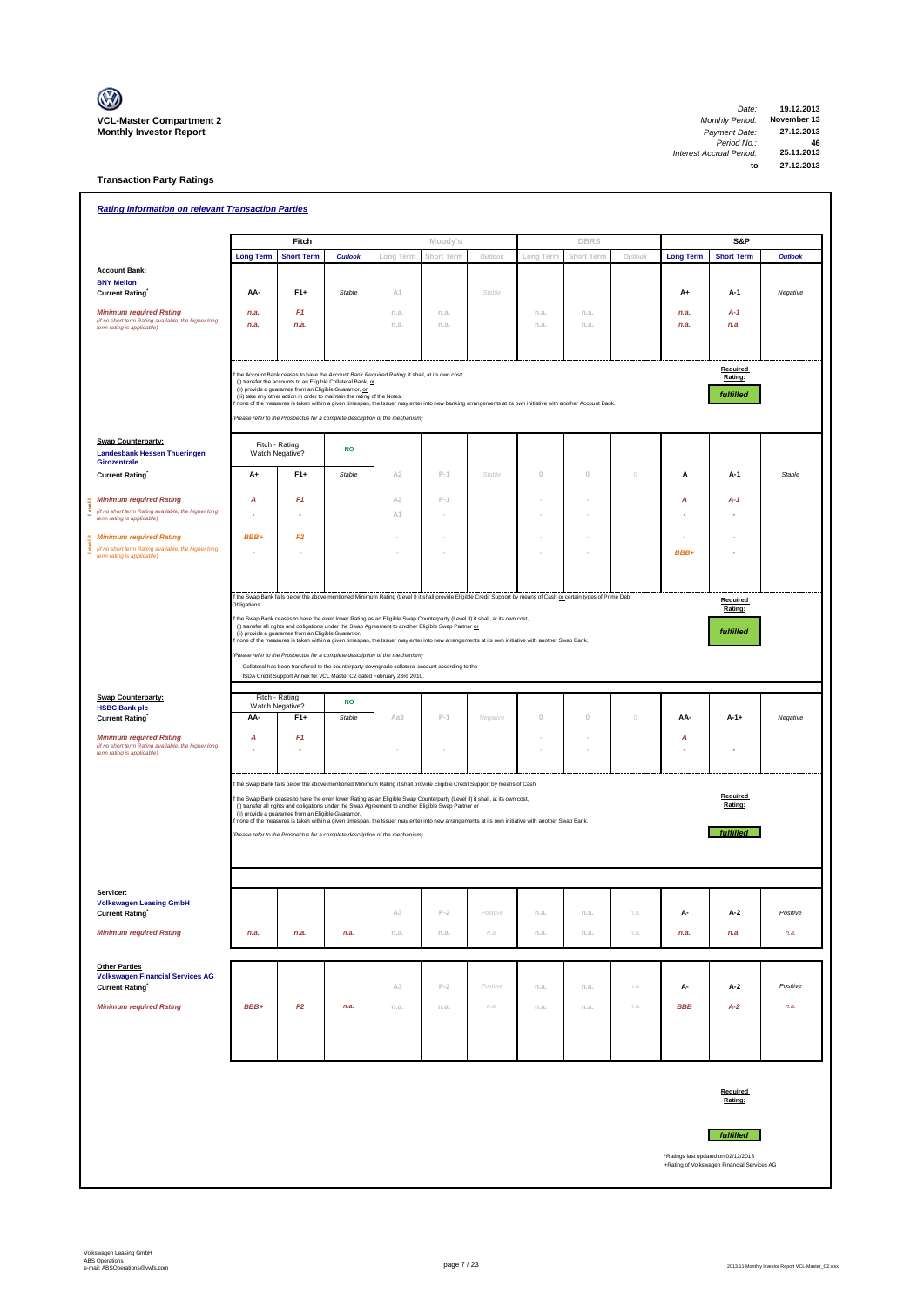| <b>VCL-Master Compartment 2</b><br><b>Monthly Investor Report</b><br><b>Information regarding</b><br>the Notes (I) |                                                                                                                                                                                                                                                                                                                                                                                                                                                                                                                                                           |                      |                       | Monthly Period:<br>Payment Date:<br>Period No.:<br><b>Interest Accrual Period:</b><br>$($ =<br>Base Interest Rate (1-Month Euribor): | Date:<br>19.12.2013<br>November 13<br>27.12.2013<br>46<br>25.11.2013<br>27.12.2013<br>to<br>32<br>days)<br>0,1260% |
|--------------------------------------------------------------------------------------------------------------------|-----------------------------------------------------------------------------------------------------------------------------------------------------------------------------------------------------------------------------------------------------------------------------------------------------------------------------------------------------------------------------------------------------------------------------------------------------------------------------------------------------------------------------------------------------------|----------------------|-----------------------|--------------------------------------------------------------------------------------------------------------------------------------|--------------------------------------------------------------------------------------------------------------------|
| <b>Rating Details (Fitch/S&amp;P)</b>                                                                              | Class A-1                                                                                                                                                                                                                                                                                                                                                                                                                                                                                                                                                 | Class A-2            | Class A-3             | Class A-4                                                                                                                            | Class A-5                                                                                                          |
| Rating at Issue Date<br>Fitch<br>Standard & Poors                                                                  | AAA (sf)<br>AAA (sf)                                                                                                                                                                                                                                                                                                                                                                                                                                                                                                                                      | AAA (sf)<br>AAA (sf) | AAA (sf)<br>AAA (sf)  | AAA (sf)<br>AAA (sf)                                                                                                                 | AAA (sf)<br>AAA (sf)                                                                                               |
| <b>Current Rating</b><br>Fitch<br>Standard & Poors                                                                 | AAA (sf)<br>AAA (sf)                                                                                                                                                                                                                                                                                                                                                                                                                                                                                                                                      | AAA (sf)<br>AAA (sf) | AAA (sf)<br>AAA (sf)  | AAA (sf)<br>AAA (sf)                                                                                                                 | AAA (sf)<br>AAA (sf)                                                                                               |
| <b>Information on Notes</b>                                                                                        | Class A-1                                                                                                                                                                                                                                                                                                                                                                                                                                                                                                                                                 | Class A-1            | Class A-3             | Class A-4                                                                                                                            | Class A-5                                                                                                          |
| <b>ISIN</b>                                                                                                        | XS0487713512                                                                                                                                                                                                                                                                                                                                                                                                                                                                                                                                              | XS0487714247         | XS0487714320          | XS0487714593                                                                                                                         | XS0908771354                                                                                                       |
| Common Code                                                                                                        | 048771351                                                                                                                                                                                                                                                                                                                                                                                                                                                                                                                                                 | 48771424             | 048771432             | 48771459                                                                                                                             | 90877135                                                                                                           |
| Nominal Amount                                                                                                     | € 100,000                                                                                                                                                                                                                                                                                                                                                                                                                                                                                                                                                 | € 100,000            | € 100.000             | € 100.000                                                                                                                            | € 100.000                                                                                                          |
| <b>Information on Interest</b>                                                                                     | <b>Class A-Series</b>                                                                                                                                                                                                                                                                                                                                                                                                                                                                                                                                     |                      |                       |                                                                                                                                      |                                                                                                                    |
| Scheduled Repayment<br>Date as of Cut-Off<br>Date:                                                                 | Payment Date in December 2013                                                                                                                                                                                                                                                                                                                                                                                                                                                                                                                             |                      |                       |                                                                                                                                      |                                                                                                                    |
| Legal Maturity Date:                                                                                               | Payment Date in September 2020                                                                                                                                                                                                                                                                                                                                                                                                                                                                                                                            |                      |                       |                                                                                                                                      |                                                                                                                    |
| Spread/ Margin                                                                                                     | 55 bps                                                                                                                                                                                                                                                                                                                                                                                                                                                                                                                                                    | 55 bps               | $115$ bps             | 55 bps                                                                                                                               | 55 bps                                                                                                             |
| <b>Index Rate</b>                                                                                                  | 1-Month-Euribor                                                                                                                                                                                                                                                                                                                                                                                                                                                                                                                                           | 1-Month-Euribor      | 1-Month-Euribor       | 1-Month-Euribor                                                                                                                      | 1-Month-Euribor                                                                                                    |
| Fixed/Floating                                                                                                     | floating                                                                                                                                                                                                                                                                                                                                                                                                                                                                                                                                                  | floating             | floating              | floating                                                                                                                             | floating                                                                                                           |
| Current Coupon                                                                                                     | 1-M-Euribor + 55 bps                                                                                                                                                                                                                                                                                                                                                                                                                                                                                                                                      | 1-M-Euribor + 55 bps | 1-M-Euribor + 115 bps | 1-M-Euribor + 55 bps                                                                                                                 | 1-M-Euribor + 55 bps                                                                                               |
| Day Count Convention                                                                                               | actual/360                                                                                                                                                                                                                                                                                                                                                                                                                                                                                                                                                | actual/360           | actual/360            | actual/360                                                                                                                           | actual/360                                                                                                         |
| <b>Clean-Up Call</b>                                                                                               | Volkswagen Leasing GmbH will have the right at its option to exercise a "Clean-Up Call" and to repurchase the Expectancy Rights from VCL-Master S.A.,<br>acting with respect to its Compartment 2, at any time when the sum of the Discounted Expectancy Rights Balances for all lease contracts is less than<br>10% of the sum of the Initial Discounted Expectancy Rights Balances for all lease contracts at any point in time during the life of the transaction, provided<br>that all payment obligations under the Notes will be thereby fulfilled. |                      |                       |                                                                                                                                      |                                                                                                                    |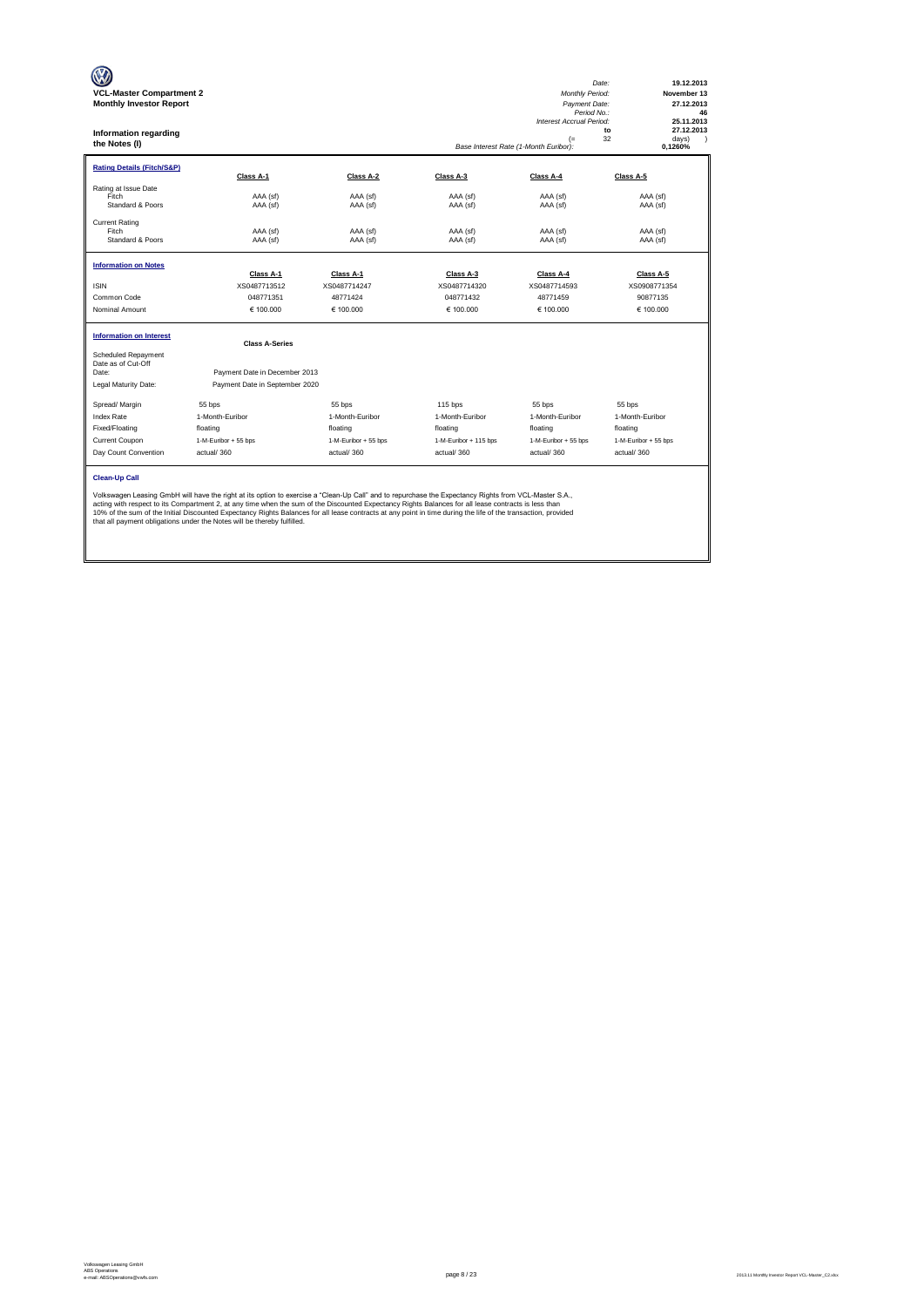| <b>VCL-Master Compartment 2</b>                                     |        |                                   |            |               |        |                                       |            | Date:<br>Monthly Period:                        |        | 19.12.2013<br>November 13 |
|---------------------------------------------------------------------|--------|-----------------------------------|------------|---------------|--------|---------------------------------------|------------|-------------------------------------------------|--------|---------------------------|
| <b>Monthly Investor Report</b>                                      |        |                                   |            |               |        |                                       |            | Payment Date:                                   |        | 27.12.2013                |
|                                                                     |        |                                   |            |               |        |                                       |            | Period No.:                                     |        | 46                        |
|                                                                     |        |                                   |            |               |        |                                       |            | Interest Accrual Period:<br>to                  |        | 25.11.2013<br>27.12.2013  |
| Information regarding the Notes                                     |        |                                   |            |               |        | $($ =                                 |            | 32                                              |        | days 1                    |
| (II)                                                                |        |                                   |            |               |        | Base Interest Rate (1-Month Euribor): |            |                                                 |        | 0.1260%                   |
| <b>Note Balance</b>                                                 |        |                                   |            |               |        |                                       |            |                                                 |        |                           |
|                                                                     |        | Class A-1                         |            | Class A-2     |        | Class A-3                             |            | Class A-4                                       |        | Class A-5                 |
| Initial Note Balance (at Poolcut)                                   | €      | 75.000.000,00                     | $\epsilon$ | 50.000.000,00 | €      | 50.000.000,00                         | $\epsilon$ | 75.000.000,00                                   |        | € 159.100.000,00          |
| <b>During Revolving Period</b>                                      |        |                                   |            |               |        |                                       |            |                                                 |        |                           |
| <b>Note Balance Beginn of Period</b>                                | €      | 75,000,000,00                     | €          | 50,000,000,00 | €      |                                       |            | 25.855.445.00 € 328.900.000.00 € 200.000.000.00 |        |                           |
| Overcollateralisation Amount before Top-Up                          |        |                                   |            |               |        |                                       |            |                                                 |        |                           |
| (all Class A Notes)<br>Targeted Overcollateralisation Amount        |        | € 628.964.808,75                  |            |               |        |                                       |            |                                                 |        |                           |
| Available Top-Up Amount                                             | €      | € 653.098.368.73<br>53.132.431,27 |            |               |        |                                       |            |                                                 |        |                           |
| (all Funds in the Accumulation Account)                             |        |                                   |            |               |        |                                       |            |                                                 |        |                           |
| Targeted Additional Purchase Amount<br>(incl. 7% additional OC)     | €      |                                   |            |               |        |                                       |            |                                                 |        |                           |
| Additional Purchase Amount                                          | €      |                                   |            |               |        |                                       |            |                                                 |        |                           |
| Overcollateralisation Amount after Top-Up                           | €      | 628.964.808.75                    |            |               |        |                                       |            |                                                 |        |                           |
| Note Decrease per Series from Redemption                            | €      |                                   | €          |               | €      | 3.851.945.00                          | €          |                                                 | €      |                           |
| Note Decrease per Note from Redemption<br>Note Increase from Tap-Up | €<br>€ |                                   | €<br>€     |               | €<br>€ | (7.703, 89)                           | €<br>€     |                                                 | €<br>€ |                           |
| <b>Note Balance End of Period</b>                                   | €      | 75.000.000.00                     | €          | 50,000,000.00 | €      | 22.003.500,00                         |            | € 328,900,000.00                                |        | € 200.000.000.00          |
| <b>After Revolving Period</b>                                       |        | Class A-1                         |            | Class A-2     |        | Class A-3                             |            | Class A-4                                       |        | Class A-5                 |
| Note Balance as of the Beginning of the<br>Period                   | €      | 75.000.000,00                     | €          |               |        | 50.000.000,00 € 25.855.445,00         |            | € 328.900.000,00                                |        | € 200.000.000,00          |
| Unallocated Redemption Amount                                       | €      |                                   |            |               |        |                                       |            |                                                 |        |                           |
| of the previous Period                                              |        |                                   |            |               |        |                                       |            |                                                 |        |                           |
| Available Redemption Amount<br>for the Reporting Period             | €      |                                   |            |               |        |                                       |            |                                                 |        |                           |
| Total Available Redemption Amount                                   | €      |                                   |            |               |        |                                       |            |                                                 |        |                           |
| Redemotion Amount per Note                                          | €      |                                   | €          |               | €      | (7.703.89)                            | €          |                                                 | €      |                           |
| Redemption Amount per Class                                         | €      |                                   | €          |               | €      | 3.851.945.00                          | €          |                                                 | €      |                           |
| Unallocated Redemption Amount from current                          | €      |                                   | €          |               | €      | 0.23                                  | €          |                                                 | €      |                           |
| Period                                                              |        |                                   |            |               |        |                                       |            |                                                 | €      |                           |
| Note Balance as of the End of the Period                            | €      | 75.000.000.00                     | €          | 50.000.000,00 | €      | 22.003.500,00                         |            | € 328.900.000,00                                |        | € 200.000.000.00          |
| Payments to Investors - per EUR 100.000                             |        | Class A-1                         |            | Class A-2     |        | Class A-3                             |            | Class A-4                                       |        | Class A-5                 |
| denomination                                                        |        |                                   |            |               |        |                                       |            |                                                 |        |                           |
| Interest (1-M-Euribor + Spread A Note)<br>Redemption                | €<br>€ | 45.066,67                         | €<br>€     | 30.044.44     | €<br>€ | 29.325.82<br>3.851.945,00             | €<br>€     | 197.632,36                                      | €<br>€ | 120.177,78                |
| Remaining Principal Amount                                          | €      | 100,000.00                        | €          | 100.000,00    | €      | 44.007.00                             | €          | 100,000,00                                      | €      | 100,000.00                |
| Note Factor                                                         |        | 1.000000                          |            | 1.000000      |        | 0.440070                              |            | 1.000000                                        |        | 1.000000                  |
|                                                                     |        |                                   |            |               |        |                                       |            |                                                 |        |                           |
| <b>Unpaid Interest</b>                                              |        | Class A-1                         |            | Class A-2     |        | Class A-3                             |            | Class A-4                                       |        | Class A-5                 |
| Unpaid Interest of Reporting Period                                 | €<br>€ |                                   | €<br>€     |               | €<br>€ |                                       | €          |                                                 | €      | ä,                        |
| <b>Cumulative Unpaid Interest</b>                                   |        |                                   |            |               |        |                                       | €          |                                                 | €      |                           |
| Overcollateralisation<br><b>Total Class A</b>                       |        | Class A-1                         |            | Class A-2     |        | Class A-3                             |            | Class A-4                                       |        | Class A-x                 |
| Initial OC Percentage at Poolcut                                    |        |                                   |            |               |        |                                       |            |                                                 |        |                           |
| Current OC Percentage<br>49.860%<br>Target OC Percentage<br>49%/52% |        | 49.860%                           |            | 49.860%       |        | 49.860%                               |            | 49.860%                                         |        | 49.860%                   |
| (during/ after Revolving Period)                                    |        |                                   |            |               |        |                                       |            |                                                 |        |                           |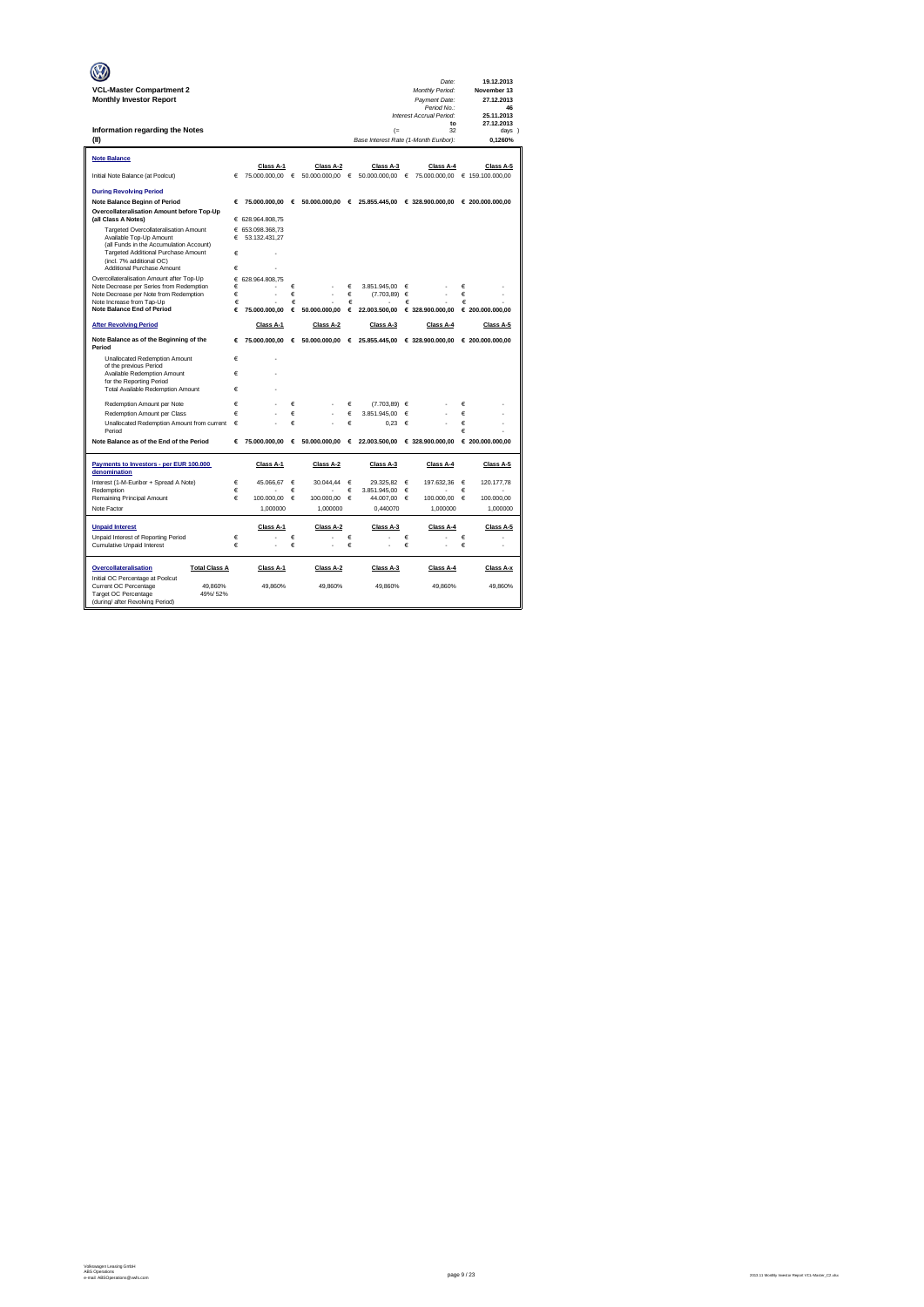| <b>VCL-Master Compartment 2</b><br><b>Monthly Investor Report</b><br><b>Credit Enhancement</b>               | Date:<br>Monthly Period:<br>Payment Date:<br>Period No.:<br>Interest Accrual Period:<br>Base Interest Rate (1-Month Euribor): | 19.12.2013<br>November 13<br>27.12.2013<br>46<br>25.11.2013<br>27.12.2013<br>to<br>$(=$<br>32 days<br>0.1260% |
|--------------------------------------------------------------------------------------------------------------|-------------------------------------------------------------------------------------------------------------------------------|---------------------------------------------------------------------------------------------------------------|
| <b>Cash Collateral Account (CCA)</b>                                                                         |                                                                                                                               |                                                                                                               |
| Initial Balance at Poolcut<br>Thereof General Cash Reserve<br>Thereof German Trade Tax Risk Reserve          |                                                                                                                               | 12.950.000,00 €<br>12.950.000.00 €<br>$0.00 \in$                                                              |
| <b>Targeted Balance (Floor)</b><br>Thereof General Cash Reserve<br>Thereof German Trade Tax Risk Reserve     |                                                                                                                               | 8.836.820.79€<br>8.836.820.79€<br>0.00€                                                                       |
| Balance as of the Beginning of the Period                                                                    |                                                                                                                               | 29.473.300,65 €                                                                                               |
| Payment from CCA/ Payment to CCA                                                                             | $-132.543.65 \in$ /                                                                                                           | $0.00 \in$                                                                                                    |
| Balance as of the End of the Period<br>Thereof General Cash Reserve<br>Thereof German Trade Tax Risk Reserve |                                                                                                                               | 29.365.435.22 €<br>29.365.435,22 €<br>0.00€                                                                   |
| <b>General Cash Collateral Account</b>                                                                       |                                                                                                                               |                                                                                                               |
| percentage of Current Note Balance<br>percentage of Initial Note Balance                                     |                                                                                                                               | 4.34%<br>5.18%                                                                                                |
| <b>Set-Off Risk</b><br>No set-off risk is applicable in this transaction.                                    |                                                                                                                               |                                                                                                               |

**. . . .** Trigger Level 1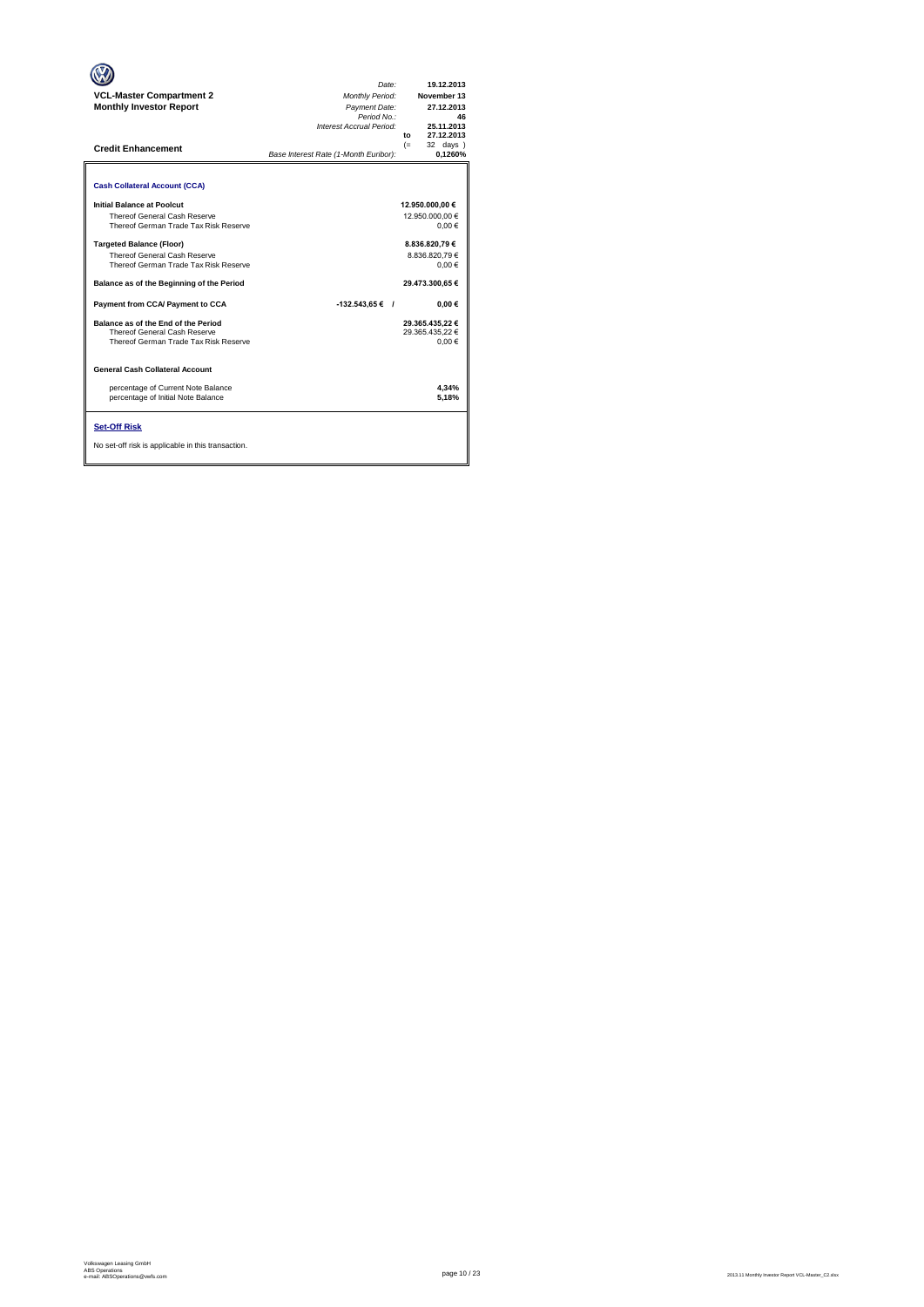| VCL-Master Compartment 2<br><b>Monthly Investor Report</b>        |                                                               |             | Date:<br>Monthly Period:<br>Payment Date:<br>Period No.:<br>Interest Accrual Period: | 19.12.2013<br>November 13<br>27.12.2013<br>46<br>25.11.2013<br>27.12.2013<br>to |
|-------------------------------------------------------------------|---------------------------------------------------------------|-------------|--------------------------------------------------------------------------------------|---------------------------------------------------------------------------------|
| Waterfall                                                         |                                                               |             | Base Interest Rate (1-Month Euribor):                                                | $(=$<br>32 days<br>0,1260%                                                      |
| Waterfall                                                         |                                                               |             |                                                                                      |                                                                                 |
| Available Collection Amount of the Period incl. Net Swap Receipts |                                                               |             | 35.091.232,51 €                                                                      |                                                                                 |
| Remaining Amount from Previous Period                             |                                                               |             | 2,19€                                                                                | 35.091.234,70 €                                                                 |
| Earnings from Distribution/ Accumulation Account deposits         |                                                               |             | $0,00 \in$                                                                           | 35.091.234,70 €                                                                 |
| <b>Available Distribution Amount</b>                              |                                                               |             |                                                                                      | 35.091.234,70 €                                                                 |
| Taxes/Fees                                                        |                                                               | less        | -1.093.532,31 €                                                                      | 33.997.702,39 €                                                                 |
| <b>Net Swap Payments Class A</b>                                  |                                                               | less / plus | -148.274,58€                                                                         | 33.849.427,81 €                                                                 |
|                                                                   | Class A-1<br>Class A-2<br>Class A-3<br>Class A-4<br>Class A-5 |             | -14.933,33 €<br>-9.955,56 €<br>-18.075.83 €<br>-65.487,64 €<br>-39.822,22 €          |                                                                                 |
| <b>Interest Class A</b>                                           |                                                               | less        | -422.247,07€                                                                         | 33.427.180,74 €                                                                 |
|                                                                   | Class A-1<br>Class A-2<br>Class A-3<br>Class A-4<br>Class A-5 |             | -45.066,67€<br>-30.044,44 €<br>-29.325,82 €<br>-197.632,36 €<br>-120.177,78€         |                                                                                 |
| Payment to Cash Collateral Account                                |                                                               | less        | $0.00 \in$                                                                           | 33.427.180,74 €                                                                 |
| German Trade Tax                                                  |                                                               | less        | $0,00 \in$                                                                           | 33.427.180,74 €                                                                 |
| Payments to the Accumulation Account                              |                                                               | less        | -29.575.235,51 €                                                                     | 3.851.945,23 €                                                                  |
| <b>Redemption Class A</b>                                         |                                                               | less        | -3.851.945.00 €                                                                      | 0.23 €                                                                          |
|                                                                   | Class A-1<br>Class A-2<br>Class A-3<br>Class A-4<br>Class A-5 |             | 0.00€<br>0.00€<br>-3.851.945,00 €<br>$0,00 \in$<br>$0,00 \in$                        |                                                                                 |
| Remaining Amout Due to Rounding                                   |                                                               | less        | $-0.23 \in$                                                                          | $0,00 \in$                                                                      |
| Other Payments to Swap Counterparties                             |                                                               | less        | $0,00 \in$                                                                           | $0,00 \in$                                                                      |
| <b>Payment to VWL</b>                                             |                                                               | less        | 0,00€                                                                                | 0.00€                                                                           |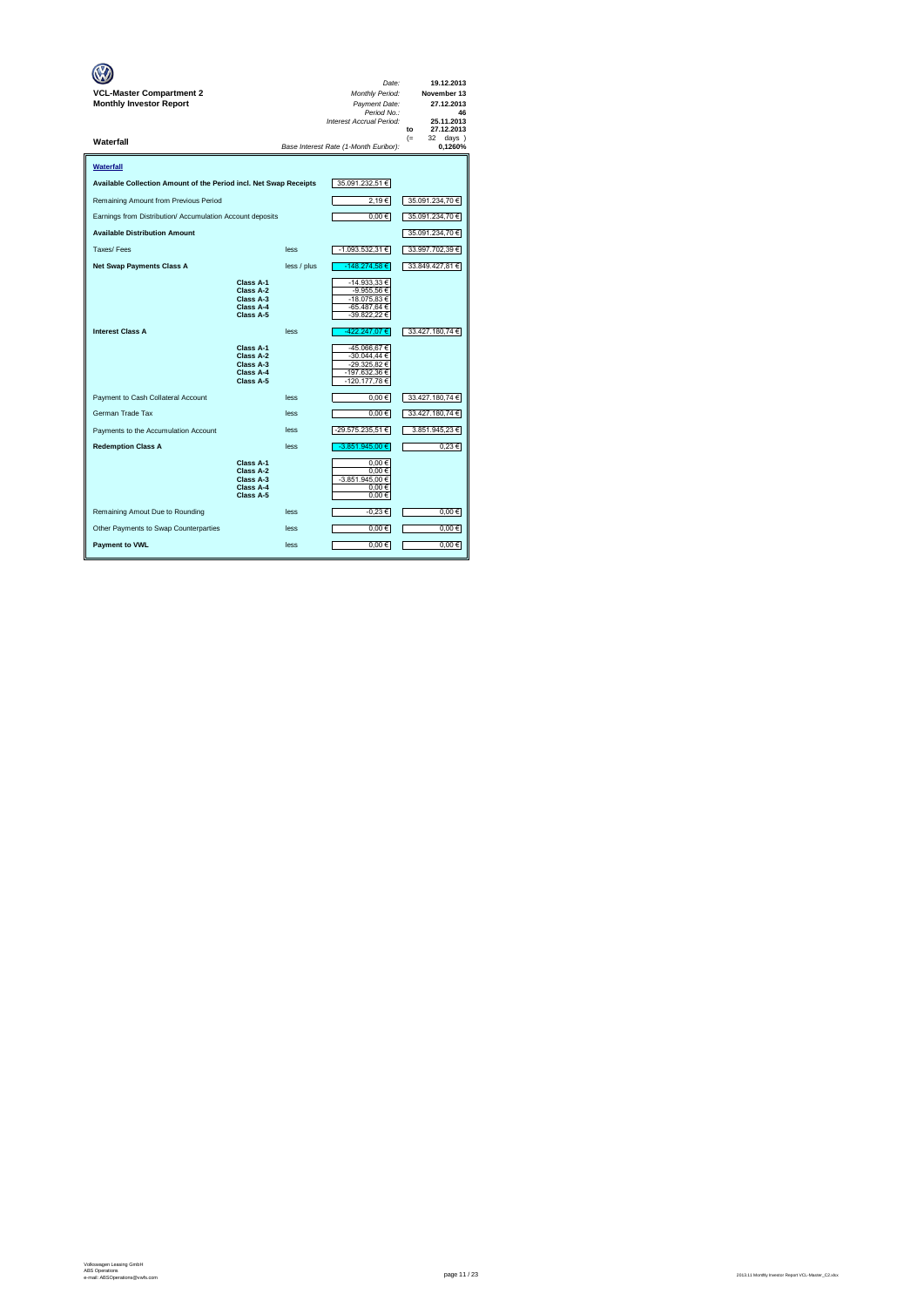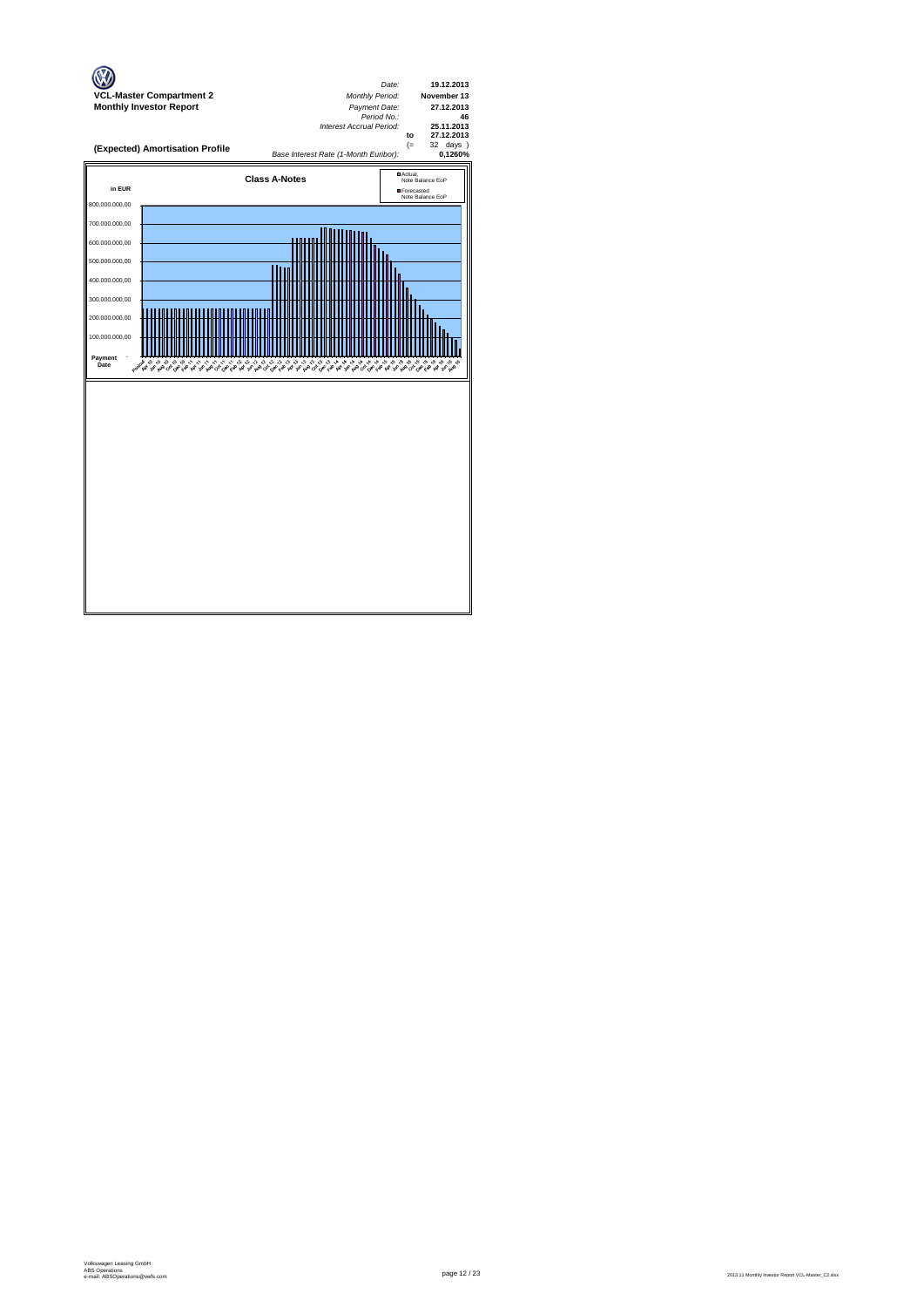

**Run Out Schedule**

*Date: Period No.: Interest Accrual Period:*

**19.12.2013 November 13 to 27.12.2013 25.11.2013 0,1260% 46 27.12.2013** (= 32 days)

*Base Interest Rate (1-Month Euribor):*

|                          |                                      | at the End of the current Monthly Period                                        |                                  |                             | at the End of the current Monthly Period |                                                                               |                              |
|--------------------------|--------------------------------------|---------------------------------------------------------------------------------|----------------------------------|-----------------------------|------------------------------------------|-------------------------------------------------------------------------------|------------------------------|
| <b>Monthly</b><br>Period | <b>Monthly Maturity</b>              | Outst. Disc. Exp.<br><b>Rights Funding</b><br><b>Amount at Maturity</b><br>Date | Interest                         | Remaing<br>Term in<br>Month | <b>Monthly</b><br><b>Maturity</b>        | <b>Current Outst.</b><br>Disc. Exp.<br><b>Rights Funding</b><br><b>Amount</b> | Interest                     |
| 11.2013                  | 1.447.130.600,69                     | 1.281.242.754,78                                                                | 165.887.845,91                   |                             |                                          |                                                                               |                              |
| 12.2013                  | 1.428.723.152,16                     | 1.262.977.718,55                                                                | 165.745.433,61                   | $\mathbf{1}$                | 18.407.448,53                            | 18.265.036,23                                                                 | 142.412,30                   |
| 01.2014                  | 1.424.935.711,76                     | 1.259.243.696.19                                                                | 165.692.015,57                   | $\overline{2}$              | 3.787.440,40                             | 3.734.022,36                                                                  | 53.418,04                    |
| 02.2014                  | 1.418.043.482,16                     | 1.252.488.053,56                                                                | 165.555.428,60                   | 3                           | 6.892.229,60                             | 6.755.642,63                                                                  | 136.586,97                   |
| 03.2014                  | 1.404.027.897,86                     | 1.238.831.127,13                                                                | 165.196.770,73                   | $\overline{4}$              | 14.015.584,30                            | 13.656.926,43                                                                 | 358.657,87                   |
| 04.2014<br>05.2014       | 1.391.008.335,20<br>1.371.109.212.87 | 1.226.207.754,54<br>1.207.027.517,83                                            | 164.800.580,66<br>164.081.695,04 | 5<br>6                      | 13.019.562,66                            | 12.623.372,59                                                                 | 396.190,07<br>718.885.62     |
| 06.2014                  | 1.355.357.488,70                     | 1.191.935.045.30                                                                | 163.422.443,40                   | $\overline{7}$              | 19.899.122,33<br>15.751.724,17           | 19.180.236,71<br>15.092.472,53                                                | 659.251,64                   |
| 07.2014                  | 1.338.256.284,33                     | 1.175.644.950,75                                                                | 162.611.333,58                   | 8                           | 17.101.204,37                            | 16.290.094,55                                                                 | 811.109,82                   |
| 08.2014                  | 1.316.336.566,72                     | 1.154.875.970,54                                                                | 161.460.596,18                   | 9                           | 21.919.717,61                            | 20.768.980,21                                                                 | 1.150.737,40                 |
| 09.2014                  | 1.291.639.276,68                     | 1.131.612.429,85                                                                | 160.026.846,83                   | 10                          | 24.697.290,04                            | 23.263.540,69                                                                 | 1.433.749,35                 |
| 10.2014                  | 1.262.559.247,80                     | 1.104.370.858,68                                                                | 158.188.389,12                   | 11                          | 29.080.028,88                            | 27.241.571,17                                                                 | 1.838.457,71                 |
| 11.2014                  | 1.227.967.301,94                     | 1.072.153.218,18                                                                | 155.814.083,76                   | 12                          | 34.591.945,86                            | 32.217.640,50                                                                 | 2.374.305,36                 |
| 12.2014                  | 1.198.486.506,98                     | 1.044.837.144,92                                                                | 153.649.362,06                   | 13                          | 29.480.794,96                            | 27.316.073,26                                                                 | 2.164.721,70                 |
| 01.2015                  | 1.162.650.603,84                     | 1.011.844.927,96                                                                | 150.805.675,88                   | 14                          | 35.835.903,14                            | 32.992.216,96                                                                 | 2.843.686,18                 |
| 02.2015                  | 1.094.943.010,35                     | 949.857.806,26                                                                  | 145.085.204,09                   | 15                          | 67.707.593,49                            | 61.987.121,70                                                                 | 5.720.471,79                 |
| 03.2015                  | 1.014.938.827,99                     | 877.023.185,19                                                                  | 137.915.642,80                   | 16                          | 80.004.182,36                            | 72.834.621,07                                                                 | 7.169.561,29                 |
| 04.2015<br>05.2015       | 944.293.004,14<br>857.029.925,71     | 813.047.789,79<br>734.487.979,21                                                | 131.245.214,35<br>122.541.946,50 | 17                          | 70.645.823,85                            | 63.975.395,40                                                                 | 6.670.428,45                 |
| 06.2015                  | 782.477.588,00                       | 667.761.026,78                                                                  | 114.716.561,22                   | 18<br>19                    | 87.263.078,43<br>74.552.337,71           | 78.559.810,58<br>66.726.952.43                                                | 8.703.267,85<br>7.825.385,28 |
| 07.2015                  | 699.371.050,54                       | 593.791.041,66                                                                  | 105.580.008,88                   | 20                          | 83.106.537,46                            | 73.969.985,12                                                                 | 9.136.552,34                 |
| 08.2015                  | 639.797.353,13                       | 541.061.213,21                                                                  | 98.736.139,92                    | 21                          | 59.573.697,41                            | 52.729.828.45                                                                 | 6.843.868.96                 |
| 09.2015                  | 573.946.456,27                       | 483.116.448,88                                                                  | 90.830.007,39                    | 22                          | 65.850.896,86                            | 57.944.764,33                                                                 | 7.906.132,53                 |
| 10.2015                  | 520.679.713,97                       | 436.516.620,07                                                                  | 84.163.093,90                    | 23                          | 53.266.742,30                            | 46.599.828,81                                                                 | 6.666.913,49                 |
| 11.2015                  | 462.690.925,54                       | 386.062.304,54                                                                  | 76.628.621,00                    | 24                          | 57.988.788,43                            | 50.454.315,53                                                                 | 7.534.472,90                 |
| 12.2015                  | 417.606.765,30                       | 347.029.721,66                                                                  | 70.577.043,64                    | 25                          | 45.084.160,24                            | 39.032.582,88                                                                 | 6.051.577,36                 |
| 01.2016                  | 391.265.721,40                       | 324.375.911.03                                                                  | 66.889.810.37                    | 26                          | 26.341.043.90                            | 22.653.810.63                                                                 | 3.687.233,27                 |
| 02.2016                  | 354.899.909,18                       | 293.276.302,76                                                                  | 61.623.606,42                    | 27                          | 36.365.812,22                            | 31.099.608,27                                                                 | 5.266.203,95                 |
| 03.2016                  | 317.027.881,96                       | 261.073.794,14                                                                  | 55.954.087,82                    | 28                          | 37.872.027,22                            | 32.202.508,62                                                                 | 5.669.518,60                 |
| 04.2016<br>05.2016       | 279.678.020,00<br>233.856.408,84     | 229.478.002,97<br>190.948.825,50                                                | 50.200.017,03<br>42.907.583,34   | 29<br>30                    | 37.349.861,96<br>45.821.611,16           | 31.595.791,17<br>38.529.177,47                                                | 5.754.070,79<br>7.292.433,69 |
| 06.2016                  | 194.550.745,64                       | 158.088.107,51                                                                  | 36.462.638,13                    | 31                          | 39.305.663,20                            | 32.860.717,99                                                                 | 6.444.945,21                 |
| 07.2016                  | 153.909.563,94                       | 124.299.471,34                                                                  | 29.610.092,60                    | 32                          | 40.641.181,70                            | 33.788.636,17                                                                 | 6.852.545,53                 |
| 08.2016                  | 131.464.388,84                       | 105.744.134,11                                                                  | 25.720.254,73                    | 33                          | 22.445.175,10                            | 18.555.337,23                                                                 | 3.889.837,87                 |
| 09.2016                  | 105.100.114,55                       | 84.074.834,26                                                                   | 21.025.280,29                    | 34                          | 26.364.274,29                            | 21.669.299,85                                                                 | 4.694.974,44                 |
| 10.2016                  | 83.421.497,41                        | 66.359.993,61                                                                   | 17.061.503,80                    | 35                          | 21.678.617,14                            | 17.714.840,65                                                                 | 3.963.776,49                 |
| 11.2016                  | 63.292.194,30                        | 50.000.541,41                                                                   | 13.291.652,89                    | 36                          | 20.129.303,11                            | 16.359.452,20                                                                 | 3.769.850,91                 |
| 12.2016                  | 49.768.099,19                        | 39.065.211,47                                                                   | 10.702.887,72                    | 37                          | 13.524.095,11                            | 10.935.329,94                                                                 | 2.588.765,17                 |
| 01.2017                  | 44.288.268,66                        | 34.663.570,50                                                                   | 9.624.698,16                     | 38                          | 5.479.830,53                             | 4.401.640,97                                                                  | 1.078.189,56                 |
| 02.2017                  | 38.184.427,98                        | 29.788.338,21                                                                   | 8.396.089,77                     | 39                          | 6.103.840,68                             | 4.875.232,29                                                                  | 1.228.608,39                 |
| 03.2017<br>04.2017       | 32.217.319,02<br>26.214.499,12       | 25.048.592,74<br>20.306.364,63                                                  | 7.168.726,28<br>5.908.134,49     | 40<br>41                    | 5.967.108,96<br>6.002.819,90             | 4.739.745,47<br>4.742.228,11                                                  | 1.227.363,49<br>1.260.591,79 |
| 05.2017                  | 19.616.178,02                        | 15.123.301,02                                                                   | 4.492.877,00                     | 42                          | 6.598.321,10                             | 5.183.063,61                                                                  | 1.415.257,49                 |
| 06.2017                  | 13.110.736,84                        | 10.042.609,03                                                                   | 3.068.127,81                     | 43                          | 6.505.441,18                             | 5.080.691,99                                                                  | 1.424.749,19                 |
| 07.2017                  | 8.081.983,65                         | 6.136.903,92                                                                    | 1.945.079,73                     | 44                          | 5.028.753,19                             | 3.905.705,11                                                                  | 1.123.048,08                 |
| 08.2017                  | 6.787.931,45                         | 5.137.534,13                                                                    | 1.650.397,32                     | 45                          | 1.294.052,20                             | 999.369.79                                                                    | 294.682,41                   |
| 09.2017                  | 5.033.143,76                         | 3.790.053,75                                                                    | 1.243.090,01                     | 46                          | 1.754.787,69                             | 1.347.480,38                                                                  | 407.307,31                   |
| 10.2017                  | 3.723.418,70                         | 2.790.551,09                                                                    | 932.867,61                       | 47                          | 1.309.725,06                             | 999.502,66                                                                    | 310.222,40                   |
| 11.2017                  | 2.444.232,09                         | 1.819.658,97                                                                    | 624.573,12                       | 48                          | 1.279.186,61                             | 970.892,12                                                                    | 308.294,49                   |
| 12.2017                  | 1.594.214,53                         | 1.177.430,01                                                                    | 416.784,52                       | 49                          | 850.017,56                               | 642.228,96                                                                    | 207.788,60                   |
| 01.2018<br>02.2018       | 1.318.738,59<br>1.072.870,80         | 970.738,13<br>787.349,30                                                        | 348.000,46<br>285.521,50         | 50<br>51                    | 275.475,94<br>245.867,79                 | 206.691,88<br>183.388,83                                                      | 68.784,06<br>62.478,96       |
| 03.2018                  | 929.809,57                           | 681.219,61                                                                      | 248.589,96                       | 52                          | 143.061,23                               | 106.129,69                                                                    | 36.931,54                    |
| 04.2018                  | 684.368,20                           | 499.999,30                                                                      | 184.368,90                       | 53                          | 245.441,37                               | 181.220,31                                                                    | 64.221,06                    |
| 05.2018                  | 357.128,19                           | 260.023,27                                                                      | 97.104,92                        | 54                          | 327.240,01                               | 239.976,03                                                                    | 87.263,98                    |
| 06.2018                  | 92.191,34                            | 66.863,50                                                                       | 25.327,84                        | 55                          | 264.936,85                               | 193.159,77                                                                    | 71.777,08                    |
| 07.2018                  |                                      | $\overline{\phantom{a}}$                                                        | ٠                                | 56                          | 92.191,34                                | 66.863,50                                                                     | 25.327,84                    |
| 08.2018                  | $\omega$                             | $\mathcal{L}_{\mathcal{A}}$                                                     | $\omega$                         | 57                          |                                          |                                                                               |                              |
| 09.2018                  |                                      |                                                                                 | $\overline{\phantom{a}}$         | 58                          | $\overline{\phantom{a}}$                 | $\overline{a}$                                                                |                              |
| 10.2018                  | $\blacksquare$                       | $\blacksquare$                                                                  | $\blacksquare$                   | 59                          | $\overline{\phantom{a}}$                 | $\overline{\phantom{a}}$                                                      | $\blacksquare$               |
| 11.2018                  | $\blacksquare$                       | $\blacksquare$                                                                  | ٠                                | 60                          | $\overline{\phantom{a}}$                 | $\overline{\phantom{a}}$                                                      | $\overline{\phantom{a}}$     |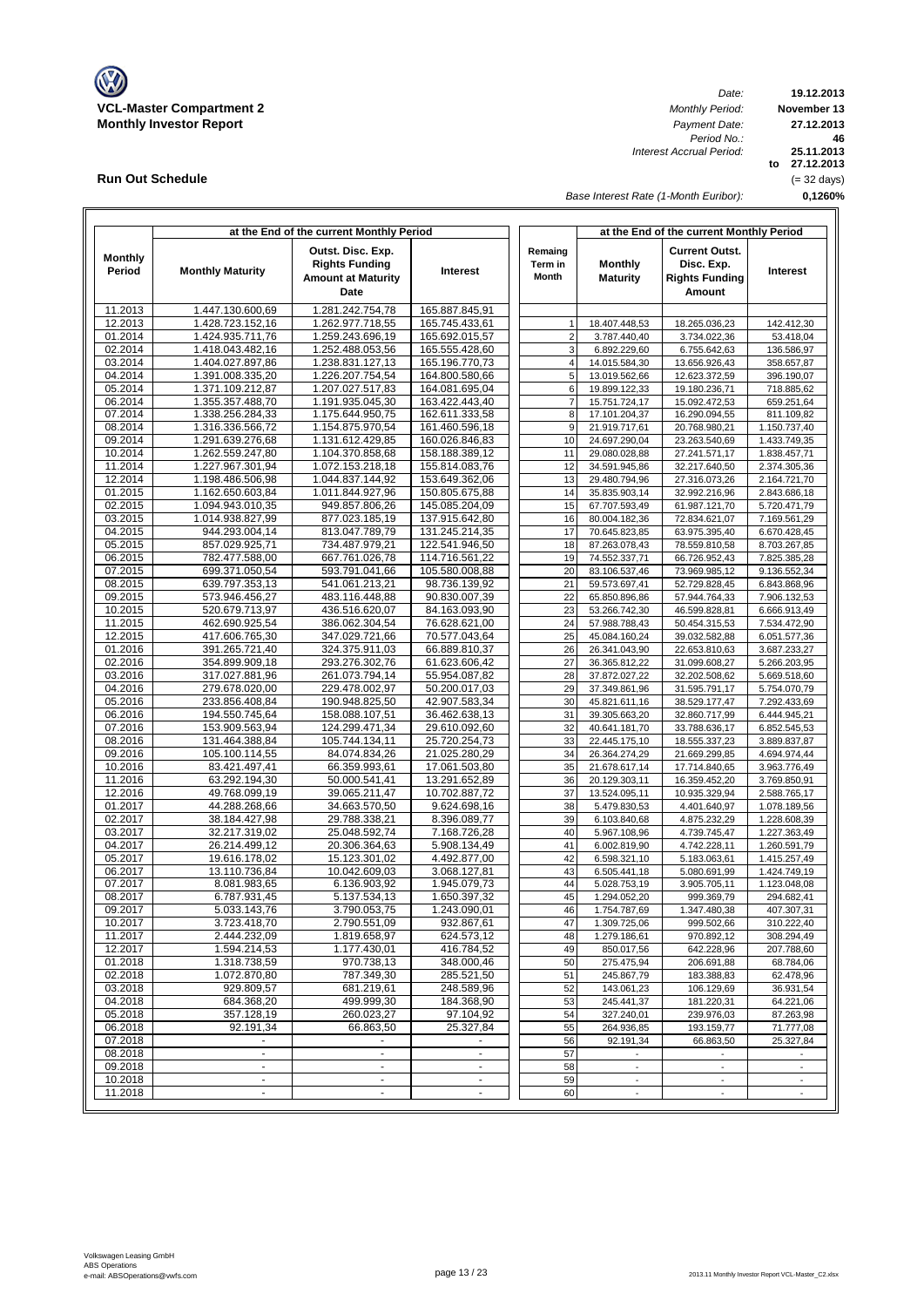| <b>OZ</b>                       |
|---------------------------------|
| <b>VCL-Master Compartment 2</b> |
| <b>Monthly Investor Report</b>  |

| $\mathbf{w}$                    | Date:                                 |    |    | 19.12.2013  |
|---------------------------------|---------------------------------------|----|----|-------------|
| <b>VCL-Master Compartment 2</b> | <b>Monthly Period:</b>                |    |    | November 13 |
| <b>Monthly Investor Report</b>  | Payment Date:                         |    |    | 27.12.2013  |
|                                 | Period No.:                           |    |    | -46         |
|                                 | Interest Accrual Period:              |    |    | 25.11.2013  |
| Information Regarding the       |                                       |    | to | 27.12.2013  |
| <b>Expectancy Rights Pool -</b> |                                       | (≕ | 32 | days )      |
| <b>Outstanding Contracts</b>    | Base Interest Rate (1-Month Euribor): |    |    | 0.1260%     |

|                                           |                                 |                            |                          | Tvpe of Vehicles    |                          |                      |                          |                               |                          |
|-------------------------------------------|---------------------------------|----------------------------|--------------------------|---------------------|--------------------------|----------------------|--------------------------|-------------------------------|--------------------------|
| <b>Outstanding Expectancy Rights Pool</b> | <b>Reporting Period - Total</b> |                            |                          | <b>New Vehicles</b> |                          | <b>Used Vehicles</b> |                          | <b>Demonstration Vehicles</b> |                          |
|                                           | Outstanding                     |                            |                          | Outstanding         |                          | Outstanding          |                          | Outstanding                   |                          |
|                                           |                                 | <b>Outstanding Nominal</b> | <b>Discounted</b>        |                     | Discounted               |                      | <b>Discounted</b>        |                               | Discounted               |
|                                           | No. of                          | <b>Expectancy Rights</b>   | <b>Expectancy Rights</b> | No. of              | <b>Expectancy Rights</b> | No. of               | <b>Expectancy Rights</b> | No. of                        | <b>Expectancy Rights</b> |
|                                           | <b>Contracts</b>                | <b>Funding Amount</b>      | <b>Funding Amount</b>    | Contracts           | <b>Funding Amount</b>    | Contracts            | <b>Funding Amount</b>    | Contracts                     | <b>Funding Amount</b>    |
| Initial Balance at Poolcut                | 40.937                          | 524.154.129.71             | 431.057.042.44           | 37.861              | 395.059.489.11           | 2.057                | 22.320.167.68            | 1.019                         | 13.677.385,65            |
| Balance at the Beginning of the Period    | 112.471                         | 1.482.635.054.83           | € 1.308.720.253.75       | 107.331             | 1.244.430.691.48<br>⊨    | 2.083                | 25.654.832.38            | 3.057                         | 38.634.729.89            |
| Balance at the End of the Period - before |                                 |                            |                          |                     |                          |                      |                          |                               |                          |
| origination of add. Expectancy Rights     | 109.116                         | 1.447.130.600.69<br>€      | € 1.281.242.754.78       | 104.162             | .218.421.040.67<br>€     | 1.982                | 24.931.281.55            | 2.972                         | 37.890.432.56            |
| Top-Up of the Monthly Period              |                                 |                            |                          |                     |                          |                      |                          | -                             |                          |
| at the End of the Period                  | 109.116                         | 1.447.130.600.69           | € 1.281.242.754.78       | 104.162             | 1.218.421.040.67<br>⊨    | 1.982                | 24.931.281.55            | 2.972                         | 37.890.432.56            |

|                                                                |           |   |                            |                   |                          |  | Type of Vehicles    |                          |                      |                          |                               |                          |
|----------------------------------------------------------------|-----------|---|----------------------------|-------------------|--------------------------|--|---------------------|--------------------------|----------------------|--------------------------|-------------------------------|--------------------------|
| Status of the Contracts at the End of the Period, after Top-Up |           |   |                            |                   |                          |  | <b>New Vehicles</b> |                          | <b>Used Vehicles</b> |                          | <b>Demonstration Vehicles</b> |                          |
|                                                                |           |   |                            |                   | Outstanding              |  |                     | Outstanding              |                      | Outstanding              |                               | Outstanding              |
|                                                                |           |   | <b>Outstanding Nominal</b> | <b>Discounted</b> |                          |  |                     | <b>Discounted</b>        |                      | <b>Discounted</b>        |                               | <b>Discounted</b>        |
|                                                                | No. of    |   | <b>Expectancy Rights</b>   |                   | <b>Expectancy Rights</b> |  | No. of              | <b>Expectancy Rights</b> | No. of               | <b>Expectancy Rights</b> | No. of                        | <b>Expectancy Rights</b> |
|                                                                | Contracts |   | <b>Funding Amount</b>      |                   | <b>Funding Amount</b>    |  | Contracts           | <b>Funding Amount</b>    | Contracts            | <b>Funding Amount</b>    | Contracts                     | <b>Funding Amount</b>    |
| Current                                                        | 107.102   |   | 1.422.465.243.02           |                   | 1.259.156.613,65         |  | 102.298             | 1.198.278.101.74         | 1.909                | 24.028.584,89            | 2.895                         | 36.849.927,02            |
| Delinquent*                                                    | 1.540     |   | 19.046.825,04              | €                 | 17.064.859,32            |  | 1.415               | 15.450.897,06            | 59                   | 717.520,41               | 66                            | 896.441,85               |
| Terminated                                                     | 474       |   | 5.618.532,63               | €                 | 5.021.281,81             |  | 449                 | 4.692.041,87             | 14                   | 185.176,25               | 11                            | 144.063,69               |
| End of Term - Paid in Full                                     | 33.392    |   | $\overline{\phantom{0}}$   |                   |                          |  | 31.162              | $\overline{\phantom{a}}$ | 1.521                | $\overline{\phantom{a}}$ | 709                           |                          |
| Early Settlement - Paid in Full                                | 8.254     |   | $\overline{\phantom{a}}$   |                   |                          |  | 7.227               |                          | 622                  | $\overline{\phantom{a}}$ | 405                           |                          |
|                                                                | 150.762   |   | € 1.447.130.600,69         |                   | € 1.281.242.754.78       |  | 142.551             | 1.218.421.040,67         | 4.125                | 24.931.281,55            | 4.086                         | 37.890.432,56            |
| *delinquent in terms of Instalments sold to Compartment 1      |           |   |                            |                   |                          |  |                     |                          |                      |                          |                               |                          |
|                                                                |           |   |                            |                   |                          |  |                     |                          |                      |                          |                               |                          |
|                                                                |           |   |                            |                   | <b>Reporting Period</b>  |  |                     |                          |                      |                          |                               |                          |
|                                                                |           |   | Poolcut                    |                   |                          |  |                     |                          |                      |                          |                               |                          |
| <b>Minimum</b> Remaining Term in months                        |           |   |                            |                   |                          |  |                     |                          |                      |                          |                               |                          |
| <b>Maximum</b> Remaining Term in months                        |           |   | 60                         |                   | 56                       |  |                     |                          |                      |                          |                               |                          |
| <b>Weighted Average Remaining Term in months</b>               |           |   | 33,65                      |                   | 20,71                    |  |                     |                          |                      |                          |                               |                          |
| <b>Seasoning in months</b>                                     |           |   | 3,36                       |                   | 18,88                    |  |                     |                          |                      |                          |                               |                          |
| <b>Average Discounted Balance per Contract</b>                 |           | € | 10.529,77                  | €                 | 11.742,02                |  |                     |                          |                      |                          |                               |                          |
|                                                                |           |   |                            |                   |                          |  |                     |                          |                      |                          |                               |                          |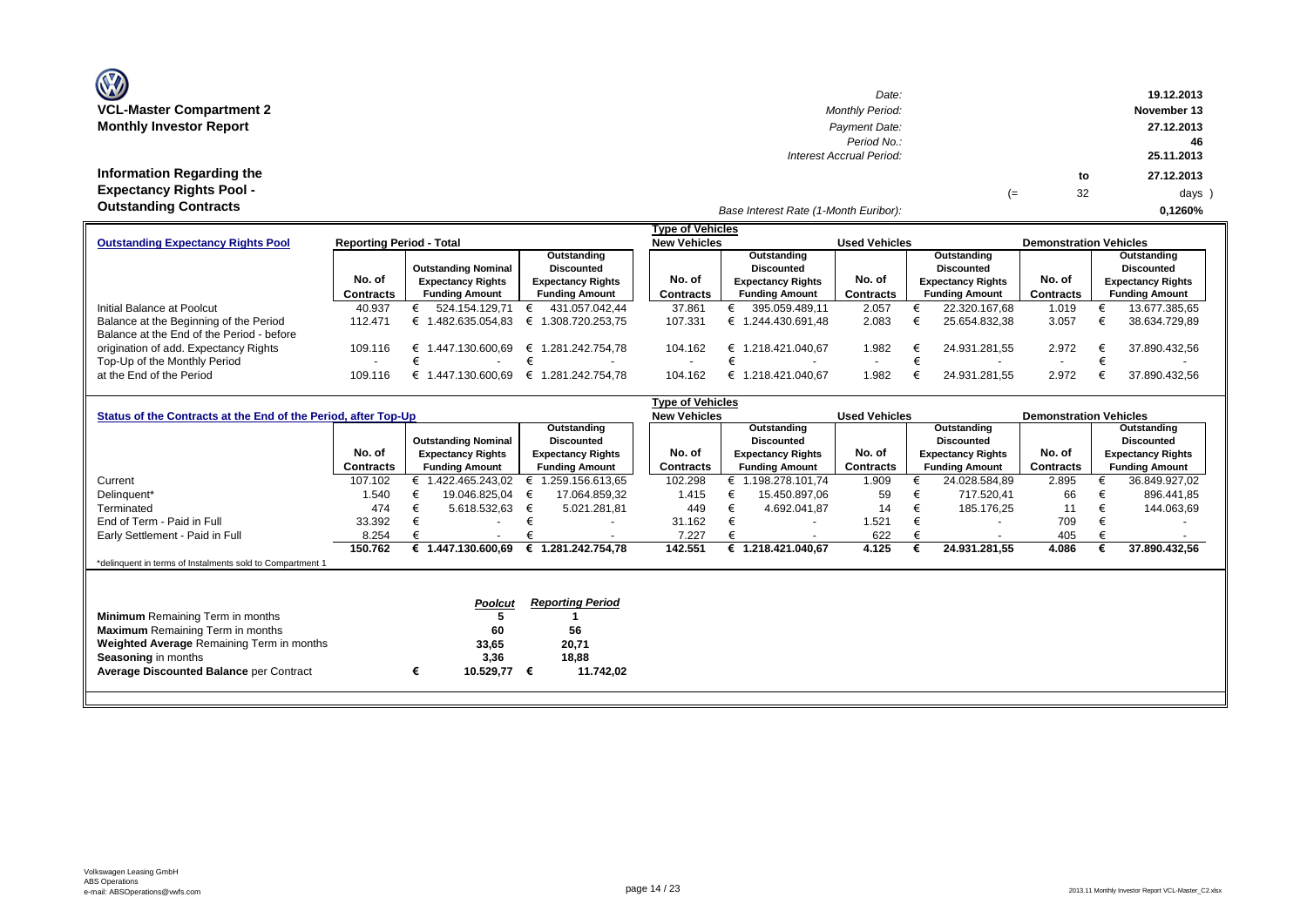| <b>VCL-Master Compartment 2</b>                                                                         | Date:                                   | 19.12.2013                   |
|---------------------------------------------------------------------------------------------------------|-----------------------------------------|------------------------------|
| <b>Monthly Investor Report</b>                                                                          | <b>Monthly Period:</b><br>Payment Date: | November 13<br>27.12.2013    |
|                                                                                                         | Period No.:                             | 46                           |
|                                                                                                         | Interest Accrual Period:                | 25.11.2013                   |
|                                                                                                         |                                         | 27.12.2013<br>to             |
| <b>Early Settlements/ Collections</b>                                                                   |                                         | $(=$<br>32 days )            |
|                                                                                                         | Base Interest Rate (1-Month Euribor):   | 0,1260%                      |
|                                                                                                         |                                         |                              |
| <b>Early Settlements</b>                                                                                |                                         |                              |
|                                                                                                         | <b>No. of Contracts</b>                 | Amount                       |
| <b>Early Settlements of the Monthly Period</b>                                                          |                                         |                              |
| Thereof > Terminations due to insured Events<br>> Terminations due to Insolvency                        | 54<br>52                                | 591.251,93 €<br>635.679,64 € |
| > Terminations not due to Insolvency                                                                    | 231                                     | 2.898.054,87 €               |
| > Partial Settlements due to Contract Changes                                                           |                                         | 74.693,50 €                  |
|                                                                                                         | 337                                     | 4.199.679,94 €               |
| > Cancellation of Early Settlements from Previous Periods                                               | 1                                       | €                            |
| > Repayment of Interests Due to Contract Settlement                                                     |                                         | €                            |
| <b>Total Settlements</b>                                                                                | 338                                     | 4.199.679,94 €               |
| (Nominal Expectancy Rights Funding Amount)                                                              |                                         | $(4.657.071.75)$ €)          |
|                                                                                                         |                                         |                              |
|                                                                                                         |                                         |                              |
| <b>Monthly Collections (Principal + Interest)</b>                                                       |                                         |                              |
|                                                                                                         | <b>No. of Contracts</b>                 | Amount                       |
| <b>Expectancy Rights Receivables of the Monthly Period</b>                                              | 150.762                                 | 30.874.374,82 €              |
| Thereof > Payments by Lessee/Dealer (nominal)                                                           |                                         | 30.891.552,57 €              |
| > Payments by VWL (nominal)                                                                             |                                         | €                            |
|                                                                                                         |                                         |                              |
| <b>Early Settlements of Discounted Expectancy Rights Funding</b><br>Amount of the Monthly Period        | 337                                     | 4.199.679,94 €               |
| Thereof > Payments by Lessee/ Prepayments of the Monthly Period                                         |                                         | 4.199.679,94 €               |
| > Early Settlements not paid                                                                            |                                         | €                            |
|                                                                                                         |                                         |                              |
|                                                                                                         | <b>Current Prepayment Rate</b>          | 3,76%                        |
|                                                                                                         | <b>Total Collections of the Period</b>  | 35.091.232,51 €              |
|                                                                                                         |                                         |                              |
| <b>Calculation of Additional Expectancy Rights</b>                                                      |                                         |                              |
|                                                                                                         |                                         |                              |
| <b>Total Collections of the Period</b>                                                                  |                                         | 35.091.232,51 €              |
| Plus: Remaining Amount from Previous Period                                                             |                                         | 2,19€                        |
| Plus: Earnings from Distribution/ Accumulation Account deposits<br><b>Available Distribution Amount</b> |                                         | €<br>35.091.234,70 €         |
| Less: (Pos 1 - 10) of the Waterfall                                                                     |                                         | 5.515.998,96 €               |
| Payments to the accumulation account (Pos.10) of the Waterfall                                          |                                         | 29.575.235,51 €              |
| <b>Targeted Additional Purchase Amount from Waterfall</b>                                               |                                         | €<br>. .                     |
|                                                                                                         |                                         |                              |
| Targeted Aggregate Discounted Lease Balance for Issuance of new Notes                                   |                                         | €                            |
| <b>Aggregate Discounted Lease Balance Increase Amount</b>                                               |                                         | €                            |
|                                                                                                         |                                         |                              |
| Additional Expectancy Rights purchased (Top Up)                                                         |                                         | €                            |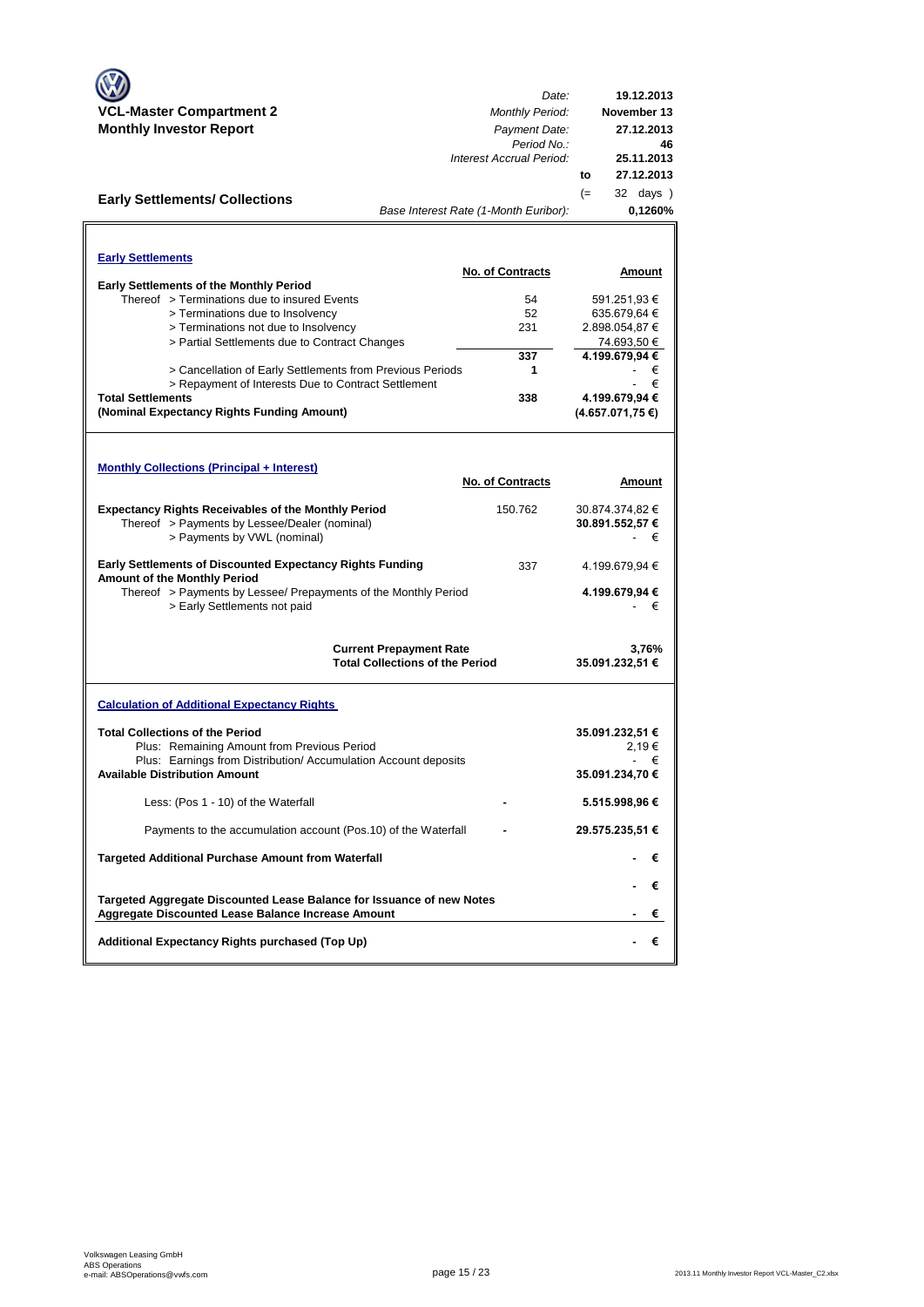| Ø                               | Date:                                 |      | 19.12.2013    |
|---------------------------------|---------------------------------------|------|---------------|
| <b>VCL-Master Compartment 2</b> | <b>Monthly Period:</b>                |      | November 13   |
| <b>Monthly Investor Report</b>  | Payment Date:                         |      | 27.12.2013    |
|                                 | Period No.:                           |      | 46            |
| Information regarding the       | <b>Interest Accrual Period:</b>       |      | 25.11.2013    |
| <b>Expectancy Rights Pool -</b> |                                       | to   | 27.12.2013    |
|                                 |                                       | $(=$ | $32$ days $)$ |
| <b>Remaining Pool Data</b>      | Base Interest Rate (1-Month Euribor): |      | 0.1260%       |

**Distribution of Expectancy Rights by Lessee/ Contract**

|           | <b>Type of Vehicles</b>                                                               |                           |            |                              |           |  |                    |         |          |           |  |                               |           |  |                           |           |  |                    |
|-----------|---------------------------------------------------------------------------------------|---------------------------|------------|------------------------------|-----------|--|--------------------|---------|----------|-----------|--|-------------------------------|-----------|--|---------------------------|-----------|--|--------------------|
| Poolcut   | <b>New Vehicles</b><br><b>Used Vehicles</b><br><b>End of Reporting Period - Total</b> |                           |            |                              |           |  |                    |         |          |           |  | <b>Demonstration Vehicles</b> |           |  |                           |           |  |                    |
|           |                                                                                       |                           |            | <b>Distribution of Lease</b> |           |  |                    |         |          |           |  |                               |           |  |                           |           |  |                    |
| No. of    |                                                                                       | <b>Discounted Amounts</b> |            | Contracts by Lessee/         | No. of    |  | Discounted Balance | $%$ of  | change   | No. of    |  | Discounted Balance            | No. of    |  | <b>Discounted Balance</b> | No. of    |  | Discounted Balance |
| Contracts |                                                                                       | Not Yet Due in EUR        | % of Total | Contract                     | Contracts |  | Not Yet Due in EUR | Total   | in %     | Contracts |  | Not Yet Due in EUR            | Contracts |  | Not Yet Due in EUR        | Contracts |  | Not Yet Due in EUR |
| 21.510    |                                                                                       | 238.249.962.68            | 55.27%     |                              | 54.307    |  | 676.401.502.74     | 52.79%  | $-2.48%$ | 50.242    |  | 623.246.404.25                | 1.600     |  | 21.212.553.84             | 2.465     |  | 31.942.544.65      |
| 14.170    |                                                                                       | 139.053.925.98            | 32.26%     | $2 - 10$                     | 40.553    |  | 452.391.088.86     | 35.31%  | 3.05%    | 39.734    |  | 443.524.982.82                | 343       |  | 3.332.743.59              | 476       |  | 5.533.362.45       |
| 2.551     |                                                                                       | 25.018.463.44             | 5.80%      | $11 - 20$                    | 8.533     |  | 91.808.190.31      | 7.17%   | 1.36%    | 8.490     |  | 91.272.482.58                 | 18        |  | 194.260.87                | 25        |  | 341,446.86         |
| 2.207     |                                                                                       | 22.354.989.95             | 5.19%      | $21 - 50$                    | 5.346     |  | 56.794.428.28      | 4.43%   | $-0.75%$ | 5.320     |  | 56.539.532.06                 | 20        |  | 181.817.62                |           |  | 73.078.60          |
| 499       | . .                                                                                   | 6.379.700.39              | 1.48%      | > 50                         | 377       |  | 3.847.544.59 0.30% |         | $-1.18%$ | 376       |  | 3.837.638.96                  |           |  | 9.905.63                  |           |  |                    |
| 40.937    |                                                                                       | 431.057.042.44 €          | 100.00%    | Total                        | 109.116   |  | 1.281.242.754.78   | 100.00% | 0.00%    | 104.162   |  | 1.218.421.040.67              | 1.982     |  | 24.931.281.55             | 2.972     |  | 37.890.432.56      |

|           |   |                           |            | <b>Distribution of Expectancy Rights by Discounted Amounts</b> |                |                                 |         |          | <b>Type of Vehicles</b> |   |                           |                      |   |                           |                               |                  |                           |
|-----------|---|---------------------------|------------|----------------------------------------------------------------|----------------|---------------------------------|---------|----------|-------------------------|---|---------------------------|----------------------|---|---------------------------|-------------------------------|------------------|---------------------------|
| Poolcut   |   |                           |            |                                                                |                | End of Reporting Period - Total |         |          | <b>New Vehicles</b>     |   |                           | <b>Used Vehicles</b> |   |                           | <b>Demonstration Vehicles</b> |                  |                           |
| No. of    |   | <b>Discounted Amounts</b> |            |                                                                | No of          | <b>Discounted Amounts</b>       | $%$ of  | change   | No. of                  |   | <b>Discounted Balance</b> | No. of               |   | <b>Discounted Balance</b> | No. of                        |                  | <b>Discounted Balance</b> |
| Contracts |   | Not Yet Due in EUR        | % of Total | <b>Discounted Amount</b>                                       | Contracts      | Not Yet Due in EUR              | Total   | in %     | Contracts               |   | Not Yet Due in EUR        | Contracts            |   | Not Yet Due in EUR        | Contracts                     |                  | Not Yet Due in EUR        |
| 4.059     |   | 16.290.965.42             | 3.78%      | Up to Euro 5,000                                               | 7.010          | 29.363.955.54                   | 2.29%   | $-1.49%$ | 6.440                   |   | 27.147.944.78             | 222                  |   | 826.614.28                | 348                           |                  | 1.389.396.48              |
| 18.685    | € | 139.854.158.59            | 32.44%     | Up to Euro 10,000                                              | 45.041         | 346.176.139.01                  | 27,02%  | $-5.43%$ | 43.291                  | € | 333.175.970.12            | 703                  |   | 5.228.077.40              | 1.047                         | €                | 7.772.091.49              |
| 11.339    |   | 137.734.335.14            | 31.95%     | Up to Euro 15,000                                              | 32.626         | 396.477.376.22                  | 30.94%  | $-1.01%$ | 31,586                  | € | 383.812.474.97            | 410                  |   | 4.980.596.02              | 630                           | €                | 7.684.305.23              |
| 4.439     |   | 75.803.145.89             | 17.59%     | Up to Euro 20,000                                              | 13.452         | 230.505.895,39                  | 17,99%  | 0.41%    | 12.766                  | € | 218.570.396.64            | 273                  |   | 4.802.605.92              | 413                           | €                | 7.132.892.83              |
| 1.579     |   | 34,744,057.11             | 8.06%      | Up to Euro 25,000                                              | 6.353          | 141.473.179.66                  | 11.04%  | 2.98%    | 5,806                   | € | 129.247.089.77            | 259                  |   | 5.790.731.91              | 288                           | €                | 6.435.357,98              |
| 464       |   | 12.518.368.05             | 2.90%      | Up to Euro 30,000                                              | 3.095          | 84.022.799.39                   | 6.56%   | 3.65%    | 2.855                   |   | 77.538.094.76             | 89                   |   | 2.377.483.79              | 151                           | €                | 4.107.220.84              |
| 184       |   | 5.931.016.33              | 1.38%      | Up to Euro 35,000                                              | 1.065          | 34.032.127.63                   | 2.66%   | 1,28%    | 986                     |   | 31.492.855.99             | 18                   |   | 578,835.99                | 61                            | €                | 1.960.435.65              |
| 69        |   | 2.570.067.20              | 0.60%      | Up to Euro 40,000                                              | 307            | 11.362.825.46                   | 0.89%   | 0.29%    | 283                     |   | 10.473.151.32             |                      |   | 183.519.27                | 19                            | €                | 706.154,87                |
| 53        |   | 2.236.865.99              | 0.52%      | Up to Euro 45,000                                              | 99             | 4.169.154,46                    | 0.33%   | $-0.19%$ | 92                      | € | 3.874.070.02              |                      |   |                           | 7                             | €                | 295.084.44                |
| 38        |   | 1.795.920.82              | 0.42%      | Up to Euro 50,000                                              | 33             | 1.545.760.86                    | 0.12%   | $-0.30%$ | 27                      | € | 1.262.327.82              |                      |   | 48.672.34                 | 5.                            |                  | 234,760.70                |
| 14        |   | 733.459.79                | 0.17%      | Up to Euro 55,000                                              | 11             | 585.622,46                      | 0.05%   | $-0.12%$ | $\mathbf{Q}$            | € | 477.674.50                |                      |   | 54.252.23                 |                               | ۱€               | 53.695,73                 |
| 6         |   | 342.197,52                | 0.08%      | Up to Euro 60,000                                              |                | 403.357,92                      | 0.03%   | $-0.05%$ | 5                       | € | 287.693.96                |                      |   | 59.892.40                 |                               | $\mathbf{f} \in$ | 55.771,56                 |
|           |   | 433.802.02                | 0.10%      | Up to Euro 65,000                                              | s.             | 502.902,88                      | 0.04%   | $-0.06%$ |                         | € | 439.638.12                |                      |   |                           |                               | €                | 63.264,76                 |
|           |   | 68.682.57                 | 0.02%      | Up to Euro 70,000                                              |                | 405.756.12                      | 0.03%   | 0.02%    |                         | € | 405.756.12                |                      |   |                           |                               |                  |                           |
|           |   |                           | 0.00%      | Up to Euro 75,000                                              | $\overline{a}$ | 215,901.78                      | 0.02%   | 0.02%    | 3                       |   | 215,901.78                |                      |   |                           | $\overline{\phantom{a}}$      |                  |                           |
| 40.937    |   | 431.057.042.44            | 100.00%    | <b>Total</b>                                                   | 109.116        | 1.281.242.754,78 €              | 100.00% | 0.00%    | 104.162                 |   | € 1.218.421.040,67        | 1.982                | € | 24.931.281.55             | 2.972                         | €                | 37.890.432.56             |

|                  | <b>Contract Term</b>        |         |                               |           |                                 |         |          |                          |            |                    |                          |  |                           |                               |   |                           |
|------------------|-----------------------------|---------|-------------------------------|-----------|---------------------------------|---------|----------|--------------------------|------------|--------------------|--------------------------|--|---------------------------|-------------------------------|---|---------------------------|
|                  |                             |         |                               |           |                                 |         |          | <b>Type of Vehicles</b>  |            |                    |                          |  |                           |                               |   |                           |
| Poolcut          |                             |         |                               |           | End of Reporting Period - Total |         |          | <b>New Vehicles</b>      |            |                    | <b>Used Vehicles</b>     |  |                           | <b>Demonstration Vehicles</b> |   |                           |
| No. of           | <b>Discounted Amounts</b>   | in % of |                               | No. of    | <b>Discounted Amounts</b>       | in % of | change   | No. of                   |            | Discounted Balance | No. of                   |  | <b>Discounted Balance</b> | No. of                        |   | <b>Discounted Balance</b> |
| Contracts        | Not Yet Due                 | Total   | <b>Contract Term in Month</b> | Contracts | Not Yet Due                     | Total   | in %     | Contracts                |            | Not Yet Due in EUR | Contracts                |  | Not Yet Due in EUR        | Contracts                     |   | Not Yet Due in EUR        |
|                  | $0 \in$                     | 0.00%   | 9                             |           | €<br>$\blacksquare$             | 0.00%   | 0.00%    | $\sim$                   | €          |                    |                          |  |                           |                               | € |                           |
| 1.705            | 26.318.834.50<br>$\epsilon$ | 6.11%   | 12                            | 6         | €<br>41.995.37                  | 0.00%   | $-6.10%$ | $\mathcal{P}$            | €          | 9.975.05           | $\mathcal{P}$            |  | 14.782.48                 | $\overline{2}$                | € | 17.237.84                 |
| 144 $6$          | 1.605.380.44                | 0.37%   | 18                            | 32        | €<br>449.210.41                 | 0.04%   | $-0.34%$ | 27                       | €          | 387.697.78         | 3                        |  | 36,120.40                 | $\overline{2}$                | € | 25,392.23                 |
|                  | €                           | 0.00%   | 22                            |           | €<br>9.126.31                   | 0.00%   | 0.00%    |                          | $\epsilon$ | 9.126.31           |                          |  |                           |                               | € |                           |
| 3.008 $\epsilon$ | 33.211.759.80               | 7.70%   | 24                            | 3.090     | €<br>38.423.892.99              | 3.00%   | $-4.71%$ | 2.980                    | $\epsilon$ | 37.210.063.73      | 80                       |  | 727.118.63                | 30                            | € | 486,710.63                |
|                  | 14.656.28<br>€              | 0.00%   | 26                            |           | €<br>$\sim$                     | 0.00%   | 0.00%    | $\overline{\phantom{a}}$ | €          |                    |                          |  |                           |                               | € |                           |
|                  |                             | 0.00%   | 27                            |           | €<br>$\overline{\phantom{a}}$   | 0.00%   | 0.00%    | $\overline{\phantom{a}}$ | $\epsilon$ |                    |                          |  |                           |                               |   |                           |
|                  | 25.798.66                   | 0.01%   | 28                            |           | €<br>$\overline{\phantom{a}}$   | 0.00%   | $-0.01%$ | $\overline{\phantom{a}}$ | €          |                    |                          |  |                           |                               |   |                           |
|                  | €                           | 0.00%   | 29                            |           | €<br>$\overline{\phantom{a}}$   | 0.00%   | 0.00%    | $\sim$                   | €          |                    |                          |  |                           |                               | € |                           |
| 841              | 8.867.877.12<br>$\epsilon$  | 2.06%   | 30                            | 1442      | $\epsilon$<br>17.274.823.01     | 1.35%   | $-0.71%$ | 1.403                    | $\epsilon$ | 16.792.624.25      | 28                       |  | 296.844.02                | 11                            | € | 185, 354, 74              |
|                  |                             | 0.00%   | 33                            |           | €<br>6.909.69                   | 0.00%   | 0.00%    |                          | €          | 6,909.69           |                          |  |                           |                               | € |                           |
|                  | €                           | 0.00%   | 32                            |           | €<br>31.542.10                  | 0.00%   | 0.00%    |                          | $\epsilon$ | 31.542.10          | $\overline{\phantom{a}}$ |  |                           |                               |   |                           |
|                  | 23,760.26                   | 0.01%   | 34                            |           | €                               | 0.00%   | $-0.01%$ |                          | €          |                    | $\overline{\phantom{a}}$ |  |                           |                               |   |                           |
|                  |                             | 0.00%   | 35                            | 5.        | $\epsilon$<br>48.899.10         | 0.00%   | 0.00%    | 5                        | €          | 48.899.10          |                          |  |                           |                               | € |                           |
| 23,316           | 268.681.076.87              | 62.33%  | 36                            | 62.465    | €<br>818.700.329.35             | 63.90%  | 1.57%    | 59,748                   | €          | 777.578.602.45     | 1.278                    |  | 18.862.825.57             | 1.439                         | € | 22.258.901.33             |
|                  | €                           | 0.00%   | 38                            |           | €                               | 0.00%   | 0.00%    | $\overline{\phantom{a}}$ | $\epsilon$ |                    |                          |  |                           |                               | € |                           |
|                  |                             | 0.00%   | 39                            |           | €<br>$\overline{\phantom{a}}$   | 0.00%   | 0.00%    |                          | €          |                    |                          |  |                           |                               | € |                           |
| 736 €            | 6.731.434.49                | 1.56%   | 42                            | 1.603     | €<br>17.919.510.03              | 1.40%   | $-0.16%$ | 1.489                    | $\epsilon$ | 16.662.623.65      | 68                       |  | 672.728.64                | 46                            | € | 584.157.74                |
|                  |                             | 0.00%   | 45                            |           | €<br>$\overline{\phantom{a}}$   | 0.00%   | 0.00%    |                          | €          |                    |                          |  |                           |                               |   |                           |
|                  |                             | 0.00%   | 46                            |           | €<br>$\overline{\phantom{a}}$   | 0.00%   | 0.00%    |                          | €          |                    |                          |  |                           |                               |   |                           |
|                  |                             | 0.00%   | 47                            |           | €                               | 0.00%   | 0.00%    |                          | $\epsilon$ |                    |                          |  |                           |                               | € |                           |
| 9.500            | 75.513.203.89<br>$\epsilon$ | 17.52%  | 48                            | 34.902    | $\epsilon$<br>347.129.819.94    | 27.09%  | 9.58%    | 33.274                   | €          | 330.770.427.35     | 461                      |  | 3.825.561.74              | 1.167                         | € | 12.533.830.85             |
| 777 €            | 4.733.423.19                | 1.10%   | 54                            | 2.010     | $\epsilon$<br>14.884.014.40     | 1.16%   | 0.06%    | 1.837                    | €          | 13.582.123.72      | 43                       |  | 371.669.28                | 130                           | € | 930.221.40                |
| 905 $\epsilon$   | 5.329.836.94                | 1.24%   | 60                            | 3.558     | €<br>26 322 682 08              | 2.05%   | 0.82%    | 3.394                    | €          | 25.330.425.49      | 19                       |  | 123.630.79                | 145                           | € | 868,625.80                |
| 40,937           | 431.057.042.44 6            | 100.00% | Total                         | 109.116   | 1.281.242.754.78                | 100.00% | 0.00%    | 104.162                  | €          | 1.218.421.040.67   | 1.982                    |  | 24.931.281.55             | 2.972                         |   | 37.890.432.56             |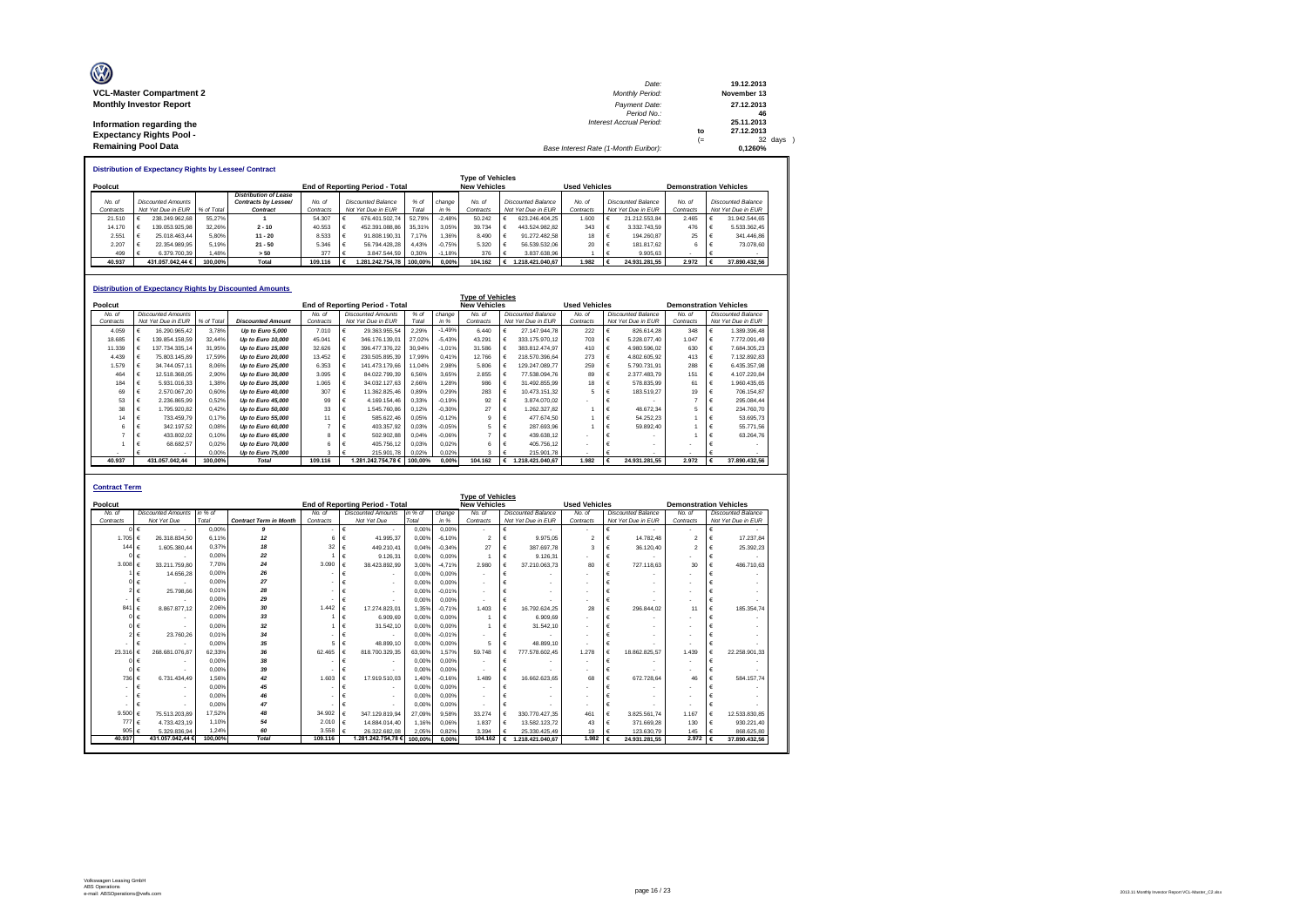| Ø                               | Date:                                 |      | 19.12.2013  |
|---------------------------------|---------------------------------------|------|-------------|
| <b>VCL-Master Compartment 2</b> | <b>Monthly Period:</b>                |      | November 13 |
| <b>Monthly Investor Report</b>  | Payment Date:                         |      | 27.12.2013  |
|                                 | Period No.:                           |      | 46          |
| Information regarding the       | Interest Accrual Period:              |      | 25.11.2013  |
| <b>Expectancy Rights Pool -</b> |                                       | to   | 27.12.2013  |
|                                 |                                       | $(=$ | 32 days     |
| <b>Remaining Pool Data</b>      | Base Interest Rate (1-Month Euribor): |      | 0.1260%     |

|                     |                                          |                               |                  | Distribution of Expectancy Rights by Make and Modell |                     |                                          |                    |                      |                                                |                                                 |                      |                                                 |                     |                                                 |
|---------------------|------------------------------------------|-------------------------------|------------------|------------------------------------------------------|---------------------|------------------------------------------|--------------------|----------------------|------------------------------------------------|-------------------------------------------------|----------------------|-------------------------------------------------|---------------------|-------------------------------------------------|
| Poolcut             |                                          |                               |                  |                                                      |                     | End of Reporting Period - Total          |                    |                      | <b>Type of Vehicles</b><br><b>New Vehicles</b> |                                                 | <b>Used Vehicles</b> |                                                 |                     | <b>Demonstration Vehicles</b>                   |
| No. of<br>Contracts | <b>Discounted Amounts</b><br>Not Yet Due |                               | in % of<br>Total | <b>Make/ Modell</b>                                  | No. of<br>Contracts | <b>Discounted Amounts</b><br>Not Yet Due | in $%$ of<br>Total | change<br>in %       | No. of<br>Contracts                            | <b>Discounted Balance</b><br>Not Yet Due in EUR | No. of<br>Contracts  | <b>Discounted Balance</b><br>Not Yet Due in EUR | No. of<br>Contracts | <b>Discounted Balance</b><br>Not Yet Due in EUR |
| 721                 | €                                        | 2.772.607.78                  | 0.64%            | Fox                                                  | 206                 | 855.841.21<br>€                          | 0,079              | $-0,589$             | 189                                            | 793 700 14<br>€                                 | 5                    | 19.525.91                                       | 12                  | 42.615.16                                       |
| 2.191               | €                                        | 12.826.659.38                 | 2.98%            | Polo                                                 | 4.914               | €<br>31.633.781,80                       | 2.47%              | $-0,519$             | 4.801                                          | €<br>30.944.578.18                              | 36                   | 197,728.17<br>€                                 | 77                  | 491.475.45<br>€                                 |
| 3.036               | €                                        | 26.877.521.90                 | 6.24%            | Golf                                                 | 11.945              | $\epsilon$<br>104.692.950,64             | 8.179              | 1,94%                | 11.606                                         | €<br>102.014.001,70                             | 202                  | €<br>1.446.856,26                               | 137                 | €<br>1.232.092,68                               |
| 2.130               | €                                        | 17.039.646,06                 | 3,95%            | <b>Golf Variant</b>                                  |                     | €                                        | 0,00%              | $-3,95%$             |                                                | €                                               |                      |                                                 |                     | €                                               |
| 674                 | €<br>€                                   | 5.885.669.15                  | 1,37%<br>0.00%   | <b>Golf Plus</b><br><b>Golf Cabrio</b>               |                     | €<br>€                                   | 0.009<br>0.00%     | $-1,37%$<br>0.00%    |                                                | €<br>€                                          |                      |                                                 |                     | €<br>€                                          |
| 90                  | €                                        | 998.274,24                    | 0,23%            | Eos                                                  | 208                 | 2 618 236 47<br>€                        | 0,20%              | $-0,03%$             | 194                                            | €<br>2.469.125,49                               | 8                    | €<br>75 672 21                                  | 6                   | Ë<br>73.438,77                                  |
| 11                  | €                                        | 81.467.52                     | 0,02%            | <b>Jetta</b>                                         | 143                 | €<br>1.225.100.45                        | 0.10%              | 0,08%                | 90                                             | €<br>796.548,92                                 | 48                   | 388.368,68<br>$\epsilon$                        | 5                   | 40.182,85<br>€                                  |
| 5                   | €                                        | 29 489 7                      | 0.01%            | <b>New Beetle</b>                                    | 422                 | 4 049 857 16<br>£                        | 0.32%              | 0.31%                | 389                                            | $\epsilon$<br>3.705.724.99                      | 7                    | 65.105,04<br>€                                  | 26                  | €<br>279.027.13                                 |
| 11                  | €                                        | 93.710.56                     | 0.02%            | <b>New Beetle Cabrio</b>                             |                     | €                                        | 0.00%              | $-0.02%$             |                                                | €                                               |                      | €                                               |                     | €                                               |
| 643                 | €                                        | 7.248.012.84                  | 1,68%            | Passat                                               | 12.986              | €<br>143.899.843,14                      | 11.239             | 9.55%                | 12.622                                         | €<br>140.010.272,61                             | 232                  | €<br>2.415.114,18                               | 132                 | €<br>1.474.456,35                               |
| 3.883               | €                                        | 37.292.650.65                 | 8.65%            | <b>Passat Variant</b>                                |                     | €                                        | 0,00%              | $-8.65%$             |                                                | €                                               |                      | €                                               |                     | €                                               |
| 176                 | €                                        | 1.869.639,21                  | 0,43%            | Scirocco                                             | 178                 | 2.007.264,15<br>€                        | 0.16               | $-0,28%$             | 165                                            | €<br>1.873.982,04                               | $\overline{7}$       | $\epsilon$<br>73.706,00                         | 6                   | 59.576,11<br>€                                  |
| 1.170               | €                                        | 10.459.333,63                 | 2,43%            | Touran                                               | 4.421               | 42.759.842,92<br>€                       | 3.34               | 0,91%                | 4.357                                          | 42.226.585,17<br>€                              | 36                   | $\epsilon$<br>266.228,20                        | 28                  | 267.029,55<br>€                                 |
| 975                 | $\epsilon$                               | 11.892.982,13                 | 2.76%            | Tiguan                                               | 4.213               | 55 487 432 88<br>€                       | 4,33%              | 1,57%                | 4 1 3 4                                        | 54 536 174 60<br>€                              | 26                   | $\epsilon$<br>277 731 20                        | 53                  | €<br>673 527 08                                 |
| 183                 | $\epsilon$                               | 1.702.394.60                  | 0.39%            | <b>Sharan</b>                                        | 1.980               | 27.766.597.26<br>€                       | 2.17%              | 1,779                | 1.951                                          | €<br>27.422.806,46                              | $\overline{7}$       | $\epsilon$<br>80.260.88                         | 22                  | €<br>263.529,92                                 |
| 232                 | $\epsilon$<br>€                          | 3.663.999,99                  | 0.85%            | Touareg                                              | 1.458               | €<br>32.671.285,82                       | 2.55%<br>1.269     | 1,70%                | 1.354                                          | €<br>30.624.999.63                              | 42                   | $\epsilon$<br>761.320.61<br>$\epsilon$          | 62                  | €<br>1.284.965.58                               |
| 573                 |                                          | 14.308.603,93                 | 0,00%<br>3,32%   | up!<br>Phaeton                                       | 3.252<br>578        | €<br>16.185.155,17<br>13.869.477,42      | 1.089              | 1,269<br>$-2,24%$    | 3.191<br>101                                   | €<br>15.888.396,69<br>3.513.862,11<br>€         | 8<br>475             | 37.621,24<br>10.311.300,41                      | 53<br>2             | €<br>259.137,24<br>44.314.90                    |
| 16.704              |                                          | 155.042.663.28                | 35.97%           | <b>VW</b>                                            | 46.904              | 479.722.666.49                           | 37,44%             | 1.47%                | 45.144                                         | 456.820.758,73<br>€                             | 1.139                | 16.416.538,99                                   | 621                 | 6.485.368,77<br>€                               |
| 2.933               | 16 474 528 84 6                          |                               | 3829             | Caddy                                                | 6.443               | 40.576.805,19<br>€                       | 3.17 <sup>6</sup>  | $-0,659$             | 6.209                                          | €<br>39 332 892 42                              | 90                   | €<br>491.168,52                                 | 144                 | €<br>752.744.25                                 |
| 2.656               | 21.963.719,12 €                          |                               | 5.10%            | <b>Transporter</b>                                   | 7.467               | €<br>78.297.865.61                       | 6.11%              | 1.02%                | 6.998                                          | €<br>73.669.958.55                              | 232                  | €<br>2.287.287.91                               | 237                 | €<br>2.340.619.15                               |
|                     |                                          | - 6                           | 0.00%            | Amarok                                               | 399                 | 4 739 621 21<br>€                        | 0,379              | 0.37%                | 344                                            | €<br>4 138 046 42                               | 10                   | 91 921 54<br>€                                  | 45                  | 509 653 25<br>€                                 |
| 1.180               | 10.917.917.33 6                          |                               | 2.53%            | Crafter                                              | 3.073               | €<br>31.388.552.33                       | 2.45%              | $-0.089$             | 2.939                                          | €<br>30.291.870.56                              | 48                   | 334.711.72<br>€                                 | 86                  | €<br>761.970,05                                 |
|                     |                                          | 5.623.50 6                    | 0,00%            | LT                                                   |                     |                                          | 0.00%              | 0.00%                |                                                |                                                 |                      |                                                 |                     |                                                 |
| 6.771               | €                                        | 49.361.788,79                 | 11,45%           | <b>VWN</b>                                           | 17.382              | €<br>155.002.844,34                      | 12,10%             | 0,65%                | 16.490                                         | €<br>147.432.767,95                             | 380                  | €<br>3.205.089,69                               | 512                 | €<br>4.364.986,70                               |
|                     | €                                        |                               | 0,00%            | Audi A1                                              | 1.896               | 16.270.827,51<br>€                       | 1,27%              | 1,27%                | 1.742                                          | €<br>14.945.126,64                              | 26                   | 196.262,24                                      | 128                 | 1.129.438,63                                    |
| 2.370               | €<br>€                                   | 25.318.315,94                 | 5.87%            | Audi A3<br>Audi Q3                                   | 3.378               | €<br>37.757.853.74<br>$\epsilon$         | 2.95               | $-2.939$             | 3.222                                          | €<br>36.215.319.50<br>€                         | 34<br>$\overline{1}$ | €<br>275,763.40<br>$\epsilon$                   | 122                 | €<br>1.266.770.84<br>€                          |
| 103                 | €                                        | 1.278.966.83                  | 0,00%<br>0,30%   | Audi A3 Cabrio                                       | 1.626               | 24.180.368,39<br>€                       | 1,89%<br>0,00%     | 1,89%<br>$-0,30%$    | 1.569                                          | 23.342.999,87<br>€                              |                      | 7.922,90                                        | 56                  | 829.445,62<br>€                                 |
| 489                 | €                                        | 6.376.497.45                  | 1.48%            | Audi A4                                              | 8,380               | €<br>124.510.928.56                      | 9 7 2 %            | 8.24%                | 8.139                                          | €<br>121.270.584.30                             | 99                   | €<br>1.129.817,94                               | 142                 | €<br>2.110.526.32                               |
| 3.939               | €                                        | 55.568.275,61                 | 12,89%           | Audi A4 Avant                                        |                     | €                                        | 0.00%              | 12,89%               |                                                | €                                               |                      | €                                               |                     | €                                               |
| 9                   | €                                        | 100.078.8                     | 0,02%            | Audi A4 Cabrio                                       |                     | €                                        | 0.00%              | $-0,02%$             |                                                | €                                               |                      |                                                 |                     | €                                               |
| 798                 | €                                        | 13.553.463.57                 | 3.14%            | Audi A5                                              | 2.778               | €<br>52.932.788.68                       | 4,13%              | 0,99%                | 2.608                                          | €<br>49.740.260.97                              | 32                   | €<br>471.387.13                                 | 138                 | €<br>2.721.140,58                               |
| 277                 | €                                        | 5.473.541,95                  | 1,27%            | Audi A5 Cabrio                                       |                     | €                                        | 0,00%              | $-1,27%$             |                                                | €                                               |                      |                                                 |                     | €                                               |
| 1.433               | €                                        | 25.422.358,62                 | 5,90%            | Audi Q5                                              | 2.222               | $\epsilon$<br>43.444.991,46              | 3.39%              | $-2,51%$             | 2.108                                          | €<br>41.271.597,77                              | 15                   | $\epsilon$<br>237.469,70                        | 99                  | €<br>1.935.923,99                               |
| 612                 | €                                        | 8 992 279 98                  | 2.09%            | Audi A6                                              | 8.258               | 177.321.323.29<br>€                      | 13,84%             | 11.75%               | 7845                                           | €<br>169 144 599 72                             | 82                   | $\epsilon$<br>1 139 206 59                      | 331                 | 7.037.516.98<br>€                               |
| 2.071               | €                                        | 34.595.715.21                 | 8.03%            | Audi A6 Avant                                        |                     | €                                        | 0,00%              | $-8.03%$             |                                                | €                                               |                      | €                                               |                     | €                                               |
|                     | €                                        |                               | 0.00%            | Audi A7<br>Audi O7                                   | 809                 | €<br>21 793 352 48                       | 1.70%<br>1.56%     | 1,70%                | 732                                            | €<br>19.836.597.06                              | 8                    | €<br>154,694.94                                 | 69                  | €<br>1.802.060.48                               |
| 415<br>176          | €<br>€                                   | 10.629.771,82<br>5.090.336,45 | 2,47%<br>1,18%   | Audi A8                                              | 755<br>322          | €<br>19.941.048,06<br>10.923.396,93<br>€ | 0.85%              | $-0,91%$<br>$-0,33%$ | 709<br>233                                     | €<br>18.824.609,16<br>€<br>8.219.240,10         | 9<br>10              | €<br>181.090,25<br>$\epsilon$<br>214.684,17     | 37<br>79            | €<br>935.348,65<br>€<br>2.489.472,66            |
|                     | €                                        |                               | 0,00%            | Audi R8                                              | 37                  | 2.017.480,63<br>€                        | 0.16%              | 0.16%                | 25                                             | €<br>1.504.527.43                               | 5                    | 200.529,47<br>€                                 | 7                   | €<br>312.423.73                                 |
|                     |                                          |                               |                  | Audi TT                                              | 393                 | €<br>6.119.213,29                        | 0,48               | 0,48%                | 356                                            | €<br>5.557.871,89                               | 6                    | €<br>81.222,60                                  | 31                  | €<br>480.118,80                                 |
| 114                 | €                                        | 1.576.314,14                  | 0,37%            | TT Coupé                                             |                     | €                                        | 0,00%              | $-0,37%$             |                                                | €                                               |                      | $\epsilon$                                      |                     | €                                               |
| 43                  | €                                        | 656.154.50                    | 0.15%            | <b>TT Roadster</b>                                   |                     |                                          | 0.00%              | $-0.15%$             |                                                | €                                               |                      |                                                 |                     |                                                 |
| 12,849              | €                                        | 194.632.070.88                | 45.15%           | Audi                                                 | 30.854              | 537.213.573,02<br>€                      | 41.935             | $-3,22%$             | 29.288                                         | 509.873.334.41<br>€                             | 327                  | 4.290.051.33                                    | 1.239               | 23.050.187,28                                   |
| 488                 | €                                        | 2.486.805,33                  | 0.58%            | Ibiza                                                | 946                 | 5.064.671,75<br>€                        | 0.40 <sup>6</sup>  | $-0.189$             | 816                                            | 4.421.408,11<br>€                               | 13                   | 61.533,29<br>€                                  | 117                 | 581.730,35<br>€                                 |
|                     | €                                        |                               | 0.00%            | Arosa                                                |                     | €                                        | 0.00%              | 0,00%                |                                                | €                                               |                      | €                                               |                     | €                                               |
| 176                 | €                                        | 1.305.871,34                  | 0,30%            | Altea                                                | 321                 | €<br>2.252.982,86                        | 0,18               | $-0,139$             | 283                                            | €<br>2.019.742,46                               | 5                    | $\epsilon$<br>31.461,55                         | 33                  | €<br>201.778,85                                 |
| 186                 | €                                        | 1.276.354.13                  | 0.30%            | Leon                                                 | 404                 | 2.846.802,96<br>€                        | $0.22^{\circ}$     | $-0.079$             | 348                                            | €<br>2.504.918.77                               | 3                    | €<br>15.964.93                                  | 53                  | €<br>325.919,26                                 |
| 79                  | €                                        | 635.448.54                    | 0.15%            | Alhambra                                             | 696                 | €<br>8.265.677.20                        | $0.65^{\circ}$     | 0.50%                | 672                                            | €<br>8.026.488.17                               | $\overline{4}$       | €<br>36,005.67                                  | 20                  | €<br>203.183.36                                 |
| 354                 | €                                        | 3 284 113 74                  | 0.00%<br>0.76%   | Mii<br>Exec                                          | 234<br>554          | €<br>977 741 93<br>4.743.382.31          | 0,08%<br>0,37%     | 0.08%<br>$-0.399$    | 225<br>500                                     | €<br>944 581 49<br>4.284.410.74<br>Ë            | 3                    | €<br>16 888 50                                  | $\mathbf{q}$<br>51  | €<br>33.160,44<br>442.083.07                    |
| 1.283               | €                                        | 8.988.593,08                  | 2,09%            | Seat                                                 | 3.155               | 24.151.259,01<br>€                       | 1.88%              | $-0,20%$             | 2.844                                          | €<br>22.201.549,74                              | 28                   | 161.853,94 €                                    | 283                 | 1.787.855,33<br>€                               |
| 568                 | €                                        | 2.530.558,31                  | 0,59%            | Fabia                                                | 1.510               | €<br>7.586.543,34                        | 0.59%              | 0,01%                | 1.399                                          | €<br>7.082.373,54                               | 16                   | 66.538,05                                       | 95                  | 437.631,75<br>€                                 |
|                     | €                                        |                               | 0.00%            | Citygo                                               | 301                 | 1.266.004,45<br>€                        | 0.10%              | 0.10%                | 288                                            | €<br>1.210.391.39                               |                      |                                                 | 13                  | €<br>55.613,06                                  |
| 320                 | €                                        | 1.649.766,05                  | 0.38%            | <b>Fabia Combi</b>                                   |                     | €                                        | 0,00%              | $-0.389$             |                                                | €                                               |                      |                                                 |                     | €                                               |
| 85                  | €                                        | 593.971,83                    | 0,14%            | Octavia                                              | 4.986               | 40.221.361,33<br>€                       | 3.14%              | 3,00%                | 4.898                                          | €<br>39.557.292,51                              | 11                   | $\epsilon$<br>78.244,17                         | 77                  | €<br>585.824,65                                 |
| 1.377               | €                                        | 10.979.819.27                 | 2.55%            | Octavia Combi                                        |                     | $\epsilon$                               | 0.00%              | $-2,55%$             |                                                | €                                               |                      | $\epsilon$                                      |                     | €                                               |
|                     | €                                        |                               | 0.00%            | Rapid                                                | 10                  | €<br>63 488 56                           | 0,00%              | 0.00%                | $\mathbf{Q}$                                   | $\epsilon$<br>56 596 50                         |                      | €                                               | 1                   | 6.892.06<br>€                                   |
| 349                 | $\epsilon$                               | 1.689.795,70                  | 0.39%            | Roomster                                             | 774                 | $\epsilon$<br>3.905.896.01               | 0.30%              | $-0.09%$             | 745                                            | $\in$<br>3.776.355.36                           | $\overline{7}$       | $\epsilon$<br>26, 192.37                        | 22                  | €<br>103.348.28                                 |
| 218                 | $\epsilon$                               | 2.196.943.44                  | 0.51%            | Superb                                               | 2.233               | €<br>23.155.619,74                       | 1.81%              | 1,30%                | 2.166                                          | $\in$<br>22.479.647,67                          | 8                    | $\epsilon$<br>62.283,16                         | 59                  | €<br>613.688,91                                 |
| 5                   | €                                        | 59.327,37                     | 0,01%            | <b>Superb Combi</b>                                  |                     | €                                        | 0,00%              | $-0,01%$             |                                                | €                                               |                      | €                                               |                     | €                                               |
| 139<br>3.061        |                                          | .227.707.86<br>20.927.889.83  | 0,28%<br>4.86%   | Skoda Yeti<br>Skoda                                  | 9.814               | 76.198.913,43                            | 0.00%<br>5,95%     | $-0,289$<br>1.09%    | 9.505                                          | 74.162.656,97<br>€                              | 42                   | 233.257,75<br>€                                 | 267                 | 1.802.998,71                                    |
| 269                 |                                          | 2.104.036,58                  | 0.49%            | othe                                                 | 1.007               | 8.953.498,49                             | 0.70%              | 0,21%                | 891                                            | 7.929.972,87<br>€                               | 66                   | 624.489,85<br>€                                 | 50                  | 399.035,77<br>€                                 |
| 40.937              |                                          | 431.057.042.44                | 100.00%          | <b>Total</b>                                         | 109.116             | 1.281.242.754,78                         | 100.00%            |                      | 104.162                                        | 1.218.421.040.67                                | 1.982                | 24.931.281.55                                   | 2.972               | 37.890.432.56                                   |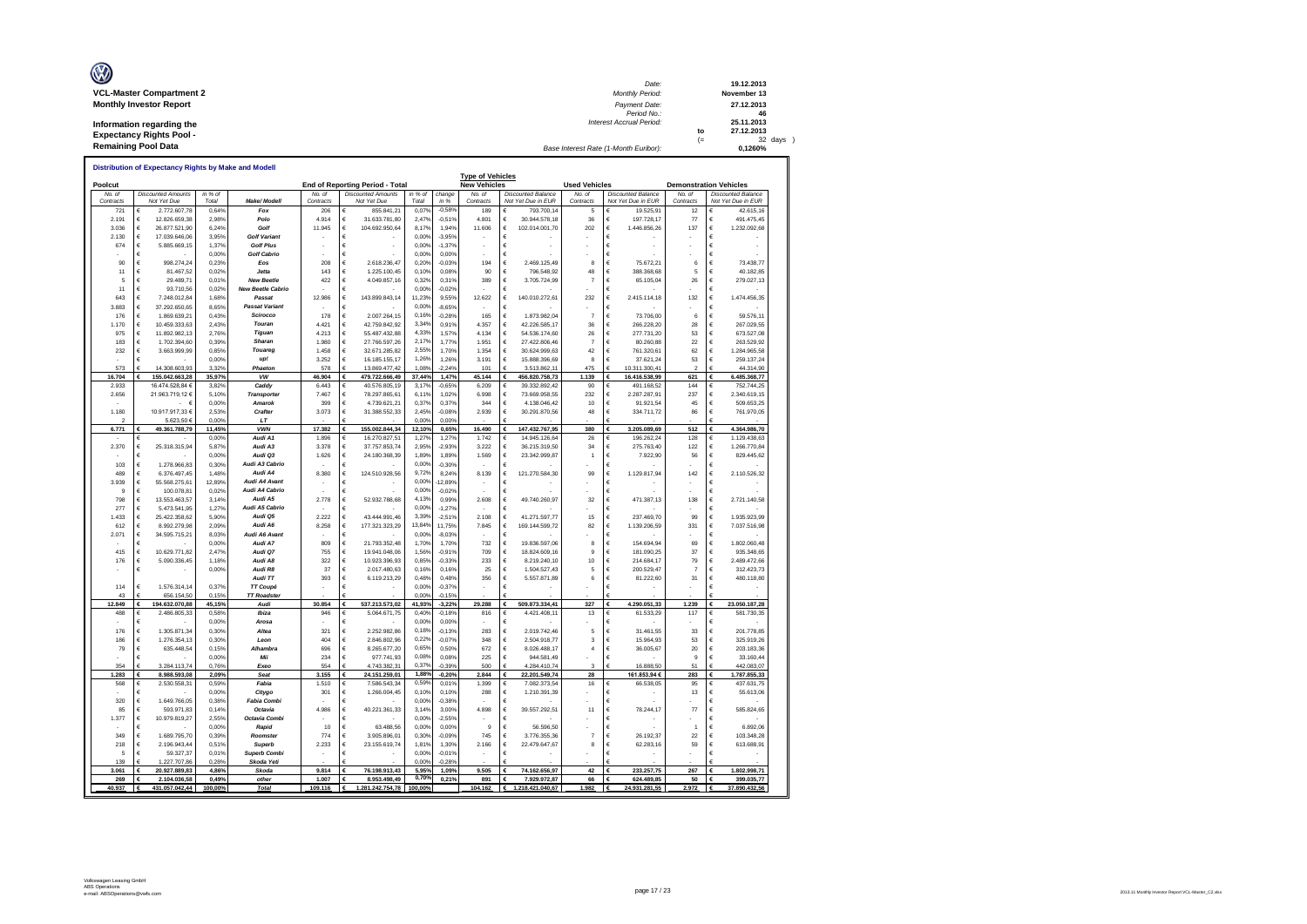| Ø                               | Date:                                 |    | 19.12.2013  |
|---------------------------------|---------------------------------------|----|-------------|
| <b>VCL-Master Compartment 2</b> | <b>Monthly Period:</b>                |    | November 13 |
| <b>Monthly Investor Report</b>  | Payment Date:                         |    | 27.12.2013  |
|                                 | Period No.:                           |    | 46          |
| Information regarding the       | <b>Interest Accrual Period:</b>       |    | 25.11.2013  |
| <b>Expectancy Rights Pool -</b> |                                       | to | 27.12.2013  |
|                                 |                                       | ′= | 32 days     |
| <b>Remaining Pool Data</b>      | Base Interest Rate (1-Month Euribor): |    | 0.1260%     |

|           |   | <b>Geographic distribution of Expectancy Rights</b> |            |                             |           |   |                                        |         |          |                         |            |                    |                      |                           |                               |   |                    |
|-----------|---|-----------------------------------------------------|------------|-----------------------------|-----------|---|----------------------------------------|---------|----------|-------------------------|------------|--------------------|----------------------|---------------------------|-------------------------------|---|--------------------|
|           |   |                                                     |            |                             |           |   |                                        |         |          | <b>Type of Vehicles</b> |            |                    |                      |                           |                               |   |                    |
| Poolcut   |   |                                                     |            |                             |           |   | <b>End of Reporting Period - Total</b> |         |          | <b>New Vehicles</b>     |            |                    | <b>Used Vehicles</b> |                           | <b>Demonstration Vehicles</b> |   |                    |
| No. of    |   | <b>Discounted Amounts</b>                           |            |                             | No. of    |   | <b>Discounted Amounts</b>              | $%$ $o$ | change   | No of                   |            | Discounted Balance | No of                | <b>Discounted Balance</b> | No of                         |   | Discounted Balance |
| Contracts |   | Not Yet Due in EUR                                  | % of Total | <b>Federal State</b>        | Contracts |   | Not Yet Due in EUR                     | Total   | in %     | Contracts               |            | Not Yet Due in EUR | Contracts            | Not Yet Due in EUR        | Contracts                     |   | Not Yet Due in EUR |
| 5.818     |   | 63.382.878.97                                       | 14.70%     | <b>Baden-Wuerttemberg</b>   | 16.748    | € | 202.307.383.57                         | 15.79%  | 1.09%    | 16.094                  | €          | 193.736.279.52     | 242                  | 2.892.050.17              | 412                           | € | 5.679.053.88       |
| 6.692     |   | 75.130.927.98                                       | 17.43%     | Bavaria                     | 17,990    | € | 223.345.759.71                         | 17.43%  | 0.00%    | 17.005                  | €          | 210.912.427.76     | 434                  | 5.218.480.33              | 551                           | € | 7.214.851.62       |
| 1.263     |   | 13.397.548.66                                       | 3.11%      | <b>Berlin</b>               | 3.052     | € | 36,473,001.79                          | 2.85%   | $-0.26%$ | 2.873                   | $\epsilon$ | 33.937.999.90      | 70                   | 950.035.71                | 109                           | € | 1,584,966.18       |
| 925       |   | 8.627.503.80                                        | 2.00%      | <b>Brandenburg</b>          | 2.265     | € | 24.573.614.91                          | 1.92%   | $-0.08%$ | 2.130                   | $\epsilon$ | 22.985.598.06      | 63                   | 663.323.06                | 72                            |   | 924.693.79         |
| 389       |   | 4.049.037.33                                        | 0.94%      | <b>Bremen</b>               | 1.077     | € | 12.049.371.92                          | 0.94%   | 0.00%    | 1.043                   | $\epsilon$ | 11.582.011.85      | 18                   | 243.871.82                | 16                            |   | 223.488.25         |
| 1.362     |   | 15.233.573.72                                       | 3.53%      | Hamburg                     | 3.458     | € | 42.723.980.06                          | 3.33%   | $-0.20%$ | 3.351                   |            | 41.168.274.36      | 23                   | 286,950.35                | 84                            | € | .268.755.35        |
| 3.543     |   | 39.748.342.34                                       | 9.22%      | Hesse                       | 9.073     | € | 109.962.091.36                         | 8,58%   | $-0.64%$ | 8,670                   | €          | 104.906.921.03     | 159                  | 2.062.559.43              | 244                           | € | 2.992.610.90       |
| 672       |   | 6.397.079.37                                        | 1.48%      | Mecklenburg-<br>Vorpommern  | 1 741     | € | 18.716.708.86                          | 1.46%   | $-0.02%$ | 1.650                   | €          | 17.581.042.85      | 32                   | 411.655.71                | 59                            | € | 724.010.30         |
| 3.788     |   | 37.435.339.20                                       | 8.68%      | <b>Lower Saxony</b>         | 10.472    | € | 114.072.441.08                         | 8.90%   | 0.22%    | 9 9 5 7                 | €          | 107.937.470.39     | 233                  | 2.750.549.88              | 282                           | € | 3.384.420.81       |
| 8.849     | € | 92.396.738.89                                       | 21,43%     | North Rhine-Westphalia      | 23.673    | € | 281.873.863.00                         | 22,00%  | 0.57%    | 22.731                  | €          | 269.770.910.44     | 381                  | 5.173.624.51              | 561                           | € | 6.929.328.05       |
| 1.469     |   | 15.006.654.55                                       | 3.48%      | <b>Rhineland-Palatinate</b> | 3.645     | € | 41.957.289.32                          | 3,27%   | $-0.21%$ | 3 468                   | $\epsilon$ | 39.724.943.19      | 65                   | 829.399.72                | 112                           | € | .402.946.41        |
| 264       | € | 2.682.607.30                                        | 0.62%      | Saarland                    | 605       | € | 7.066.637.61                           | 0.55%   | $-0.07%$ | 560                     | €          | 6.524.131.80       | 19                   | 239.986.32                | 26                            |   | 302.519.49         |
| 2.279     |   | 22.549.321.16                                       | 5.23%      | Saxony                      | 5.974     | € | 64.735.202.42                          | 5.05%   | $-0.18%$ | 5.733                   | €          | 61.721.475.61      | 83                   | 1.138.636.21              | 158                           | € | 1.875.090.60       |
| 998       |   | 9.235.095.77                                        | 2.14%      | Saxony-Anhalt               | 2.645     | € | 27.634.950.08                          | 2.16%   | 0.01%    | 2.523                   | $\epsilon$ | 26.066.783.51      | 46                   | 510.913.62                | 76                            |   | 1.057.252.95       |
| 1.353     |   | 13.850.075.98                                       | 3.21%      | <b>Schleswig-Holstein</b>   | 3.621     | € | 40.842.863.94                          | 3.19%   | $-0.03%$ | 3.438                   |            | 38.552.042.08      | 70                   | 1.013.474.44              | 113                           |   | 1.277.347.42       |
| 1.273     |   | 11.934.317.42                                       | 2.77%      | <b>Thuringia</b>            | 3.072     | € | 32.856.717.76                          | 2.56%   | $-0.20%$ | 2.932                   |            | 31.276.946.28      | 43                   | 530.674.92                | 97                            |   | 1.049.096.56       |
|           |   |                                                     | 0.00%      | <b>Foreian Countries</b>    |           | £ | 50.877.39                              | 0.00%   | 0.00%    |                         | €          | 35,782.04          |                      | 15.095.35                 |                               |   |                    |
| 40.937    |   | 431.057.042.44                                      | 100.00%    | <b>Total</b>                | 109.116   |   | 1.281.242.754.78                       | 100.00% | 0.00%    | 104.162                 | €          | 1.218.421.040.67   | 1.982                | 24.931.281.55             | 2.972                         |   | 37.890.432.56      |

#### **Type of Vehicle**

| Poolcut              |                           |         |                           |                    |    | End of Reporting Period - Total |               |             |
|----------------------|---------------------------|---------|---------------------------|--------------------|----|---------------------------------|---------------|-------------|
| No. of               | <b>Discounted Amounts</b> | in %    |                           | No of              |    | Discounted Amounts              |               |             |
| Contracts            | Not Yet Due               | Total   | <b>Type of Vehicles</b>   | Contracts          |    | Not Yet Due                     | in % of Total | change in % |
| 37,861 €             | 395.059.489.11            | 91.65%  | <b>New Vehicles</b>       | 104.162            | Ι€ | 1.218.421.040.67                | 95.10%        | 3.45%       |
| 2.057 €              | 22.320.167.68             | 5.18%   | <b>Used Vehicles</b>      | 1.982 €            |    | 24.931.281.55                   | 1.95%         | $-3.23%$    |
| 1.019 €              | 13.677.385.65             | 3.17%   | <b>Demonstr.</b> Vehicles | $2.972$ €          |    | 37.890.432.56                   | 2.96%         | $-0.22%$    |
| 40.937 $\varepsilon$ | 431.057.042.44            | 100.00% | <b>Total</b>              | 109.116 $\epsilon$ |    | 1.281.242.754.78                | 100.00%       | 0.00%       |
|                      |                           |         |                           |                    |    |                                 |               |             |

### **Age of Vehicles**

| Poolcut                 |          |                            |         |                              |                          |            | <b>End of Reporting Period - Total</b> |               |          |                         |                           |                      |                           |                               |                           |
|-------------------------|----------|----------------------------|---------|------------------------------|--------------------------|------------|----------------------------------------|---------------|----------|-------------------------|---------------------------|----------------------|---------------------------|-------------------------------|---------------------------|
| No. of                  |          | Discounted Amounts in % of |         |                              | No. of                   |            | <b>Discounted Amounts</b>              |               |          |                         |                           |                      |                           |                               |                           |
| Contracts               |          | Not Yet Due                | Total   |                              | Contracts                |            | Not Yet Due                            | in % of Total |          | change in %             |                           |                      |                           |                               |                           |
|                         | 37,861   | 395.059.489.11             | 91.65%  | <b>New Vehicles</b>          | 104.162                  | €          | 1.218.421.040.67                       |               | 95.10%   | 3,45%                   |                           |                      |                           |                               |                           |
|                         | 37,861   | 395.059.489.11             | 91.65%  | $= 1$ vear                   | 104.162                  | $\epsilon$ | 1.218.421.040.67                       |               | 95.10%   | 3.45%                   |                           |                      |                           |                               |                           |
|                         |          |                            | 0.00%   | $1-2$ yrs                    | ۰                        | €          |                                        |               | 0.00%    | 0.00%                   |                           |                      |                           |                               |                           |
|                         |          |                            | 0.00%   | $2-3$ yrs                    |                          | -6         |                                        |               | 0.00%    | 0,00%                   |                           |                      |                           |                               |                           |
|                         |          |                            | 0.00%   | > 3vrs                       | $\overline{\phantom{a}}$ | $\epsilon$ |                                        |               | 0.00%    | 0.00%                   |                           |                      |                           |                               |                           |
|                         | 2.057 €  | 22.320.167.68              | 5.18%   | <b>Used vehicles</b>         | 1.982 €                  |            | 24.931.281.55                          |               | 1.95%    | $-3,23%$                |                           |                      |                           |                               |                           |
|                         | 469 €    | 4.462.130.26               | 1.04%   | $= 1$ vear                   | 9 <sup>1</sup>           | ∣€         | 104.658.85                             |               | 0.01%    | $-1.03%$                |                           |                      |                           |                               |                           |
|                         | 1.009 €  | 11.284.632.92              | 2,62%   | $1-2$ yrs                    | 308                      | $\epsilon$ | 3.447.860.03                           |               | 0.27%    | $-2.35%$                |                           |                      |                           |                               |                           |
|                         | 359 €    | 4.934.611.37               | 1.14%   | $2-3$ yrs                    | 989                      | $\epsilon$ | 12.659.121.62                          |               | 0.99%    | $-0.16%$                |                           |                      |                           |                               |                           |
|                         | 220 €    | 1.638.793,13               | 0,38%   | > 3yrs                       | 676                      | €          | 8.719.641.05                           |               | 0.68%    | 0,30%                   |                           |                      |                           |                               |                           |
|                         |          |                            |         |                              |                          |            |                                        |               |          |                         |                           |                      |                           |                               |                           |
|                         | 1.019    | 13,677,385,65€             | 3.17%   | <b>Demonstation Vehicles</b> | 2.972 ∈                  |            | 37.890.432.56                          |               | 2,96%    | $-0,22%$                |                           |                      |                           |                               |                           |
|                         | 40.937   | 431.057.042.44             | 100.00% | <b>Total</b>                 | 109,116                  | €          | 1.281.242.754,78                       |               | 100.00%  | 0,00%                   |                           |                      |                           |                               |                           |
|                         |          |                            |         |                              |                          |            |                                        |               |          |                         |                           |                      |                           |                               |                           |
|                         |          |                            |         |                              |                          |            |                                        |               |          |                         |                           |                      |                           |                               |                           |
| <b>Type of Contract</b> |          |                            |         |                              |                          |            |                                        |               |          |                         |                           |                      |                           |                               |                           |
|                         |          |                            |         |                              |                          |            |                                        |               |          | <b>Type of Vehicles</b> |                           |                      |                           |                               |                           |
| Poolcut                 |          |                            |         |                              |                          |            | <b>End of Reporting Period - Total</b> |               |          | <b>New Vehicles</b>     |                           | <b>Used Vehicles</b> |                           | <b>Demonstration Vehicles</b> |                           |
| No. of                  |          | <b>Discounted Amounts</b>  | in %    |                              | No. of                   |            | <b>Discounted Amounts</b>              | $%$ of        | change   | No. of                  | <b>Discounted Balance</b> | No. of               | <b>Discounted Balance</b> | No. of                        | <b>Discounted Balance</b> |
| Contracts               |          | Not Yet Due                | Total   | <b>Type of Contract</b>      | Contracts                |            | Not Yet Due in EUR                     | Total         | in %     | Contracts               | Not Yet Due in EUR        | Contracts            | Not Yet Due in EUR        | Contracts                     | Not Yet Due in EUR        |
|                         | 1.641    |                            | 2.88%   | <b>Open End Lease</b>        | 2.109                    |            |                                        | 1.25%         | $-1,63%$ | 1.660                   |                           | 215                  |                           | 234                           |                           |
|                         |          | 12.417.715.71              |         | Contract                     |                          |            | 15.976.182.87                          |               |          |                         | 12.671.557.15             |                      | 1.745.700.31              |                               | 1.558.925.41              |
|                         | 39.296 € | 418.639.326.73             | 97,12%  | <b>Closed End Contract</b>   | 107.007 € €              |            | 1.265.266.571.91                       | 98,75%        | 1,63%    | 102.502 € €             | .205.749.483.52           | 1.767 €              | 23.185.581.24             | 2.738 ∈                       | 36.331.507.15             |
|                         | 40.937 € | 431.057.042.44             | 100.00% | <b>Total</b>                 | 109.116 €                |            | 1.281.242.754,78                       | 100,00%       | $0.00\%$ | 104.162 €               | 1.218.421.040.67          | 1.982 €              | 24.931.281.55             | 2.972 €                       | 37.890.432.56             |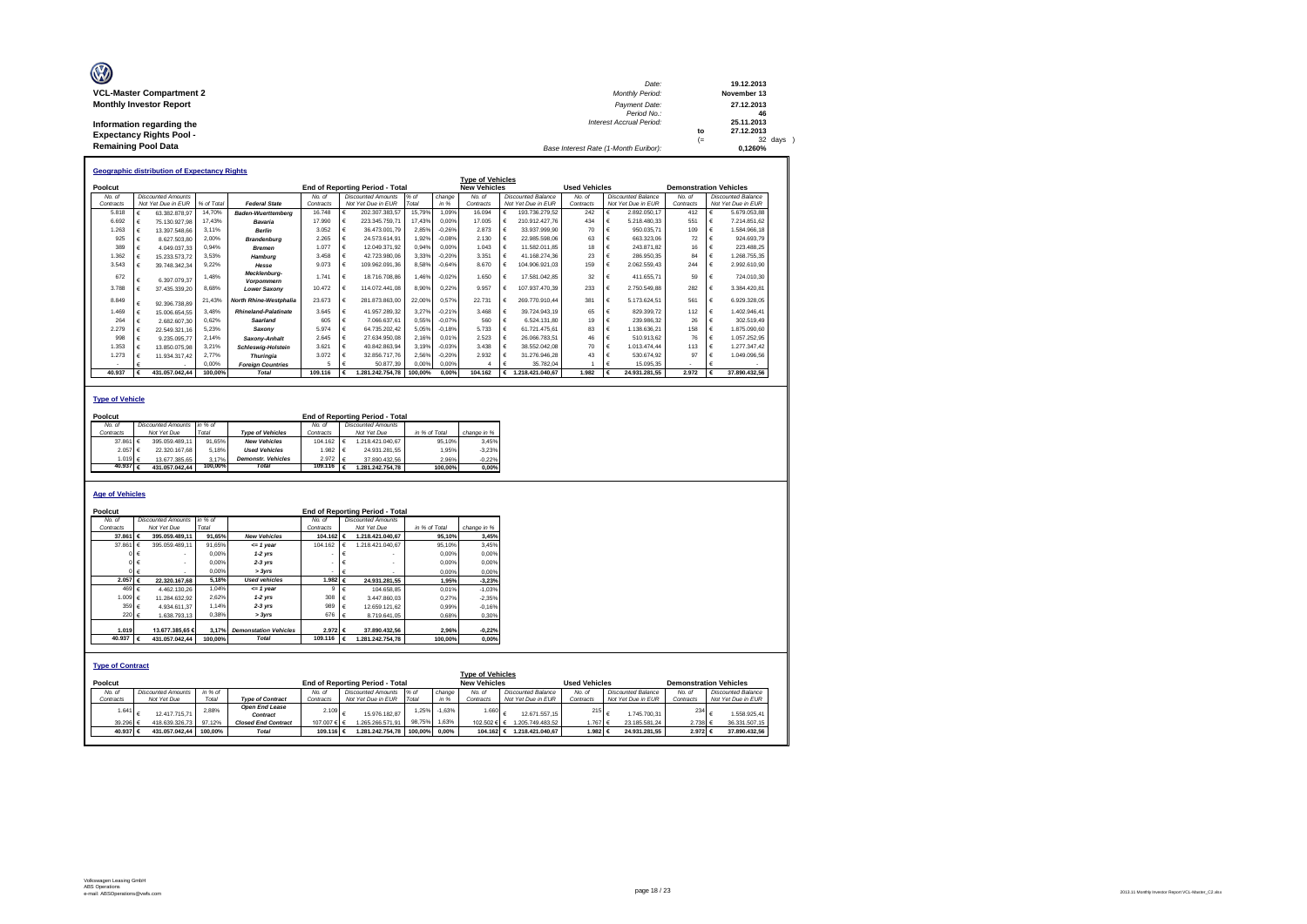| Ø                               | Date:                                 |      | 19.12.2013  |
|---------------------------------|---------------------------------------|------|-------------|
| <b>VCL-Master Compartment 2</b> | Monthly Period:                       |      | November 13 |
| <b>Monthly Investor Report</b>  | Payment Date:                         |      | 27.12.2013  |
|                                 | Period No.:                           |      | 46          |
| Information regarding the       | <b>Interest Accrual Period:</b>       |      | 25.11.2013  |
| <b>Expectancy Rights Pool -</b> |                                       | to   | 27.12.2013  |
|                                 |                                       | $(=$ | 32 days )   |
| <b>Remaining Pool Data</b>      | Base Interest Rate (1-Month Euribor): |      | 0.1260%     |

|                       |                  | <b>Distribution by Industry of Expectancy Rights</b> |         |                                                                                        |                   |             |                                        |         |          |                         |   |                           |                      |            |                           |                               |          |                           |
|-----------------------|------------------|------------------------------------------------------|---------|----------------------------------------------------------------------------------------|-------------------|-------------|----------------------------------------|---------|----------|-------------------------|---|---------------------------|----------------------|------------|---------------------------|-------------------------------|----------|---------------------------|
|                       |                  |                                                      |         |                                                                                        |                   |             |                                        |         |          | <b>Type of Vehicles</b> |   |                           |                      |            |                           |                               |          |                           |
| Poolcut               |                  |                                                      |         |                                                                                        |                   |             | <b>End of Reporting Period - Total</b> |         |          | <b>New Vehicles</b>     |   |                           | <b>Used Vehicles</b> |            |                           | <b>Demonstration Vehicles</b> |          |                           |
| No. of                |                  | <b>Discounted Amounts</b>                            | in % of |                                                                                        | No. of            |             | <b>Discounted Amounts</b>              | in % of | change   | No of                   |   | <b>Discounted Amounts</b> | No. of               |            | <b>Discounted Amounts</b> | No. of                        |          | <b>Discounted Amounts</b> |
| Contracts             |                  | Not Yet Due                                          | Total   | Industry                                                                               | Contracts         |             | Not Yet Due                            | Total   | in %     | Contracts               |   | Not Yet Due               | Contracts            |            | Not Yet Due               | Contracts                     |          | Not Yet Due               |
| 257                   | €                | 2.519.571.21                                         | 0.58%   | <b>Agriculture/Forestrv</b>                                                            | 750               | $\epsilon$  | 8.783.633.20                           | 0.69%   | $-0.10%$ | 712                     | € | 8.370.133.36              | 14                   | €          | 124.406.51                | $24 \div 6$                   |          | 289.093.33                |
| 566                   | €                | 6.162.558.95                                         | 1.43%   | <b>Chemical Industry</b>                                                               | 1.314             | $\cdot \in$ | 15.649.482.85                          | 1.22%   | 0,21%    | 1.296                   | € | 15.412.327.52             | 11                   | €          | 133.173.99                | $7 \mid \in$                  |          | 103.981,34                |
| 1.204                 | €                | 12.049.572.89                                        |         | 2.80% Information Technology                                                           | 5.623             | €           | 71.299.590.25                          | 5.56%   | $-2.77%$ | 5.451                   |   | 69.014.827.14             | 80                   | €          | 1.065.344.03              | 92                            | €        | 1.219.419.08              |
| 3.839                 | $\epsilon$       | 36.316.564.21                                        | 8.43%   | Construction                                                                           | 11.617            | I€          | 126.131.912.42                         | 9.84%   | $-1.42%$ | 10.976                  |   | 118,997,694.90            | 228                  | €          | 2.135.977.61              | 413 €                         |          | 4.998.239.91              |
| 987                   | $\epsilon$       | 9.016.331.36                                         | 2.09%   | Eneray/Minina                                                                          | 1.54 <sup>°</sup> | $\epsilon$  | 17.270.776.02                          | 1.35%   | 0.74%    | 1.479                   | € | 16.561.999.82             | 27                   | €          | 330.684.61                | $35 \quad \in$                |          | 378.091.59                |
| 2.030                 | $\epsilon$       | 24.508.697.13                                        | 5.69%   | <b>Financial Services</b>                                                              | 4.133             | $\epsilon$  | 56.042.152.68                          | 4.37%   | 1.31%    | 3.940                   | € | 53.044.194.60             | 86                   | €          | 1.456.847.67              | 107                           | $\vdash$ | 1.541.110.41              |
| 689                   | $\epsilon$       | 7.057.651.11                                         | 1.64%   | <b>Hotel and Restaurant</b><br>Industry                                                | 1.801             | €           | 21.293.998.20                          | 1.66%   | $-0.02%$ | 1.631                   | € | 19.082.647.60             | 59                   | $\epsilon$ | 694.567.79                | 111                           | €        | 1.516.782,81              |
| 7.298                 | €                | 78.089.686.97                                        | 18.129  | <b>Manufacturing Industry</b>                                                          | 21.230            | €           | 255.765.795.38                         | 19.96%  | $-1.85%$ | 20.529                  |   | 247.279.458.00            | 295                  | €          | 3.394.779.34              | 406                           | €        | 5.091.558.04              |
| 6.970                 | $\epsilon$       | 79.809.772.87                                        | 18.51%  | <b>Other Services</b>                                                                  | 16.573            | $\epsilon$  | 212.891.798.51                         | 16.62%  | 1.90%    | 15.754                  | € | 200.753.369.05            | 322                  | €          | 4.963.779.49              | 497                           | l€       | 7.174.649.97              |
| 9.772                 | €                | 94.510.204.43                                        | 21.93%  | <b>Public Administration.</b><br><b>Education, Health Care.</b><br><b>Public Serv.</b> | 19,779            | €           | 209.984.110.30                         | 16.39%  | 5.54%    | 18,798                  | € | 198.022.376.76            | 350                  | €          | 4.497.099.83              | 631                           | €        | 7.464.633.71              |
| 6.945                 | €                | 77.372.066.20                                        | 17.95%  | Retail/ Wholesale                                                                      | 18.537            | $\epsilon$  | 216.690.857.42                         | 16.91%  | 1.04%    | 17,730                  |   | 206.625.858.43            | 358                  | €          | 4.162.446.49              | 449 $\in$                     |          | 5.902.552.50              |
|                       | $\epsilon$       |                                                      | 0.00%   | <b>Real Estate</b>                                                                     | 2.531             | $\epsilon$  | 29.550.029.96                          | 2.31%   | $-2,31%$ | 2.380                   |   | 27.595.428.89             | 58                   | €          | 813.010.11                | 93 $\epsilon$                 |          | 1.141.590.96              |
|                       | €                |                                                      | 0.00%   | <b>Transportation</b>                                                                  | 2,890             | €           | 31.759.123.78                          | 2.48%   | $-2.48%$ | 2.746                   | € | 30.156.589.94             | 71                   | €          | 827.486.08                | $73 \text{ } \in$             |          | 775.047.76                |
| 305                   | €                | 2.779.524.35                                         | 0.64%   | Private                                                                                |                   | €           |                                        | 0.00%   | 0.64%    |                         | € |                           |                      | €          |                           |                               | €        |                           |
|                       | 75<br>$\epsilon$ | 864.840.76                                           | 0.20%   | Other                                                                                  | 797               |             | 8.129.493.81                           | 0.63%   | $-0.43%$ | 740                     |   | 7.504.134.66              | 23                   |            | 331.678.00                | 34                            |          | 293.681.15                |
| 40.937                | $\epsilon$       | 431.057.042.44                                       | 100,00% | <b>Total</b>                                                                           | 109.116           | €           | 1.281.242.754.78                       | 100,00% | 0.00%    | 104.162                 | € | 1.218.421.040.67          | 1.982                | €          | 24.931.281.55             | 2.972 $\epsilon$              |          | 37.890.432.56             |
| <b>Top 10 Lessees</b> |                  |                                                      |         |                                                                                        |                   |             |                                        |         |          |                         |   |                           |                      |            |                           |                               |          |                           |

|         |                     |                                          |                    |                |                     |                                          |                  |                   | <b>Type of Vehicles</b> |                                          |                          |                                          |                     |                                          |
|---------|---------------------|------------------------------------------|--------------------|----------------|---------------------|------------------------------------------|------------------|-------------------|-------------------------|------------------------------------------|--------------------------|------------------------------------------|---------------------|------------------------------------------|
| Poolcut |                     |                                          |                    |                |                     | <b>End of Reporting Period - Total</b>   |                  |                   | <b>New Vehicles</b>     |                                          | <b>Used Vehicles</b>     |                                          |                     | <b>Demonstration Vehicles</b>            |
|         | No. of<br>Contracts | <b>Discounted Amounts</b><br>Not Yet Due | in $%$ of<br>Total | Top 10 Lessees | No. of<br>Contracts | <b>Discounted Amounts</b><br>Not Yet Due | in % of<br>Total | change<br>in %    | No. of<br>Contracts     | <b>Discounted Amounts</b><br>Not Yet Due | No. of<br>Contracts      | <b>Discounted Amounts</b><br>Not Yet Due | No. of<br>Contracts | <b>Discounted Amounts</b><br>Not Yet Due |
|         | 60                  | 1.234.721.87                             | 0.29%              |                | 58                  | 617.196.52                               | 0,05%            | $-0.24%$          | 58                      | 617.196.52                               | $\overline{\phantom{a}}$ |                                          |                     |                                          |
|         | 63                  | 991.393.77                               | 0.23%              |                | 39                  | 542.906.80                               | 0.04%            | $-0.19%$          | 39                      | 542,906.80                               |                          |                                          |                     |                                          |
|         | 61                  | 957.316.85                               | 0.22%              |                | 42 €                | 538,480.20                               | 0.04%            | $-0.18%$          | $42$ $\pm$              | 538,480.20                               |                          |                                          |                     |                                          |
|         | 52                  | 802.592.91                               | 0.19%              |                | 44                  | 534.101.95                               | 0.04%            | $-0.14%$          | 44                      | 534,101.95                               | ٠                        |                                          |                     |                                          |
|         | 62                  | 771.194.22                               | 0.18%              |                | 39                  | 515.094.41                               | 0.04%            | $-0.14%$          | 37                      | 491.853.73                               | 2                        | 23.240,68<br>$\epsilon$                  |                     |                                          |
|         | 44                  | 659.203.87                               | 0.15%              |                | 35                  | 505.962.66                               | 0.04%            | $-0.11%$          | 35                      | 505.962.66                               |                          |                                          |                     |                                          |
|         | 46                  | 619,350.01                               | 0.14%              |                | 39                  | 498.964.97                               | 0.04%            | $-0.10%$          | 39 <sub>1</sub>         | 498.964.97                               |                          |                                          |                     |                                          |
|         | 57                  | 610.754.63                               | 0.14%              |                | 35                  | 498.913.57                               | 0.04%            | $-0.10%$          | 35                      | 498.913.57                               |                          |                                          |                     |                                          |
|         | 44                  | 598,005.45                               | 0.14%              | 9              | 49                  | 498,789.73                               | 0.04%            | $-0.10%$          | 48 6                    | 477.250.58                               |                          |                                          |                     | 21.539.15                                |
|         | 49                  | 568,170.84                               | 0.13%              | 10             | 49                  | 498.186.10                               | 0.04%            | $-0.09%$          | $-49$ :                 | 498.186.10                               | $\overline{\phantom{a}}$ |                                          |                     |                                          |
|         | 538                 | 7.812.704.42                             | 1.81%              | <b>Total</b>   | 429                 | 5.248.596.91<br>ι€                       |                  | $-0,99\% -1,40\%$ | 426                     | 5.203.817.08<br>€                        |                          | 23,240.68<br>ι€                          |                     | 21.539,15<br>€                           |
|         |                     |                                          |                    |                |                     |                                          |                  |                   |                         |                                          |                          |                                          |                     |                                          |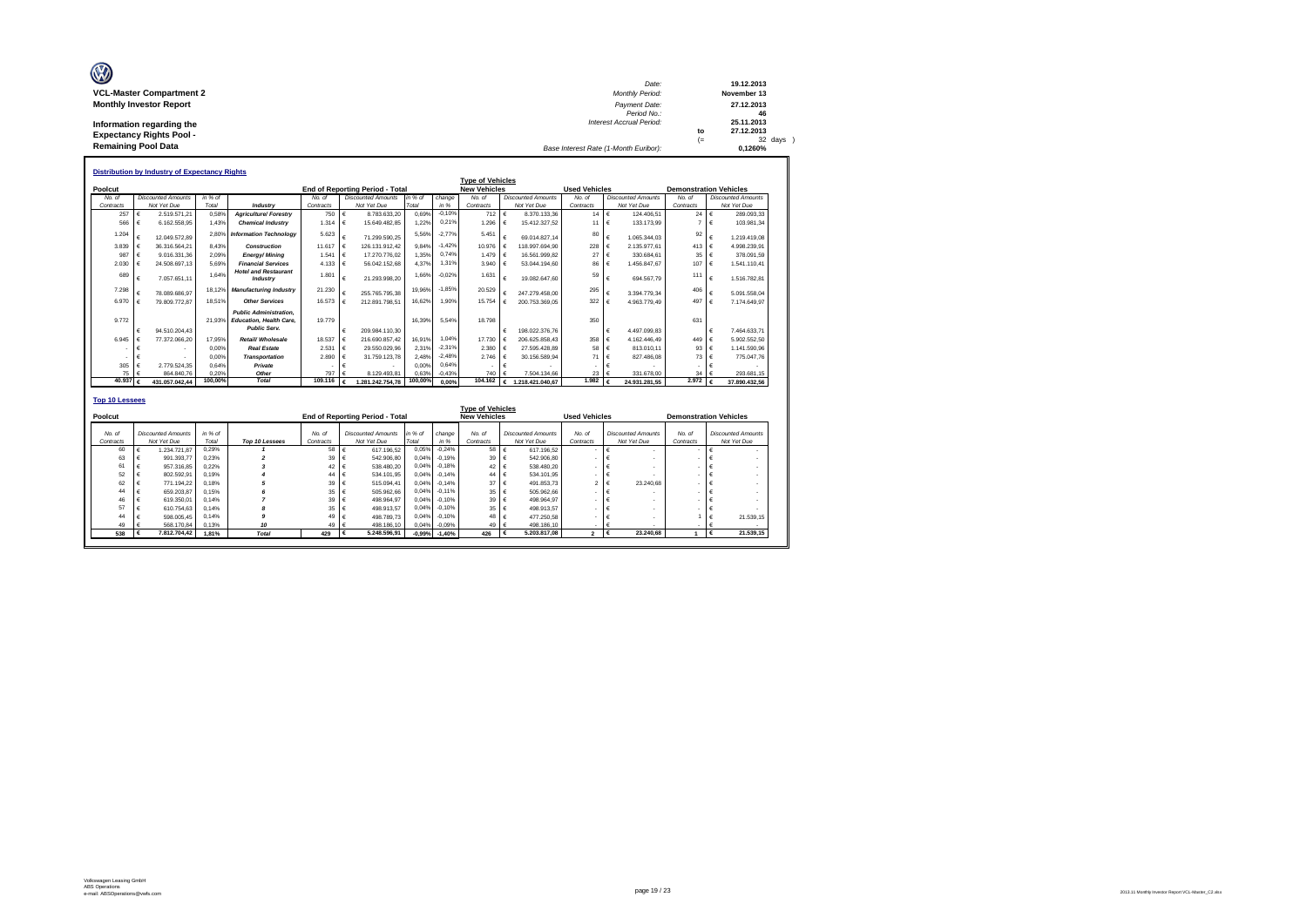

*Reporting Date:* **19.12.2013 VCL-Master Compartment 2** *Monthly Period:* **30.11.2013 Monthly Investor Report** *Payment Date:* **27.12.2013** *Period No.:* **46** *Interest Accrual Period:* **25.11.2013 to 27.12.2013 32** *Base Interest Rate (1-Month Euribor):* **0,126**

**Contracts in Arrears I. \*)**

| <b>Contracts in Arrears *)</b> | <b>Reporting Period - Total</b> |   |                                                          |             |                                                      |   |                                                                 |                                                           | <b>New Vehicles</b>        |   |                                                                 | <b>Used Vehicles</b>       |   |                                                                 | <b>Demonstration Vehicles</b> |   |                                                                 |
|--------------------------------|---------------------------------|---|----------------------------------------------------------|-------------|------------------------------------------------------|---|-----------------------------------------------------------------|-----------------------------------------------------------|----------------------------|---|-----------------------------------------------------------------|----------------------------|---|-----------------------------------------------------------------|-------------------------------|---|-----------------------------------------------------------------|
| by month                       | No. of<br><b>Contracts</b>      |   | <b>Delinguent</b><br><b>Discounted</b><br><b>Balance</b> |             | <b>Future</b><br><b>Discounted</b><br><b>Balance</b> |   | <b>Total Outstanding</b><br><b>Discounted</b><br><b>Balance</b> | in % of<br><b>Discounted</b><br><b>Poolbalance</b><br>EoP | No. of<br><b>Contracts</b> |   | <b>Total Outstanding</b><br><b>Discounted</b><br><b>Balance</b> | No. of<br><b>Contracts</b> |   | <b>Total Outstanding</b><br><b>Discounted</b><br><b>Balance</b> | No. of<br><b>Contracts</b>    |   | <b>Total Outstanding</b><br><b>Discounted</b><br><b>Balance</b> |
| not overdue                    | 207                             | € | $\blacksquare$                                           | €           | 2.137.477,21                                         | € | 2.137.477.21                                                    | 0,17%                                                     | 200                        | € | 2.056.496,71                                                    | $\overline{4}$             | € | 52.266,14                                                       | 3                             | € | 28.714,36                                                       |
| 1-month overdue                | 1.030                           | € | $\sim$                                                   | €           | $11.369.563.15$ €                                    |   | 11.369.563,15                                                   | 0,89%                                                     | 965                        | € | 10.560.127,28                                                   | 27                         | € | 361.455,58                                                      | 38                            | € | 447.980,29                                                      |
| 2-month overdue                | 319                             | € | $\sim$                                                   | €           | 3.494.976,42                                         | € | 3.494.976.42                                                    | 0,27%                                                     | 287                        | € | 3.110.910,45                                                    | 23                         | € | 254.287,03                                                      | 9                             | € | 129.778,94                                                      |
| 3-month overdue                | 143                             | € | $\overline{\phantom{0}}$                                 | €           | 1.635.082,31 €                                       |   | 1.635.082,31                                                    | 0,13%                                                     | 127                        | € | 1.374.983,76                                                    |                            | € | 87.700,88                                                       | 9                             | € | 172.397,67                                                      |
| 4-month overdue                | 125                             | € | $\overline{\phantom{a}}$                                 | €           | $1.431.745.02$ €                                     |   | 1.431.745,02                                                    | 0.11%                                                     | 114                        | € | 1.320.350,93                                                    | 6                          | € | 53.855,54                                                       | 5                             | € | 57.538,55                                                       |
| 5-month overdue                | 34                              | € | $\sim$                                                   | €           | 442.964,98                                           | € | 442.964,98                                                      | 0.03%                                                     | 28                         | € | 341.209,44                                                      | 2                          | € | 36.108,74                                                       |                               | € | 65.646,80                                                       |
| 6-month overdue                | 76                              |   | $\overline{\phantom{0}}$                                 | €           | 714.030,44                                           | € | 714.030,44                                                      | 0,06%                                                     | 73                         | € | 642.886,97                                                      | $\overline{2}$             | € | 29.520,61                                                       |                               | € | 41.622,86                                                       |
| 7-month overdue                | 17                              | € | $\sim$                                                   | €           | 201.955,77                                           | € | 201.955,77                                                      | 0.02%                                                     | 16                         | € | 179.780.13                                                      |                            | € | 22.175,64                                                       |                               | € |                                                                 |
| 8-month overdue                | 24                              |   | $\sim$                                                   | €           | 263.593,88                                           | € | 263.593,88                                                      | 0,02%                                                     | 19                         | € | 195.656,00                                                      |                            | € |                                                                 | 5                             | € | 67.937,88                                                       |
| 9-month overdue                | 9                               |   | $\frac{1}{2}$                                            | €           | 74.441.30                                            | € | 74.441.30                                                       | 0,01%                                                     | 9                          | € | 74.441,30                                                       | ۰                          | € |                                                                 |                               | € |                                                                 |
| 10-month overdue               | 6                               |   | $\overline{\phantom{0}}$                                 | €           | 60.740,94                                            | € | 60.740,94                                                       | $0.00\%$                                                  | 5                          | € | 55.414,44                                                       |                            | € | 5.326,50                                                        |                               | € |                                                                 |
| > 10-month overdue             | 24                              |   |                                                          | €           | 259.569,71                                           | € | 259.569,71                                                      | 0,02%                                                     | 21                         | € | 230.681,52                                                      | ۰                          | € |                                                                 | 3                             |   | 28.888,19                                                       |
|                                | 2.014                           | € | $\sim$                                                   | €           | 22.086.141,13 €                                      |   | 22.086.141,13                                                   | 1,72%                                                     | 1.864                      | € | 20.142.938.93                                                   | 73                         | € | 902.696,66                                                      | $\overline{77}$               | € | 1.040.505,54                                                    |
| by Status                      |                                 |   |                                                          |             |                                                      |   |                                                                 |                                                           |                            |   |                                                                 |                            |   |                                                                 |                               |   |                                                                 |
| Delinguent                     | 1.540                           | € | $\overline{\phantom{a}}$                                 |             | 17.064.859,32 €                                      |   | 17.064.859,32                                                   | 1.33%                                                     |                            |   |                                                                 |                            |   |                                                                 |                               |   |                                                                 |
| <b>Terminated</b>              | 474                             | € |                                                          | $ \in$      | 5.021.281,81 €                                       |   | 5.021.281.81                                                    | 0,39%                                                     |                            |   |                                                                 |                            |   |                                                                 |                               |   |                                                                 |
| (Early) Settlements -          |                                 |   |                                                          |             |                                                      |   |                                                                 |                                                           |                            |   |                                                                 |                            |   |                                                                 |                               |   |                                                                 |
| Not Paid in Full               |                                 | € | $\sim$                                                   | €           |                                                      | € |                                                                 | 0,00%                                                     |                            |   |                                                                 |                            |   |                                                                 |                               |   |                                                                 |
| Total                          | 2.014                           | € |                                                          | $ \epsilon$ | $22.086.141,13$ €                                    |   | 22.086.141,13                                                   | 1,72%                                                     |                            |   |                                                                 |                            |   |                                                                 |                               |   |                                                                 |
|                                |                                 |   |                                                          |             |                                                      |   |                                                                 |                                                           |                            |   |                                                                 |                            |   |                                                                 |                               |   |                                                                 |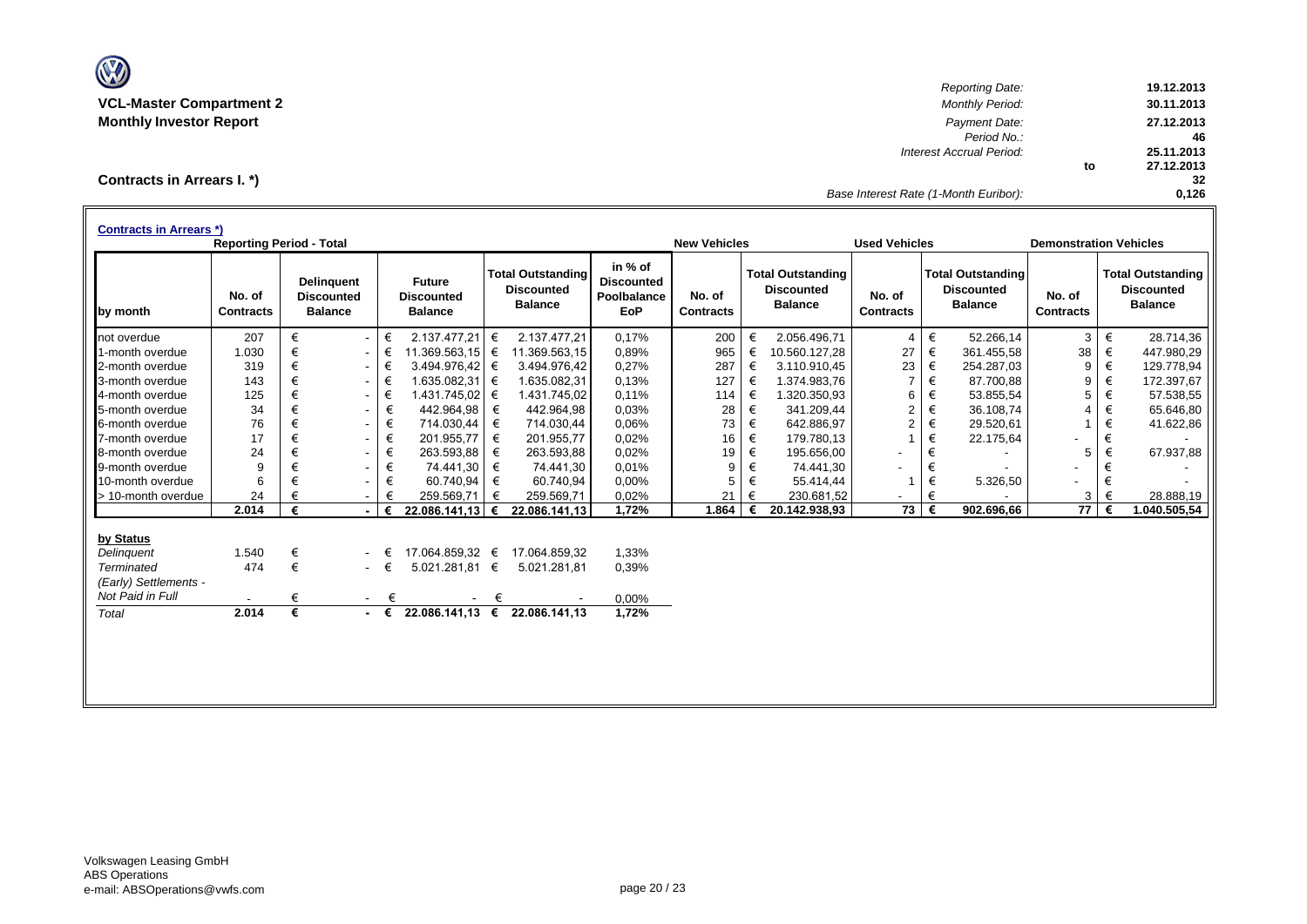| $\mathbf{W}$                                                                                     |                                     |                                                                                 |                                                                        |                                                            |                                                  |                                |                                                                                  |                   |                                              |
|--------------------------------------------------------------------------------------------------|-------------------------------------|---------------------------------------------------------------------------------|------------------------------------------------------------------------|------------------------------------------------------------|--------------------------------------------------|--------------------------------|----------------------------------------------------------------------------------|-------------------|----------------------------------------------|
| <b>VCL-Master Compartment 2</b><br><b>Monthly Investor Report</b>                                |                                     |                                                                                 |                                                                        |                                                            |                                                  |                                | <b>Reporting Date:</b><br><b>Monthly Period:</b><br>Payment Date:<br>Period No.: |                   | 19.12.2013<br>30.11.2013<br>27.12.2013<br>46 |
| Contracts in Arrears I. *)                                                                       |                                     |                                                                                 |                                                                        |                                                            |                                                  |                                | Interest Accrual Period:<br>Base Interest Rate (1-Month Euribor):                | to                | 25.11.2013<br>27.12.2013<br>32<br>0,126      |
| in EUR                                                                                           |                                     |                                                                                 |                                                                        | <b>Contracts in Arrears</b><br>- Total Outstanding Balance |                                                  |                                |                                                                                  |                   |                                              |
| 24.000.000<br>19.000.000                                                                         |                                     |                                                                                 |                                                                        |                                                            |                                                  |                                |                                                                                  |                   |                                              |
| 14.000.000<br>9.000.000                                                                          |                                     |                                                                                 |                                                                        |                                                            |                                                  |                                |                                                                                  |                   |                                              |
| 4.000.000<br>$-1.000.000$<br><b>Monthly</b><br>\$,<br>Period                                     | 8<br>S,<br>$z_{\rm s}$<br>ro.<br>Lo | July 10<br>GRS                                                                  | Nov 10<br>$\frac{1}{2}$<br>MANT                                        | $4y_{\gamma}$<br>149. 7<br>Sep 1:                          | ら<br><b>PA LA</b><br>Nov 1<br>$\mathbf{\hat{S}}$ | May 12<br><b>MAR</b><br>Sep 74 | 1187.73<br>$\mathcal{S}_{\mathcal{G}}$<br><b>LAN</b><br>$\delta$                 | July 15<br>Sep 73 | $z_{6}^{2}$                                  |
|                                                                                                  | - not delinquent                    | $-$ -1 Month                                                                    | $-2$ Month                                                             | $ -$ 3 Month                                               | $-4$ Month                                       | $-$ 5 Month                    | $\rightarrow$ 6 Month<br>$\rightarrow$ > 6 Month                                 |                   |                                              |
| <b>Terminations</b>                                                                              | No. of<br><b>Contracts</b>          | <b>Total</b><br>Outstanding<br><b>Balance</b> at<br>Period of<br><b>Default</b> | <b>Total Outstanding</b><br><b>Balance at</b><br><b>Current Period</b> |                                                            |                                                  |                                |                                                                                  |                   |                                              |
| <b>Terminated</b><br>Contracts as of the<br><b>Beginning of Period</b>                           | 461                                 | € 4.812.828,35                                                                  |                                                                        |                                                            |                                                  |                                |                                                                                  |                   |                                              |
| Revocations<br>Settlements<br><b>New Terminations</b><br>(still) Terminated<br><b>Terminated</b> | €<br>24<br>64<br>€<br>101<br>373    | 232.868,35 €<br>704.129,41 €<br>€ 1.067.714,48 $∈$<br>€ 3.875.906,52 €          | 235.547,69<br>1.067.714,48<br>3.953.567,33                             |                                                            |                                                  |                                |                                                                                  |                   |                                              |
| Contracts as of the<br><b>End of Period</b>                                                      | 474                                 | € 4.943.621,00 €                                                                | 5.021.281,81                                                           |                                                            |                                                  |                                | *) delinquent in terms of Instalments sold                                       |                   |                                              |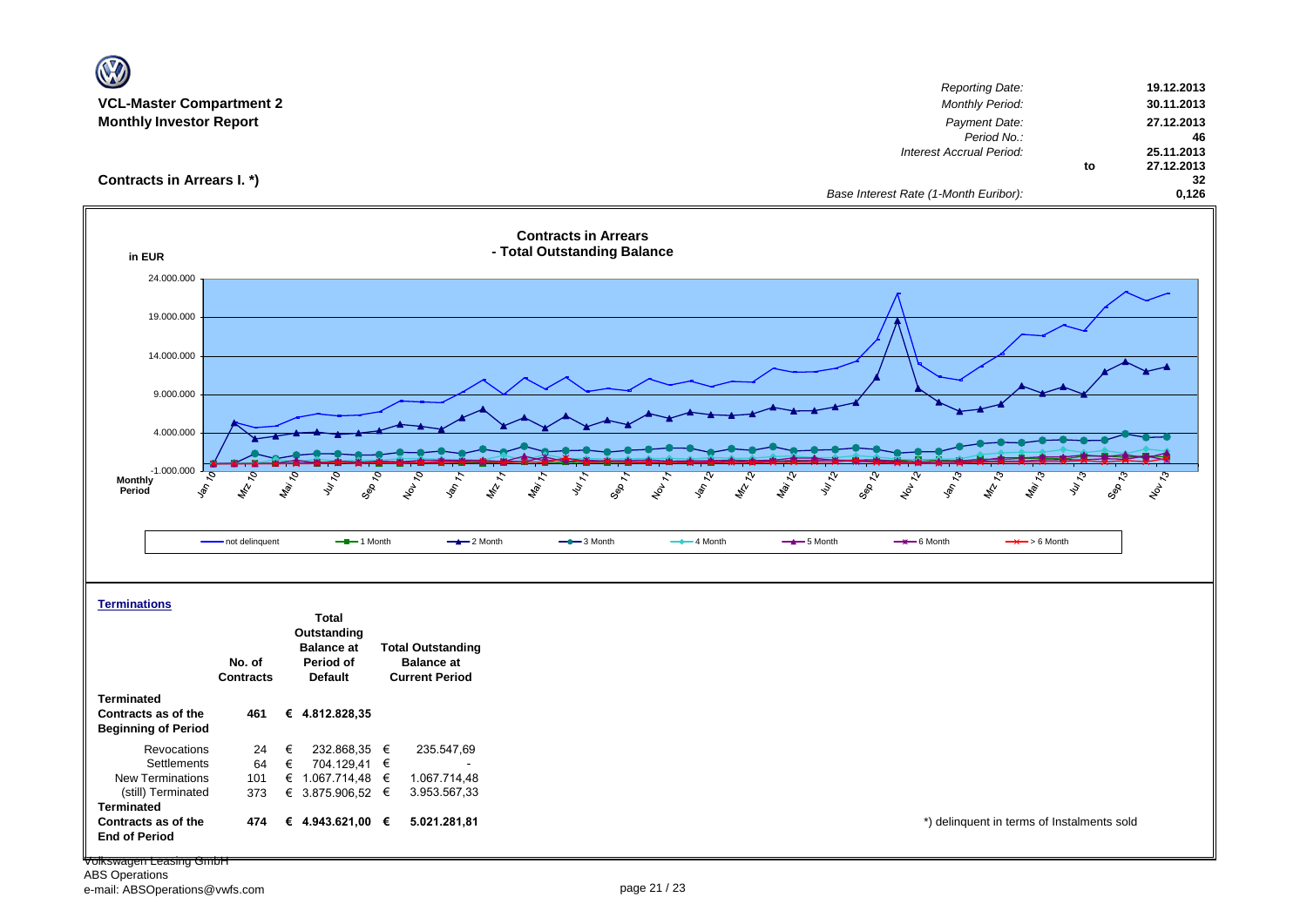|                                                                                                                                                            | Date:                                                    | 19.12.2013                     |
|------------------------------------------------------------------------------------------------------------------------------------------------------------|----------------------------------------------------------|--------------------------------|
| <b>VCL-Master Compartment 2</b>                                                                                                                            | <b>Monthly Period:</b>                                   | November 13                    |
| <b>Monthly Investor Report</b>                                                                                                                             | Payment Date:<br>Period No.:<br>Interest Accrual Period: | 27.12.2013<br>46<br>25.11.2013 |
| Write Offs *                                                                                                                                               | to                                                       | 27.12.2013                     |
| *these figures refer to Write Offs effective for VCL Master S.A. Compartment 1 only<br>(incl. those contracts whose RV has not been sold to Compartment 2) | Rate (1-Month<br>Euribor):                               | 0.1260%                        |
| <b>Cumulative Net Losses</b>                                                                                                                               |                                                          |                                |
|                                                                                                                                                            | No. of                                                   | Amount of                      |
|                                                                                                                                                            | Contracts *)                                             | <b>Default</b>                 |
| Defaulted Contracts registered in current Period                                                                                                           | 69                                                       | €<br>201.914,66                |
| Cumulative Defaulted Contracts incl. current Period                                                                                                        | 1.584                                                    | 6.130.326,40<br>€              |

| <b>Losses by Type of Vehicle</b> |                               |              |   | <b>Current Period Losses</b> |              |   | <b>Cumulative Losses</b> |
|----------------------------------|-------------------------------|--------------|---|------------------------------|--------------|---|--------------------------|
|                                  |                               | Number of    |   | <b>Net Loss</b>              | Number of    |   | <b>Net Loss</b>          |
|                                  |                               | Contracts *) |   | Amount                       | Contracts *) |   | <b>Amount</b>            |
|                                  | <b>New Vehicles</b>           | 62           | € | 177.024,08                   | 1.354        | € | 5.016.437,36             |
|                                  | <b>Used Vehicles</b>          | 5            | € | 14.759,84                    | 140          | € | 610.784,30               |
|                                  | <b>Demonstration Vehicles</b> | 2            | € | 10.130,74                    | 90           | € | 503.104,74               |
|                                  | Total                         | 69           | € | 201.914.66                   | 1.584        | € | 6.130.326,40             |

## **Losses by Monthly Period**

|                      |                          | <b>Write-Offs of</b><br>the Monthly Period |                          | <b>Cumulative Write-Offs</b> |
|----------------------|--------------------------|--------------------------------------------|--------------------------|------------------------------|
| <b>Monthly</b>       | Number of                | <b>Write-Offs</b>                          | Number of                | <b>Write-Offs</b>            |
| <b>Period</b>        | Contracts *)             |                                            | Contracts*)              |                              |
| Dec 09               |                          |                                            |                          |                              |
| Jan 10               |                          |                                            |                          |                              |
| Feb 10               | $\overline{\phantom{a}}$ | -                                          | $\overline{\phantom{a}}$ | $\overline{\phantom{a}}$     |
| Mar 10               | ÷,                       | $\frac{1}{2}$                              | $\overline{a}$           | $\overline{a}$               |
| Apr 10               |                          |                                            |                          |                              |
| May 10               | $\frac{1}{2}$            | $\overline{a}$                             | $\overline{\phantom{a}}$ | $\blacksquare$               |
| Jun 10               |                          |                                            |                          |                              |
| <b>Jul 10</b>        |                          |                                            |                          |                              |
| Aug 10               | 9                        | 50.295,01                                  | 9                        | 50.295,01                    |
| Sep 10               | $\overline{2}$           | 8.071,60                                   | 11                       | 58.366,61                    |
| Oct 10               | 7                        | 30.954,84                                  | 18                       | 89.321,45                    |
| Nov 10               | 15                       | 70.163,12                                  | 33                       | 159.484,57                   |
| Dec 10               | 11                       | 71.387,33                                  | 44                       | 230.871,90                   |
| Jan 11               | 16                       | 73.685,61                                  | 60                       | 304.557,51                   |
| Feb <sub>11</sub>    | $\overline{7}$           | 34.411.99                                  | 67                       | 338.969.50                   |
| Mar 11               | 9                        | 62.592,15                                  | 76                       | 401.561,65                   |
| Apr 11               | 15                       | 86.288,20                                  | 91                       | 487.849,85                   |
| May 11               | 20                       | 101.111,11                                 | 111                      | 588.960,96                   |
| <b>Jun 11</b>        | 42                       | 172.816,37                                 | 153                      | 761.777,33                   |
| $\overline{J}$ ul 11 | 31                       | 152.827,80                                 | 184                      | 914.605,13                   |
| Aug 11               | 18                       | 80.559,83                                  | $\overline{202}$         | 995.164,96                   |
| Sep 11               | 34                       | 188.002,31                                 | 236                      | 1.183.167,27                 |
| Oct 11               | 18                       | 73.464,24                                  | 254                      | 1.256.631,51                 |
| Nov 11               | 56                       | 213.523,67                                 | 310                      | 1.470.155,18                 |
| Dec 11               | 45                       | 152.121,74                                 | 355                      | 1.622.276,92                 |
| Jan 12               | 60                       | 193.538,76                                 | 415                      | 1.815.815,68                 |
| Feb 12               | 37                       | 162.341.73                                 | 452                      | 1.978.157,41                 |
| Mar 12               | 73                       | 214.516,98                                 | 525                      | 2.192.674,39                 |
| Apr 12               | 53                       | 162.973,38                                 | 578                      | 2.355.647,77                 |
| May 12               | 14                       | 68.864,93                                  | 592                      | 2.424.512,70                 |
| <b>Jun 12</b>        | 38                       | 153.404,88                                 | 630                      | 2.577.917,58                 |
| <b>Jul 12</b>        | 35                       | 113.867,54                                 | 665                      | 2.691.785,12                 |
| Aug $12$             | 47                       | 177.292.45                                 | 712                      | 2.869.077.57                 |
| Sep 12               | 54                       | 177.080,66                                 | 766                      | 3.046.158,23                 |
| Oct 12               | 59                       | 225.031,79                                 | 825                      | 3.271.190,02                 |
| Nov 12               | 45                       | 170.377,61                                 | 870                      | 3.441.567,63                 |
| Dec 12               | 65                       | 245.057,95                                 | 935                      | 3.686.625,58                 |
|                      | <b>Total</b>             | <b>Total</b>                               |                          |                              |
|                      | 935                      | 3.686.625.58                               |                          |                              |